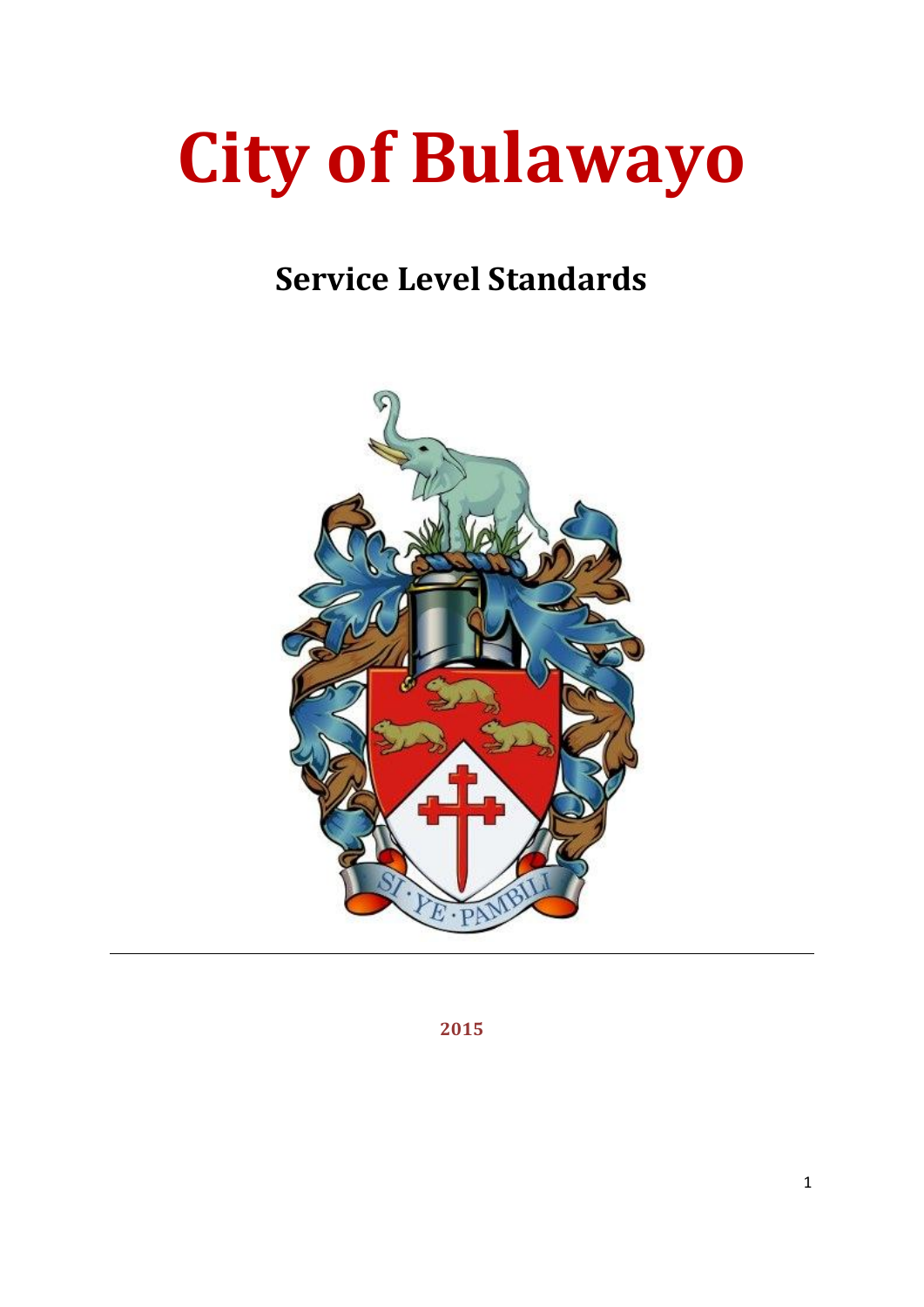# **Table of Contents**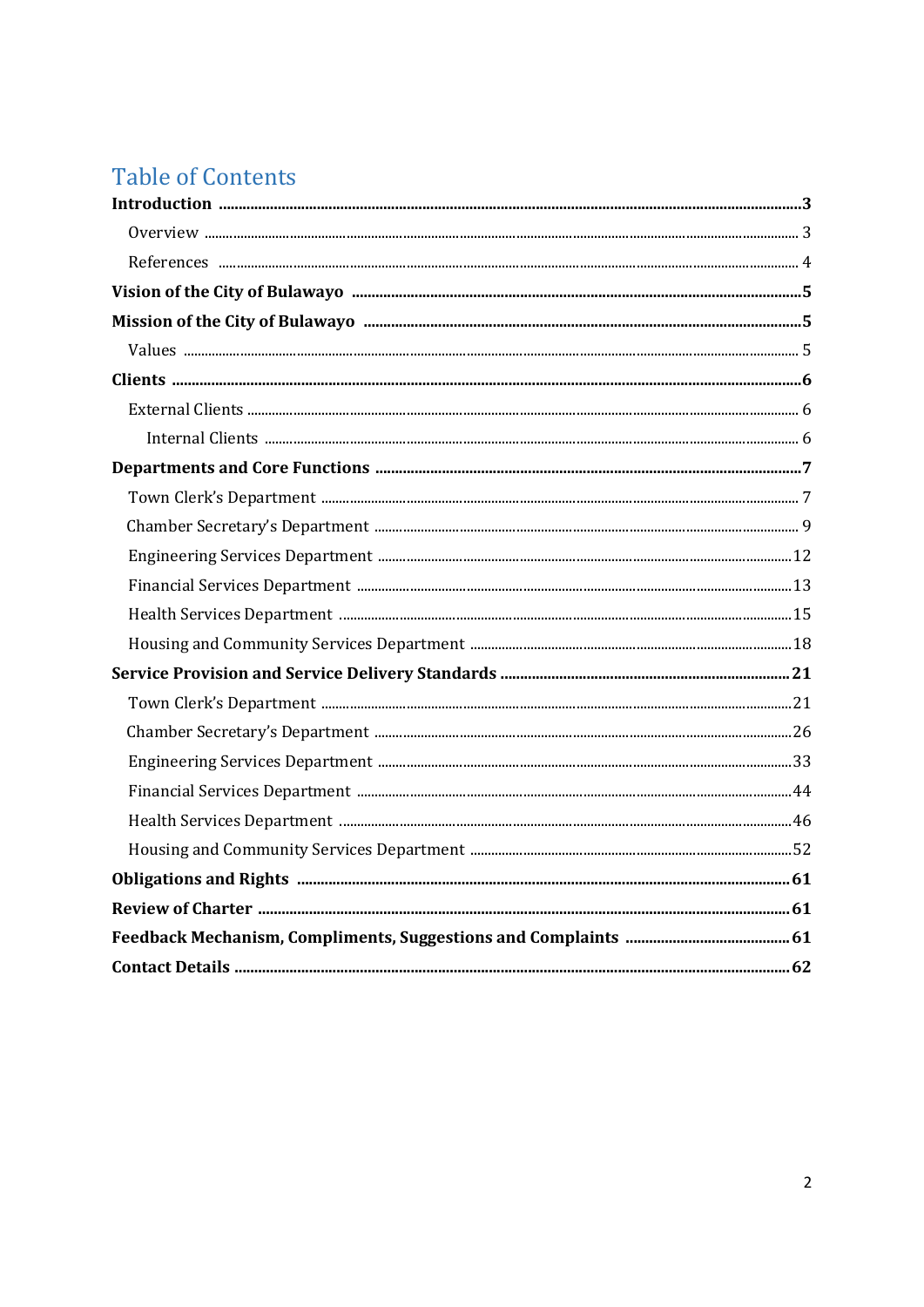## 1.0 Introduction / Purpose

The City of Bulawayo is committed to ensuring efficient service delivery for its customers. One of our mandates is to ensure that we provide efficient and effective services that will usher Bulawayo to becoming one of continent's leading cities with regards to the provision of basic services.

The Service Level Standards for the City seek to guide residents and the Municipality alike on the services we offer as well as the time taken to providing these services. This is an indication of our commitment to the residents that we uphold the spirit of Ubuntu and we put the residents first.

The City of Bulawayo is committed to improving its communication with the citizens of Bulawayo and its customers. To help us achieve our mandate the City of Bulawayo has developed this manual to highlight the services and the service standards provided by the Council and to express the policies, the rules and timeframes which we follow in the delivery of services. It is my hope that through this document the residents of the City of Bulawayo will be made aware of the services that they should expect from Council and that it will also be a reference document to which they can rely on for the delivery of timely and efficient services. I hope that it will assist the Council as we improve relations and understanding between the Municipality who provides the services and the customers who make use of these services.

#### SIKHANGELE ZHOU

#### ACTING TOWN CLERK

## **Overview**

The City of Bulawayo's Customer Service Charter has been put in place with a view of ensuring that public expectations of service delivery are matched by achievable and measurable performance standards. The intention of this document is to ensure that:

- The relationship that exists between the City of Bulawayo and the customer or recipient of service is enhanced.
- Areas of dissatisfaction are reduced.
- In instances of dispute, the process to resolve the disputes are clear.
- Unrealistic expectations are eliminated.
- The escalation procedures in the event there are differences between the service provider and customers are explained.
- The members of the public are made aware of how the public can access services provided by Bulawayo City Council.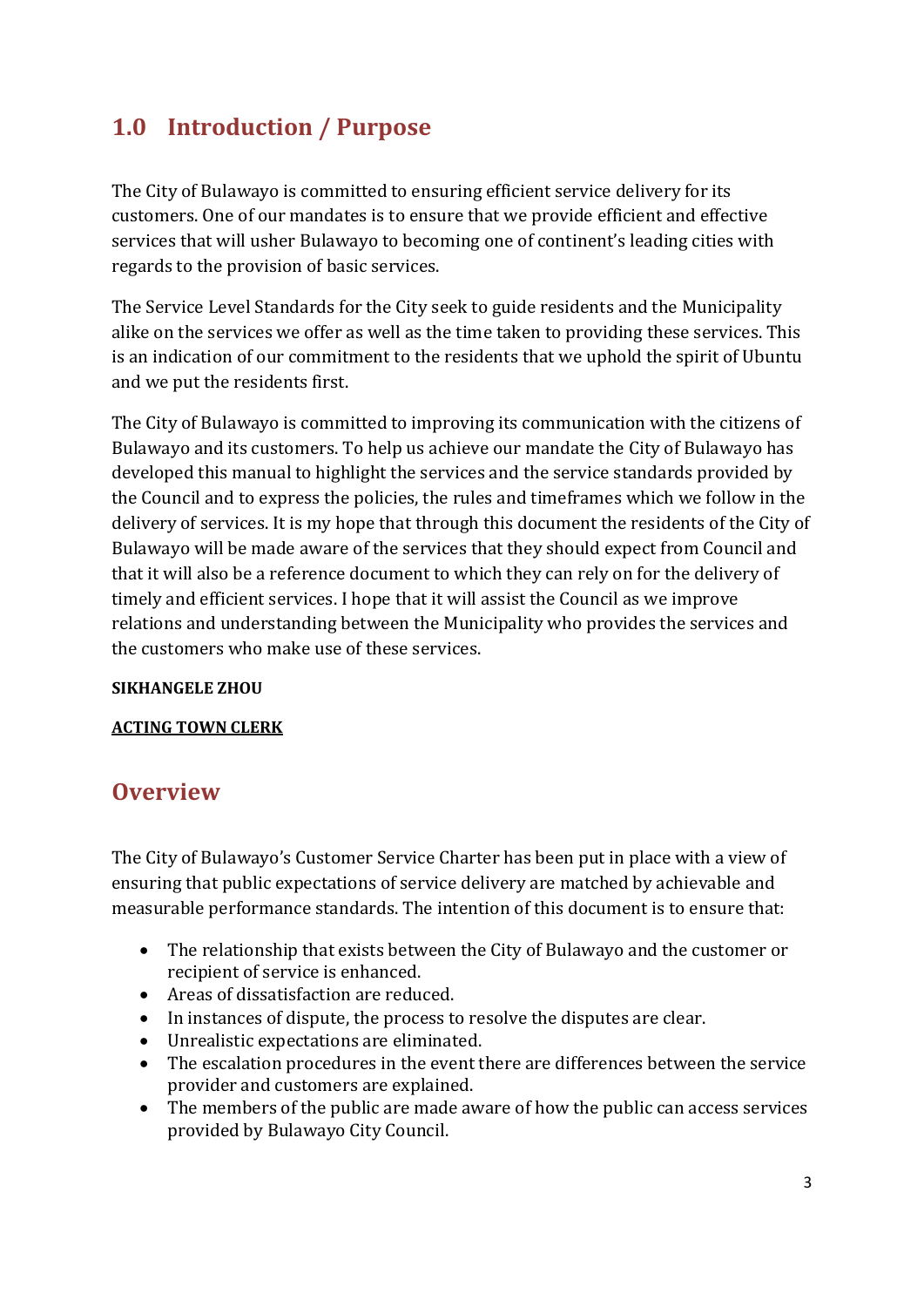This document further highlights:

- How effectiveness will be tracked.
- How information about service effectiveness will be reported and addressed.
- How to prevent poor customer relations.
- How to keep client relationships healthy as a result of compliance from adherence to published service level standards by the Municipal employees whilst simultaneously ensuring that the rights of the customers are upheld.
- You can help us deliver an effective service and make suggestions for further improvement.
- The channels that you, the customer, have at your disposal when you want to communicate dissatisfaction about our service delivery standards.

#### References

For the further purposes of this document unless otherwise stated:

"Offices" means where queries on services can be made refers physically to the following:

#### Town Clerk

City Hall Fife Street Btwn L Takawira Avenue / 8th Avenue Or Box 591 Bulawayo

"Call Centre" refers to communicating with the Bulawayo City Council through a 24/7 toll free numbers (08004700 - Telone Lines only, 08084700 – Econet lines only) and (09) 71290 – for all networks or through any of the following E - services:

E mail: callcentre@citybyo.co.zw

Fax: (09) 69701

Website: [www.citybyo.co.zw](http://www.citybyo.co.zw/)

Facebook: The City of Bulawayo

Twitter: @CityofBulawayo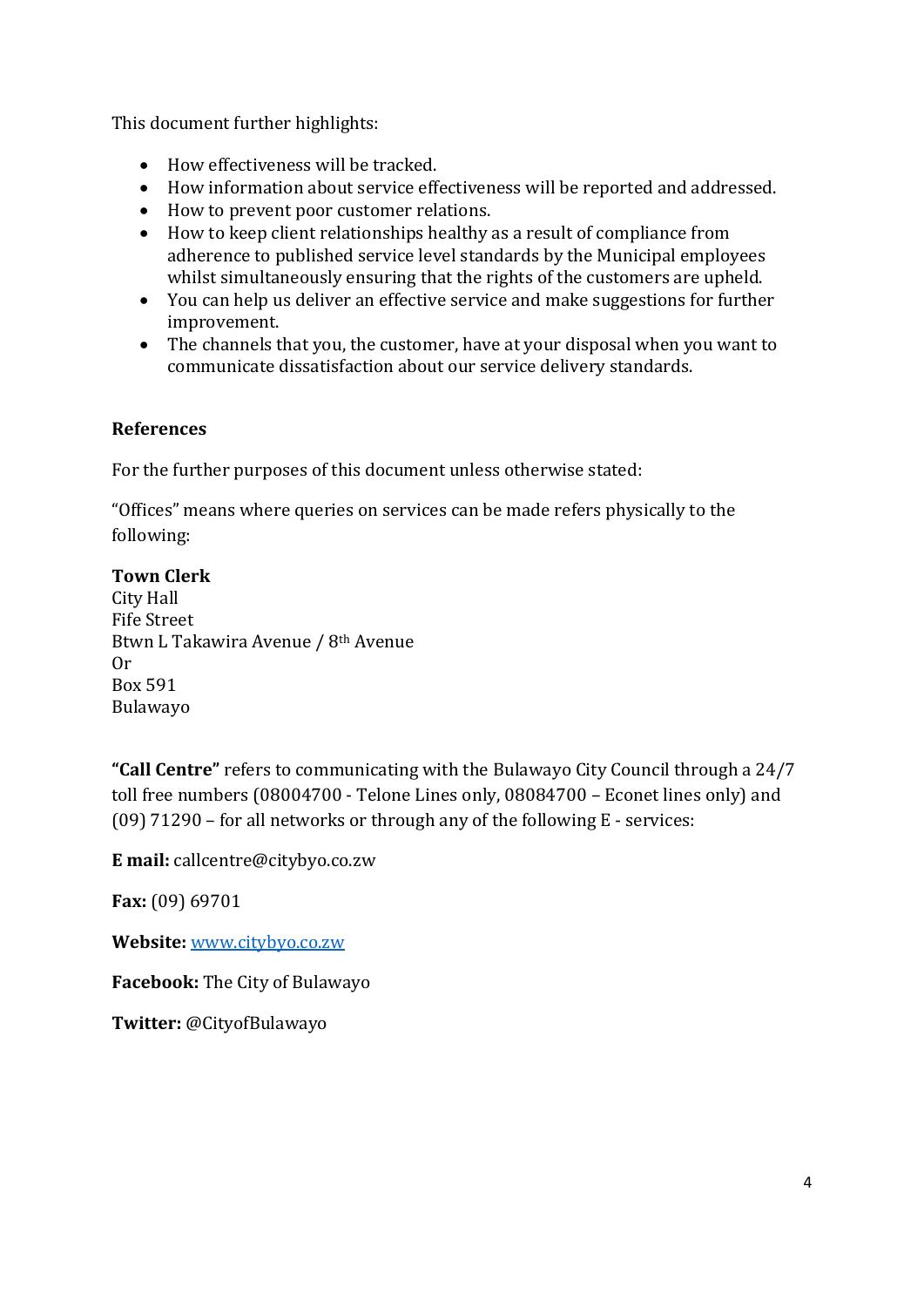## 2.0 Vision

Bulawayo, City of Kings, Leader in local Governance Excellence with a vibrant economy by 2024.

## 3.0 Mission and Values

#### a. City of Bulawayo Mission

Bulawayo City of Kings, Committed to People- Focused Quality Services in an Environmentally Friendly and Vibrant Economy, to the Satisfaction of all Stakeholders.

#### b. City of Bulawayo Values

Integrity-*(the conduct of employees, councillors and the transaction of the business of Council shall always reflect our institutional uprightness, our honesty and commitment to safeguard the unimpaired corporate image of City of Bulawayo. Integrity also implies zero-tolerance to corrupt practices.)*

Transparency- *(to the extent possible, all transactions of Council are in the public domain and the quality of openness and being able to be distinctly seen through and understood. Transparency must shine through all our work.)*

Accountability*-(as the responsible authority, Council and its people shall always avail themselves to internal and public scrutiny and be ready to reckon, report and account upwards and downwards.)*

Efficiency*-(the results and outcomes set out by Council must be achieved through adequately energized and robust systems. Every effort shall be made to pursue the best of alternative options available.)*

Fairness- *(all dealings of Council with its internal and external stakeholders shall be guided by impartiality and demonstratable justice, honesty and freedom from blemish both in reality and in the perception of the public.)*

Consultative- *(the programmes and decisions of Council shall be built and utilised at all Council levels to entrench consultation as an underpinning culture of City of Bulawayo.)*

Equal Opportunity-*(all stakeholders of Council, internal, external, people or institutions are reduced to the same standard with zero tolerance for discrimination. Equally Council*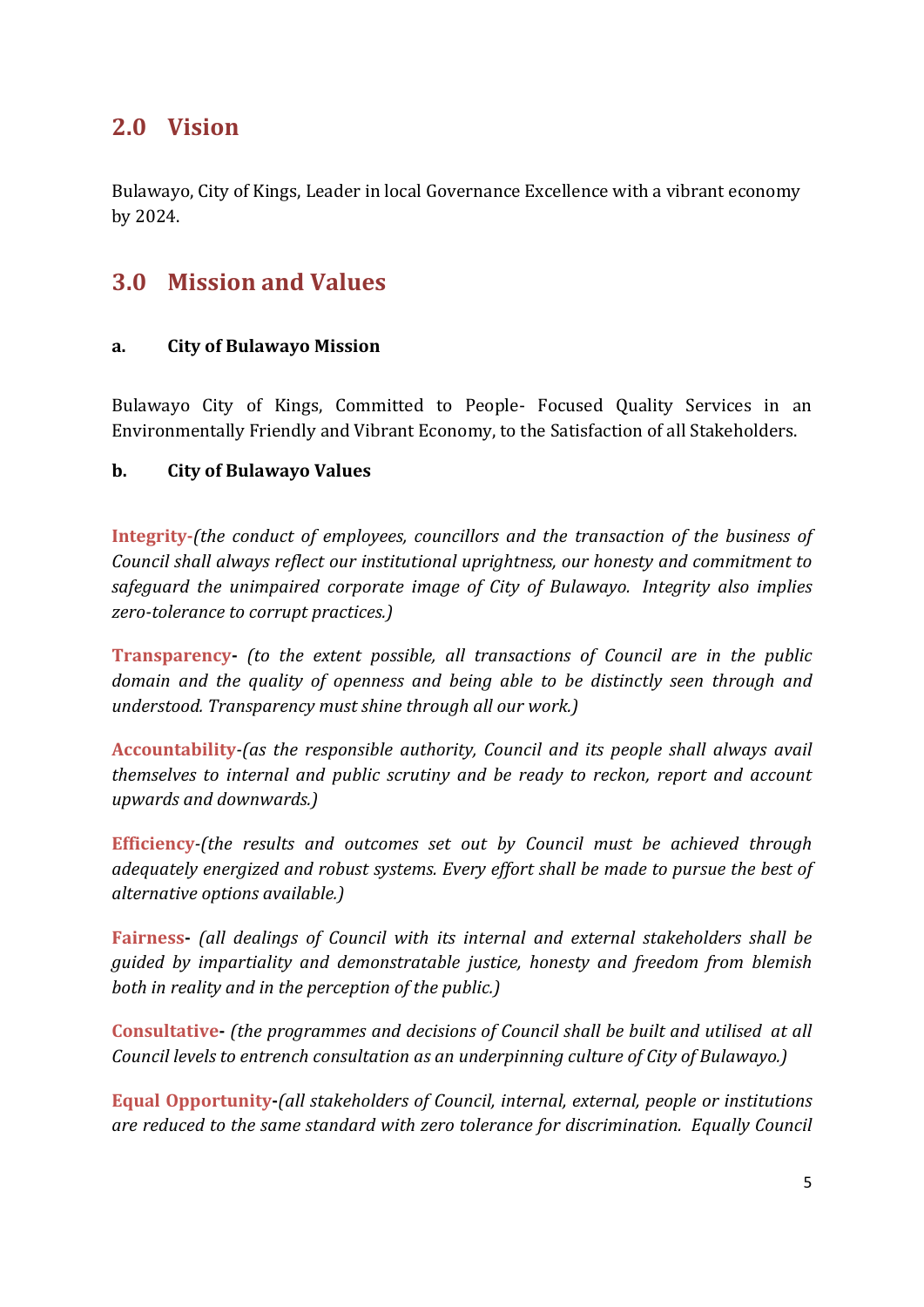*is alive to social inequalities that have historically excluded certain groups from the governance space, such as women, the elderly, youth, people living with disabilities.)*

Environmentally Friendly*- (achieving a healthy balance between human development and the urban ecosystem must form the basic philosophy of governance excellence and all programmes of Council shall adhere to and uphold good environmental principles and practice.)* 

Responsive*- (fulfilling the needs and entitlements of stakeholders. City of Bulawayo's customer focus must be doubly anchored by proactive participatory planning/action and the readiness and willingness to offer prompt and effective response action to the needs and rights of stakeholders.)*

## 4.0 Clients

#### 4.1External Clients:

- **Residents**
- Government Ministries
- Industry
- Informal Traders).
- Business Organisations, Consumers, Non-Governmental Organisations, Civil Society Organisation.
- Tourists
- Media
- Faith Based Organisations

#### 4.2Internal Clients:

- Members of Staff
- Councillors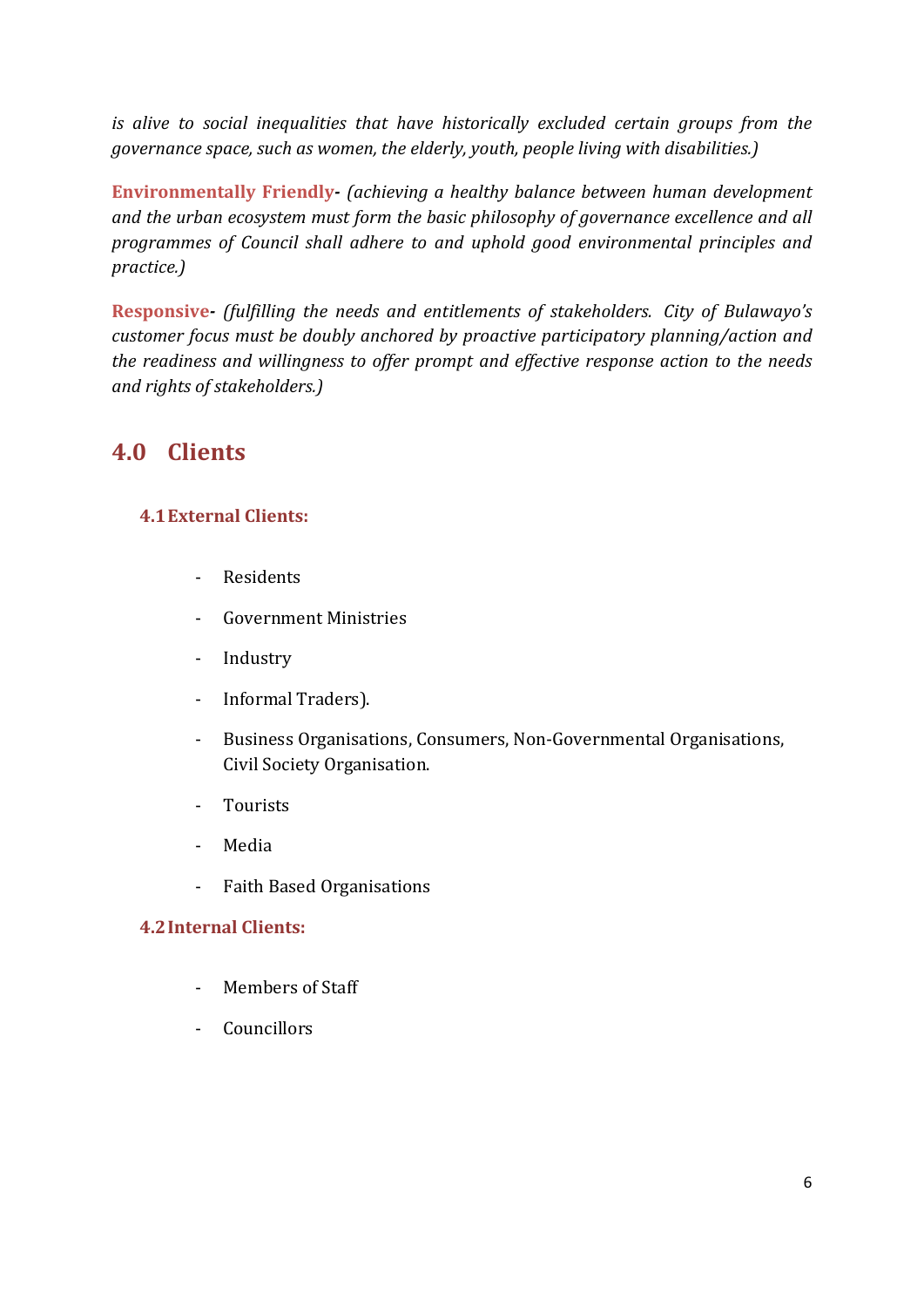## 5.0 Departments and Core Functions

The City of Bulawayo has the following six departments:

- 1. Town Clerk
- 2. Chamber Secretary
- 3. Engineering Services
- 4. Financial Services
- 5. Health Services
- 6. Housing and Community Services

#### 5.1 Town Clerk's Department

The functions of the Town Clerk are spelt out in the Urban Council Act (Chapter 29:15) which states that the Town Clerk shall be responsible for:

- The proper administration of Council; and
- Managing operations and property of council; and
- Supervising and controlling the activities of employees of Council in the course of their important.
- The Town Clerk, in addition to any other duties assigned to him by Council, General Purposes Committee or the Mayor, shall perform the following functions;
- Direct supervise, appraise, develop and report on the work and conduct of all Council employees and take appropriate measures to ensure efficiency, and discipline among all council employees; and
- Recommend to the General Purposes Committee the measures necessary to safeguard the finances and assets of the Council.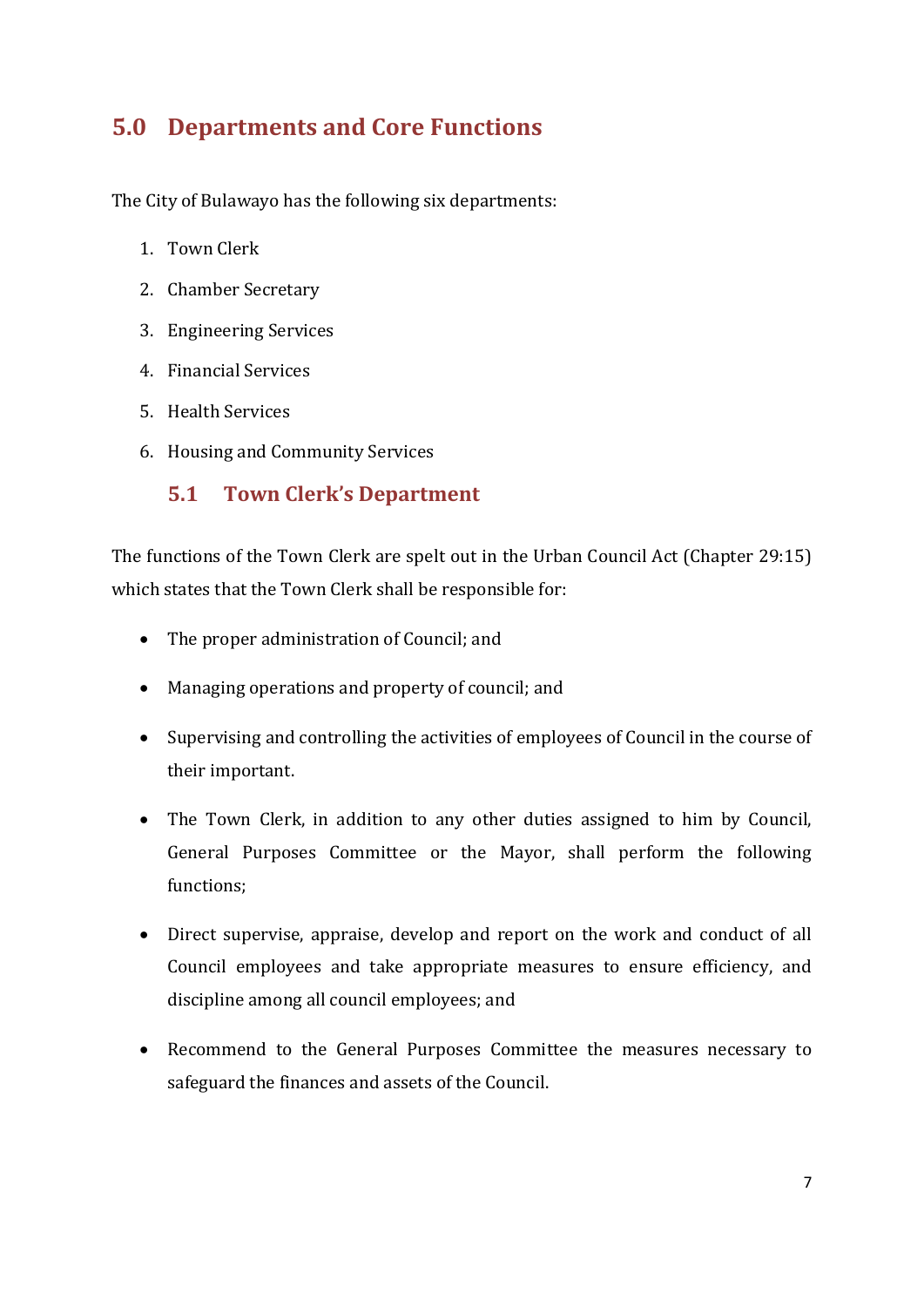- Take such steps as he considers being necessary for the purpose of giving effect to any resolution of the council, or of any decision or directive of the General Purposes Committee.
- Make such recommendations to the Council or the General Purposes Committee, or any committee of the Council as he considers being necessary or desirable to affect economies, improve coordination and, generally, improve the operations of council or committee.
- Introduce, implement and monitor adequate control systems; and
- Be responsible for the effectiveness and efficiency of the organisation of the council, the coordination and integration of its activities and, for such purposes, he may, after consultation with the head of department, inspect, enquire into and investigate the working and administration of any department or section, either by himself or through any person authorised by him.
- The Town Clerk may delegate to any other employee of council any functions conferred or imposed up him in terms of this Act, and such employees shall exercise the powers or carry out duties in accordance with such directions as the Town Clerk may give him.

The Town Clerk's department has the following sections:

#### a. Economic Development

- To facilitate and promote local economic development.
- To promote public participation in the City of Bulawayo Economy.

#### b. Public Relations

- Enhancing customer service and responsiveness
- Increase stakeholder ownership of city processes
- To build the image of the City both as an investment destination and a cultural centre.
- To carry out adapt news and speech writing.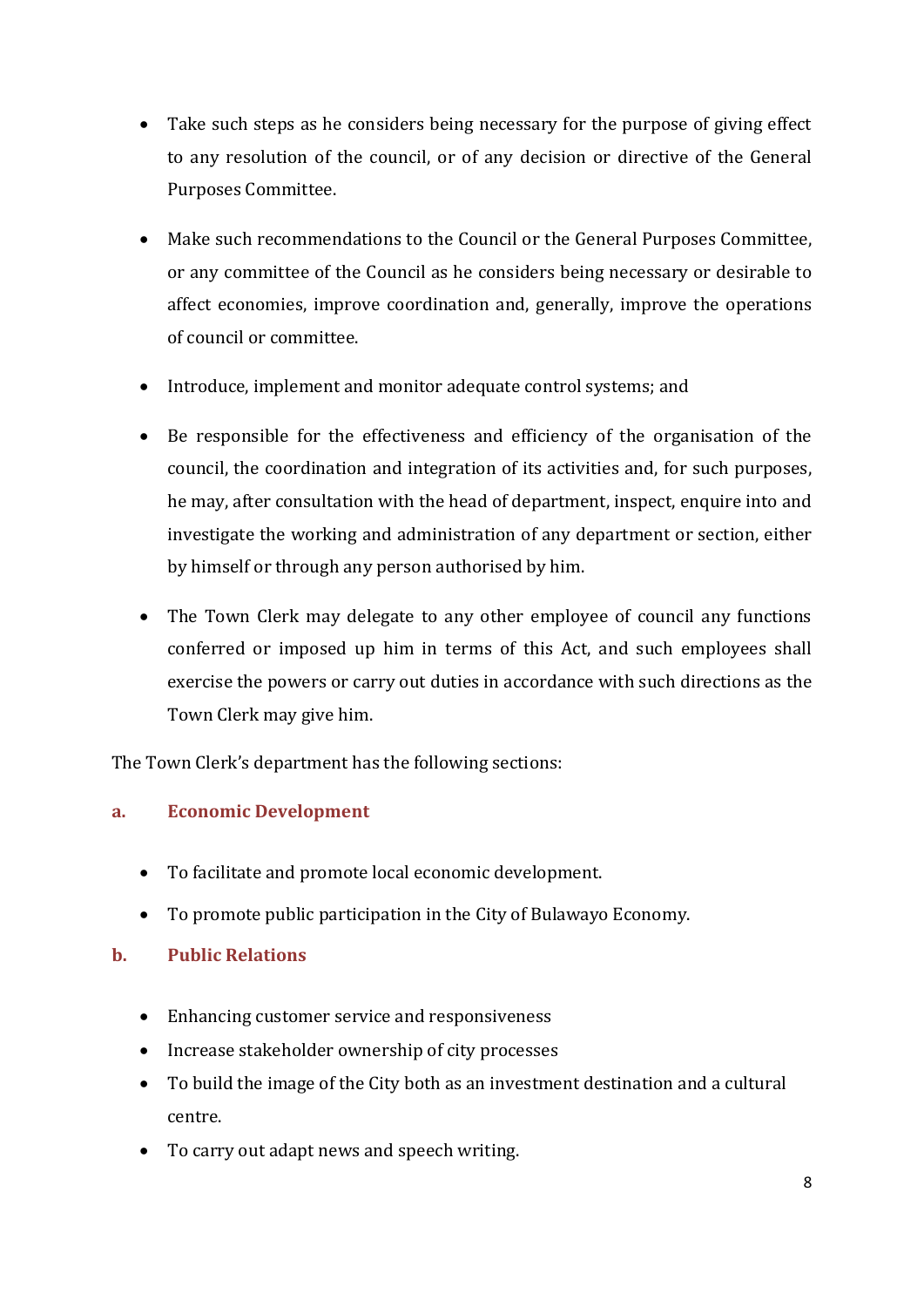- To market the City of Bulawayo.
- To formulate and guide Council's Public Relations Policy
- To promote Bulawayo's international relations by identifying and extending its twinning links
- To network with counterparts in commerce, industry, civic society, government.
- To create and sustain effective communication between Council and its publics
- To project and manage a favourable image of the City of Bulawayo
- To establish and maintain cordial relations between the City and stakeholders

#### c. Internal Audit

- Review and assess the soundness, adequacy, effectiveness and reliability of financial and performance management systems.
- Review and assess the effectiveness of internal controls and make recommendations to improve these where appropriate.
- Review and assess the adequacy of procedures to ensure the Council's assets and interests are adequately protected, and risks are identified and effectively managed.
- Check for compliance with legislation, Council policies and procedures.
- Promote and assist the Council in the effective use of resources.
- Undertake independent investigations into allegations of fraud and irregularity in accordance with council policies and procedures and relevant legislation.

## 5.2 Chamber Secretary's Department

The Chamber Secretary's department is responsible for:

- The provision of an efficient and effective secretarial service to Council, its committees and sub committees;
	- i.e Agenda compilation to provide Council/ Councillors with relevant data / information so that they can make informed decisions
	- Agenda dispatch to ensure that Councillors receive agenda on time, so that they make adequate preparations for meetings.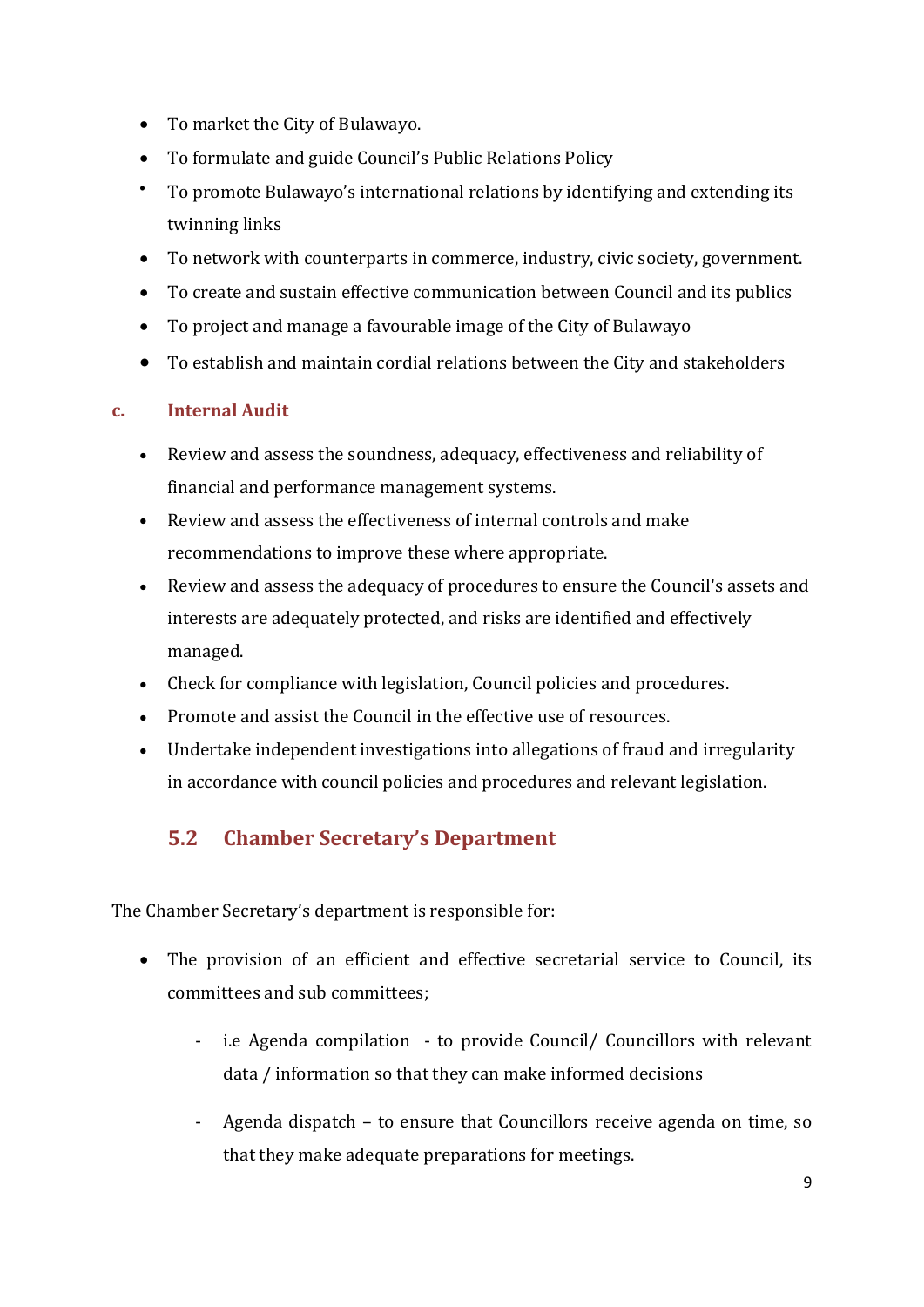- Minuting reports / agenda to record discussions at Council, Committee, Sub – Committee meetings in terms of laid down procedures e.g Urban Councils Act Chapter 29:15. Permanent record of meeting procedures.
- Actioning of resolutions to ensure compliance in implementing various Council decisions/ procedures
- And minute binding / indexing to keep / maintain up to date record.
- To provide an efficient and effective Legal and Estate Management Service to Council;
	- i.e Legal Services to have a legally compliant Council.
	- Conveyancing to provide efficient and timeous conveyancing service to the residents of Bulawayo.
	- Land alienation to manage Council estates in a manner that optimises returns to Council.
	- And shop licencing clear backlog to zero.
- To facilitate implementation of all approved programmes for sections in the Town Clerk's and Chamber Secretary's departments;
	- i.e Human Resources management to develop an efficient and effective workforce for the two departments.
	- Budget compilation and implementation to coordinate budget preparation and implementation for the Town Clerk's and Chamber Secretary's Departments.
	- Records management to provide systematic information storage and retrieval.
	- And typing services to provide an efficient and effective typing service to the Town Clerk's and Chamber Secretary's Departments.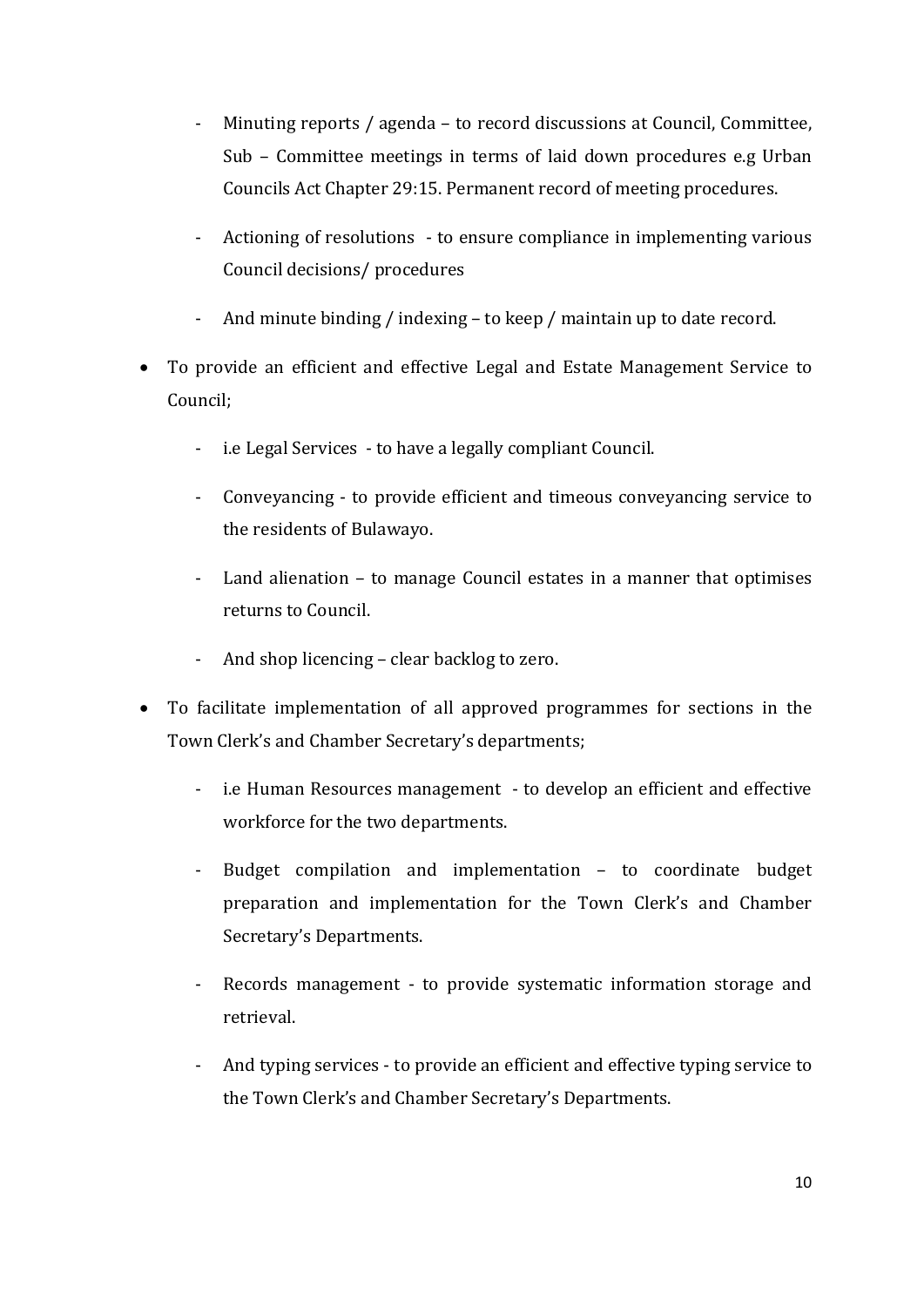- To provide an efficient and effective emergency service;
	- i.e Fire prevention to provide awareness and reduce incidents of fire.
	- Firefighting and operations to save lives and property and render humanitarian services in the event of an emergency / disaster.
	- And ambulance services to provide efficient and effective pre hospital care.
- To provide an efficient and effective valuation service;
	- i.e rating valuations to widen Council's revenue base, sales / rentals of property - to provide up to date prices / rentals of property.
	- Assessment of building plans to efficiently assess estimated costs of building plans.
	- Acquisition of property to acquire property at best possible price.
	- And inspections of property for compliance to ensure that properties sold by Council are inspected periodically for compliance with Agreement of sale.
- To provide an effective, efficient, responsive and attentive Security and Traffic Enforcement to the City.
	- Traffic Enforcement to make sure the city's public is conveyed by Public Service Vehicles (PSVs) that comply with the National Traffic Act and the City's Traffic Enforcement Bye-Laws.
	- To rid the City of illegal pick-up and drop off points.
	- To supervise the proper usage of the City's parking infrastructure as well as termini.
	- Enforcement of the City's Traffic Bye-Laws.
	- Security-Protection of council installations, assets and personnel.
	- Predetermination of crime and investigations.
	- Cash in transit.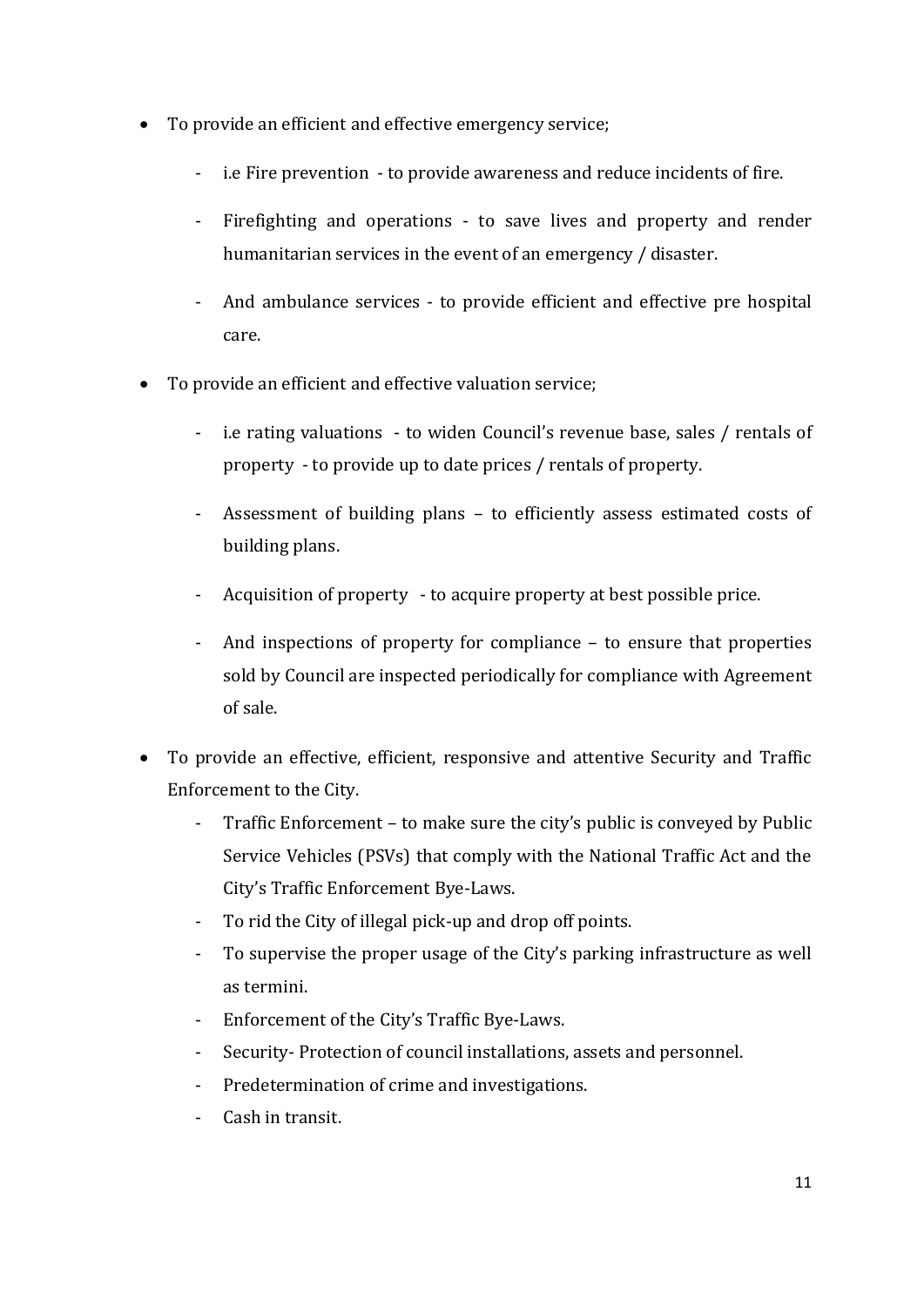- Vending Control Enforcement of the City's Hawkers and Street Vending Bye-laws.
- Enforcement of Council Bye-Laws.

## 5.3 Engineering Services Department

The Engineering Services department through its different branches is responsible for;

#### a. Water Branch functions;

- Supplies Section management of dams, water treatment works, and sewerage treatment works, pumping mains.
- Distribution Section Water reticulation, sewerage reticulation, chokes, burst pipes / leaks.
- Electromechanical Section electrical repairs, mechanical repairs, fitting.

#### b. Roads Branch Functions;

- Projects and planning Section project management, projects budgeting and prioritisation, detailed designs and project specification, management contract, management planning, reporting and evaluation.
- Public lighting and traffic section street lighting maintenance and design, traffic lights maintenance and designs, traffic safety, communication radios and maintenance.
- Operations construction and maintenance implementation of projects, implementation of maintenance plans, resource planning and monitoring quality control.
- c. Town Planning Branch Functions;
- Development control section guiding development, processing applications, subdivisions and consolidation.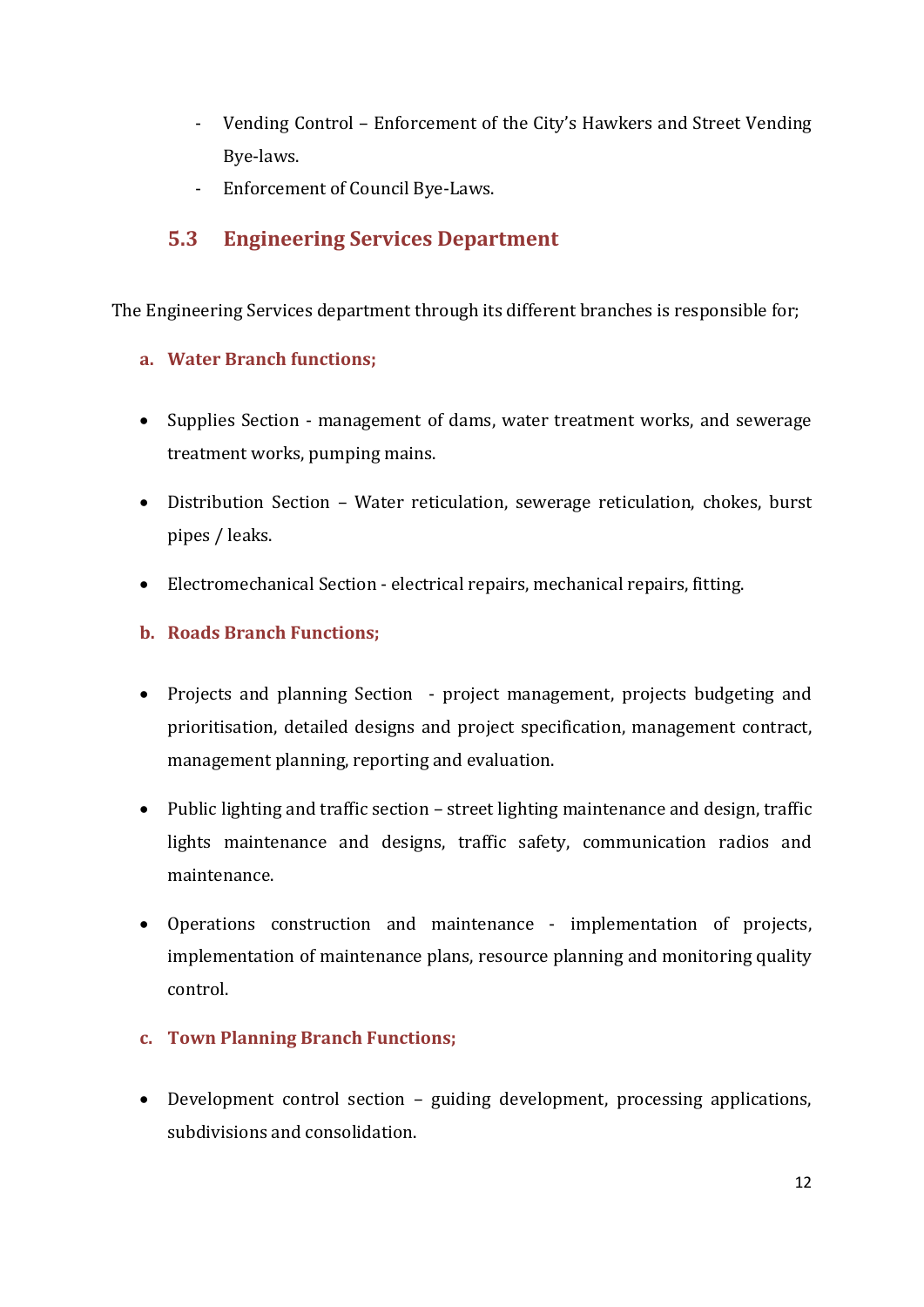- Estates Section layout plans
- Forward Planning Section master plan, local plans, subject plans, traffic / transportation.
- Land survey section title surveys, engineering surveys, boundary disputes, survey information.

## 5.4 Financial Services Department

The department's core functions are;

#### a. Revenue Section

- Revenue collection
	- Billing for services
	- Meter reading
	- Production and delivery of bills monthly
	- Receipting and banking of cash
	- Debt management
	- Issuance of clearance certificates prior to property transfer
- Licencing
	- Issuance of shop ,dog, cycle licences
	- Provision of miscellaneous services for Central Vehicle Registry (CVR)

#### b. Risk and Cash Flow Management

- Cash flow management
	- Payments of creditors
	- Investment of surplus funds
	- Bank reconciliations
- Risk management.
	- Insure Council assets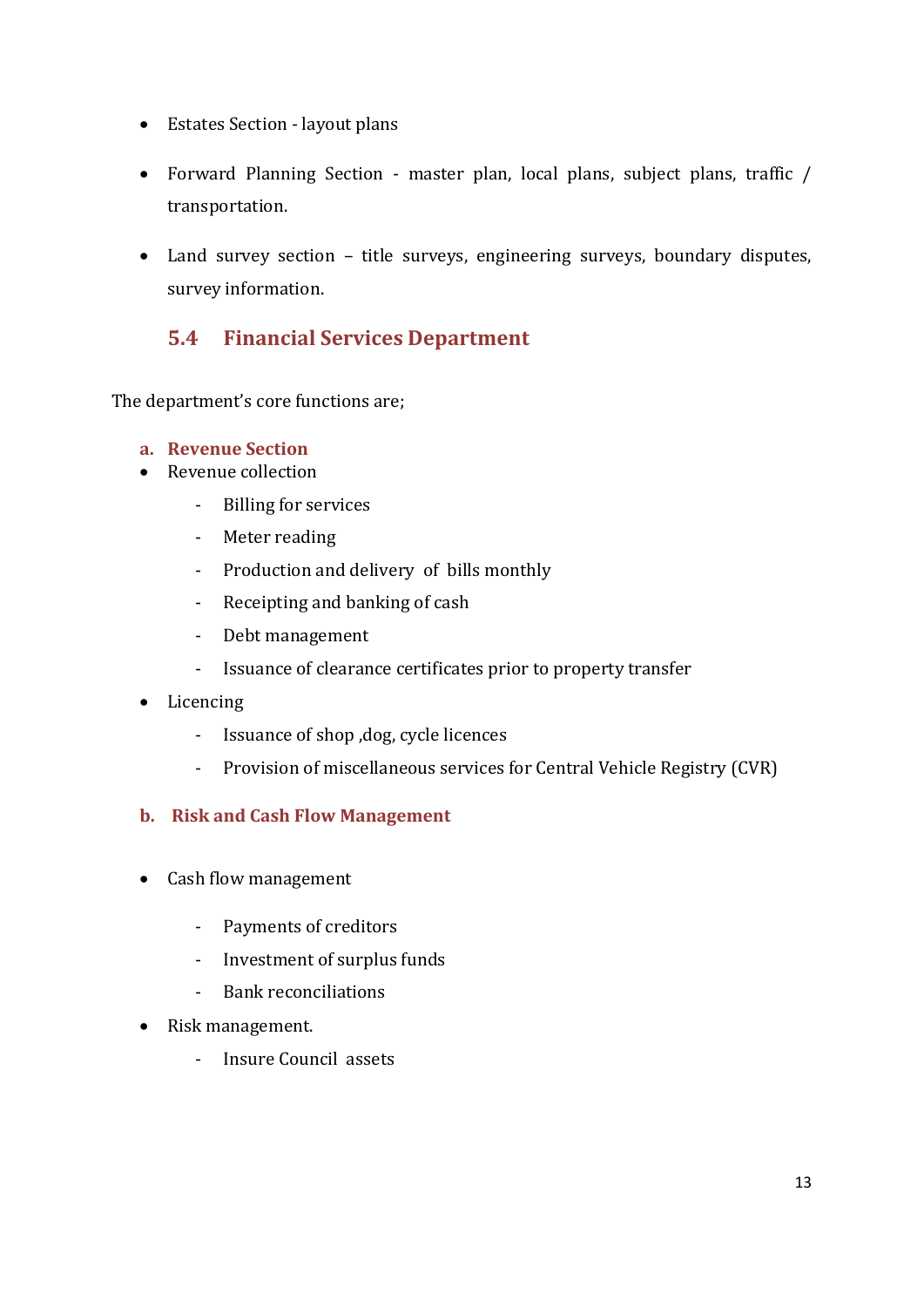#### c. Accounting Services

- Budgeting and budgetary control
	- Current budget performance review- March and June
	- Consult the residents and other stakeholders August and September
	- Collate residents/stakeholders inputs
	- Consolidation of the budget and submission to Council
	- Lay the budget for inspection 30 days
	- Submit the budget to Ministry
- Production of monthly management accounts
	- Extract , consolidate and submit information to Council
- Contract management
	- Checking contract payment vouchers to ensure they are within the contract price.
	- Certify payment vouchers for further processing by finance section
- Management of miscellaneous debtors
	- Creation and monitoring of miscellaneous debtors accounts
- Preparation of Financial Statements
	- Production of annual financial statements for external audit within 9 months of year end
	- Submission of audited accounts to Council

#### d. Procurement and Supplies

- Procurement of goods and services
- Storage and issuing to departments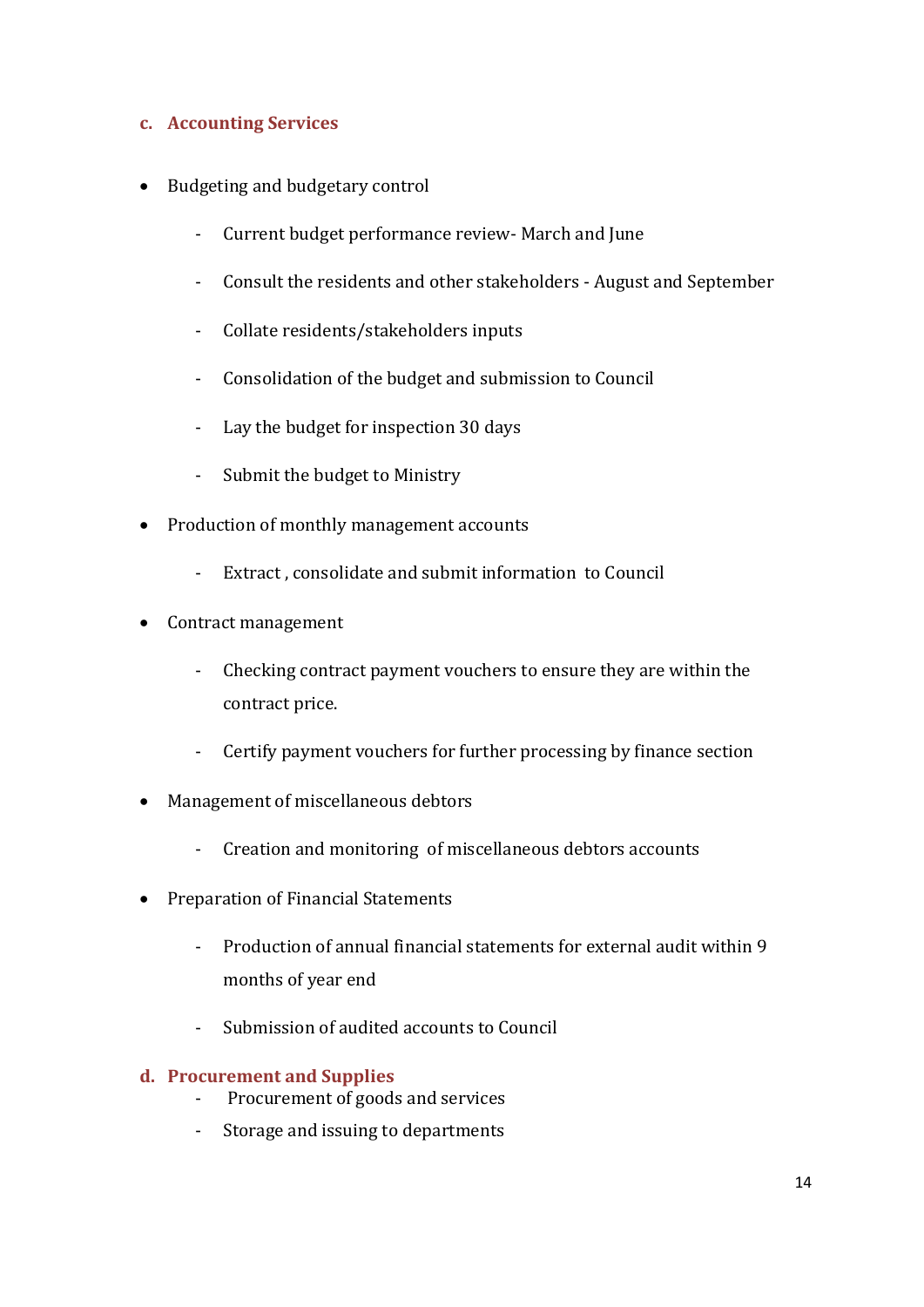#### e. Management Information Systems

- Hardware and software support
- Systems development

#### f. Corporate Services

- Management of payroll
- Reconciliation of taxes
- Management of records system
- Maintenance overseers
- Coordination of departmental staff matters

## 5.5 Health Services Department

The functions of the department as per branch are as follows:

#### 5.5.1 Environmental Health Branch

#### Health Inspectorate –

- Food hygiene and food safety maintain and update a register of all registrable premises. Inspection, swabbing of food premises and food sampling, 1 visit per month, random sampling of food, 5 per week.
- Licensing and registration scrutinize and comment on all food premises plans. Inspection of trade premises, health institutions, crèches, nursery schools, residential premises. Enforce by laws.
- Water quality control select consumer sampling points in relation to World Health Organisation standards. Collect 210 samples per month and send for analysis.
- Air quality sampling and smoke observations Approval and inspection of stationery fuel burning appliances and sources.

#### Cleansing Services

- Effective solid waste management – refuse removal and disposal, review number of tasks carried out per day, removal schedule for domestic and industrial areas e.g. weekly - domestic , daily or 3 per week shopping areas. Ensure sanitary disposal of waste, adequate cover and compaction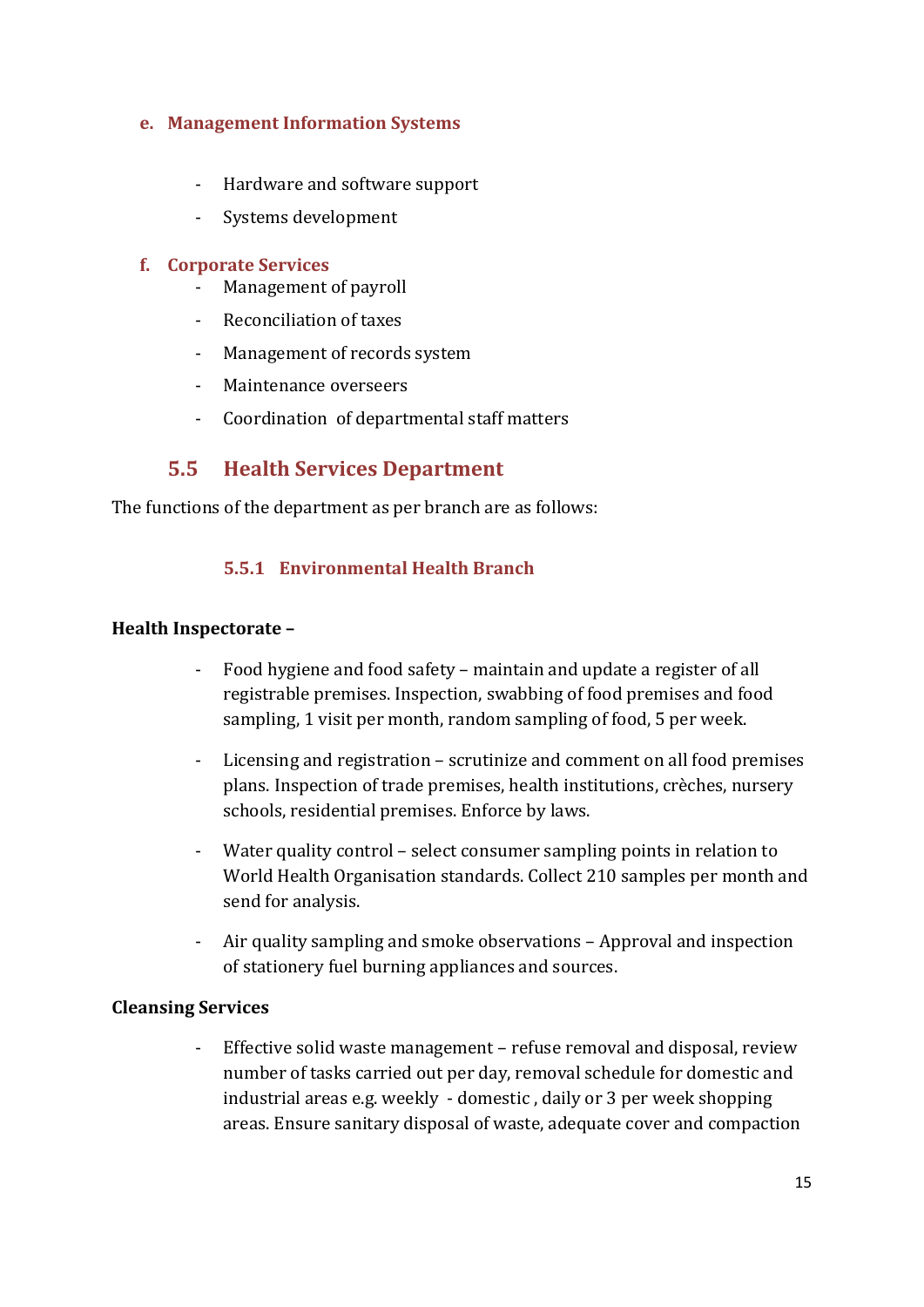– daily, prepare new tipping cells – as the old ones fill up and provide for leachate control.

- Reduce littering and illegal dumping ensure households and all other premises have acceptable refuse receptacles, provide skip bins in areas generating high volumes of refuse, e.g markets, shopping areas. Run antilitter campaigns coupled with health education at schools. Monitor contractors cleaning streets, shopping areas and sanitary lanes daily.
- Liaise and assist all stakeholders intending to do clean up campaigns.
- Dog patrols and licensing conduct dog patrols and issue dog notices. Educate on need to vaccinate and licence dogs.
- Public conveniences maintain in a clean and good state of repair, provide cleaning materials, and repair faulty public convenience. Clean twice daily and when necessary in high usage areas e.g bus stops.

#### Pest Control –

- Mosquitoes larviciding of water bodies, stream bank clearing, spraying rural buses.
- Do inter-domiciliary spraying when requested.
- Rodents baiting along the rodent control belt, clearing vacant stands and catching rodents for species identification.

#### Cemeteries and Crematorium –

- Assist bereaved families when necessary.
- Ensure production of sufficient graves and issuance of the same
- Ensure cremation is done on demand
- Maintenance of correct burial/cremation records.
- Monitor grass cutting and bush clearing and maintenance of the cemeteries.

#### 5.5.2 Personal Health

The city runs 19 clinics, infectious diseases hospital, 2 training units, (STI, reproductive health / family planning), that provide the following services;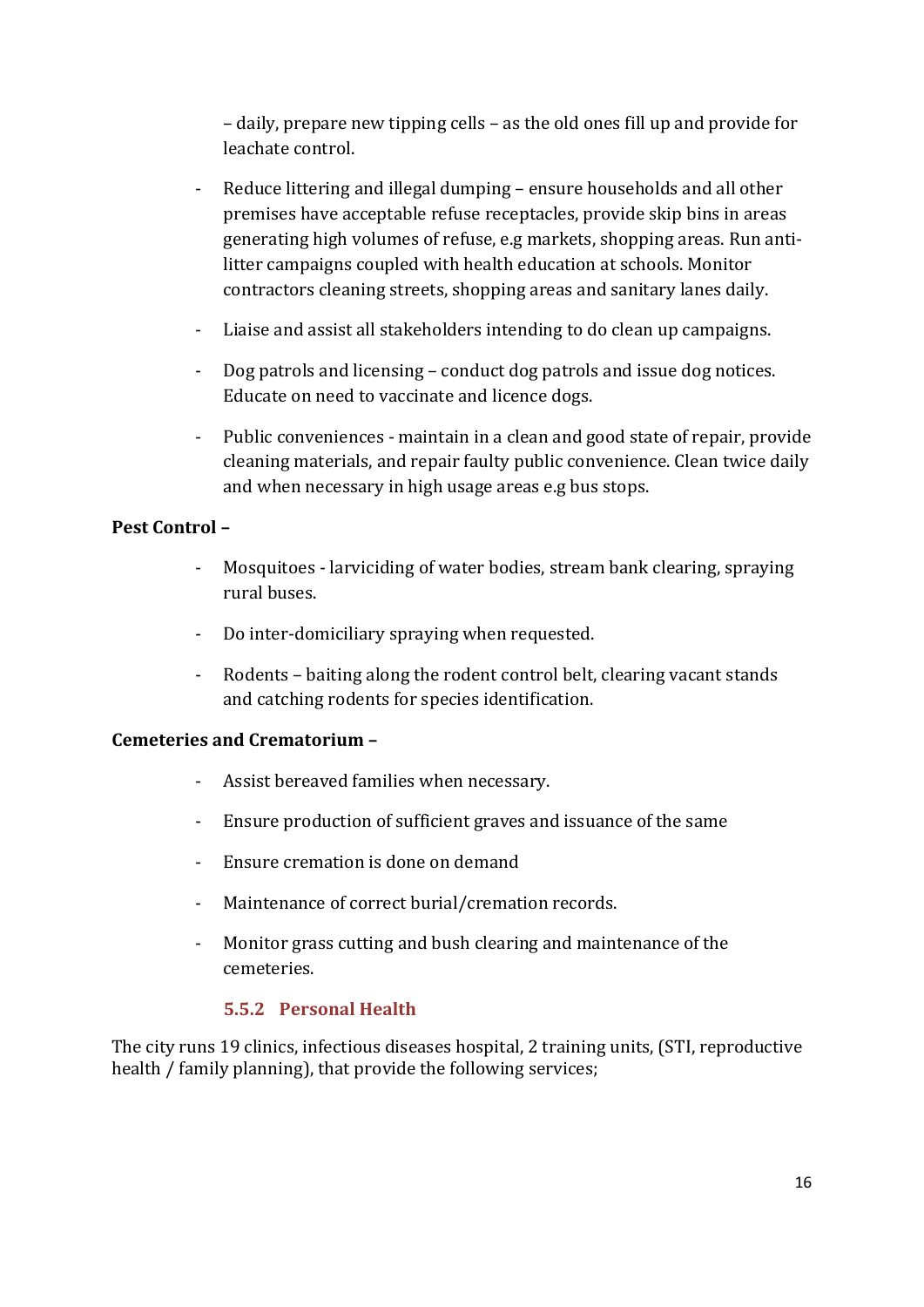#### Curative Services –

- Outpatient care curative services, dental care, management of chronic conditions.
- OPD Services supported by pharmacy and a laboratory

#### Maternity Services –

- Maternity Care expected population 45 %
- Antenatal care and care during delivery, postnatal care.
- FP services including VCS and hormonal implants.

#### Child Health Services

- Child and Adolescent health care immunisation PCC, growth monitoring, advise on infant feeding.
- Youth friendly corners at all clinics attending to youth in a friendly nonjudgemental manner.

#### • HIV/ AIDS programmes -

- Provider Initiated Counselling and Testing at all clinics and hospital clinics.
- Voluntary Counselling and Testing at Nkulumane, New Start Centre.
- Opportunistic Infections/ Antiretroviral Treatment at 16 Clinics.
- Prevention of Mother to Child Transmission(PMTCT)
	- At 16 OI/ART clinics

Pre and post testing for couples at all clinics.

- HIV positive mothers put on Option B+ and their babies are given nevirapine.
- Early Infant Diagnosis of HIV via Dried Blood Spot samples
- Positivity rate less than 2%
- Infant feeding advice given.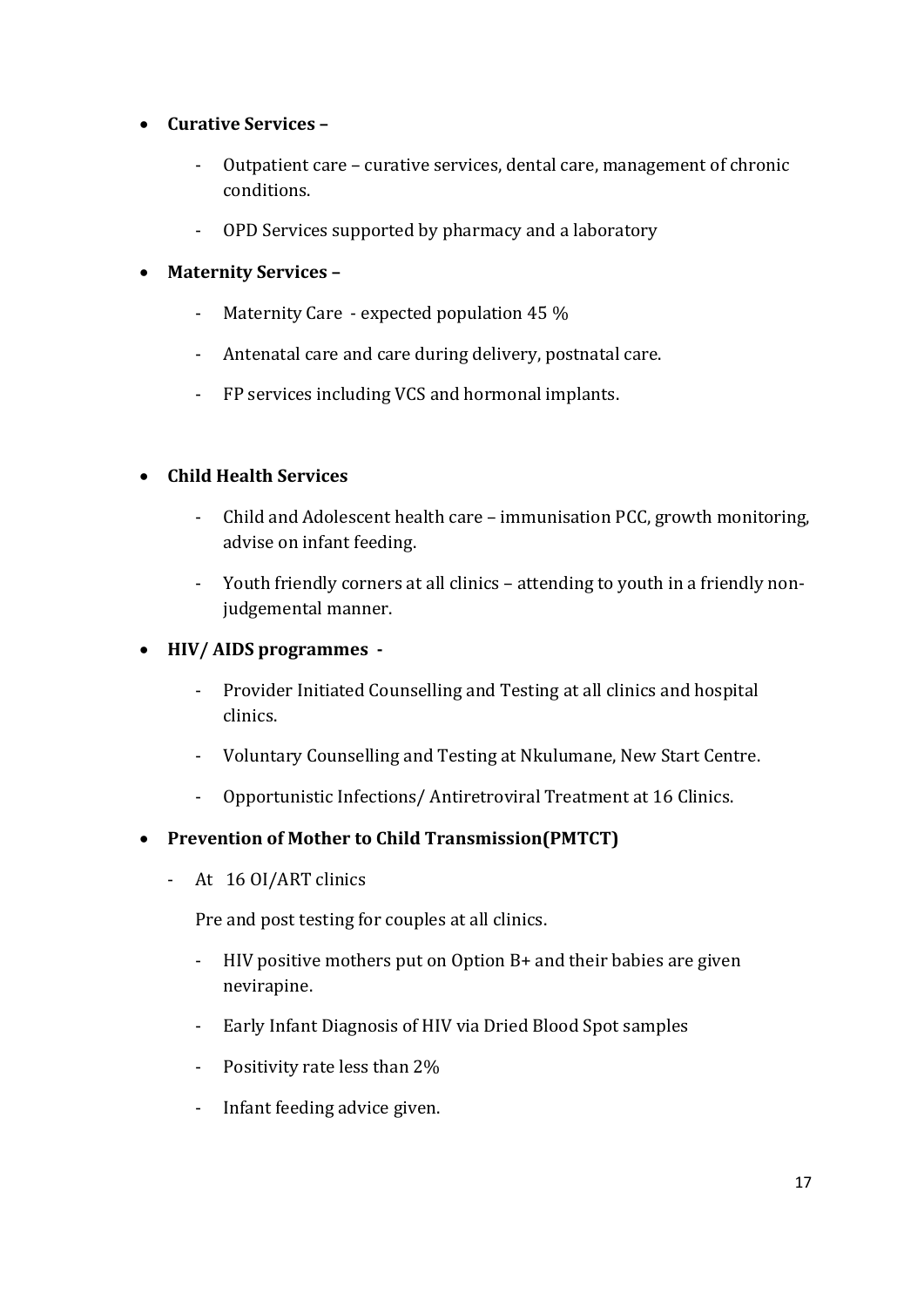#### VCT – Nkulumane Clinic

- Pre and post-test counselling services.
- Reduce transmission of HIV through sustained behavioural change.
- Provide psychosocial support for people who are infected /affected by HIV/ AIDS.
- And entry point for TB screening. OI and ARV treatment.

#### OI and Antiretroviral treatment

- Treatment for OIs available at all clinics.
- Antiretroviral treatment initiated and continued at 16 clinics
- TB screening of ART patients at each visit.
- Second line ART available at Khami Road Clinic Mpilo Hospital and United Bulawayo Hospitals.
- CD4 testing blood collected at all clinics and sent to Thorngrove Laboratory
- Viral load testing , samples collected at all OI/ART centres
- TB Services All patients with a cough subjected to TB screening
- HIV positive patients tested using GeneXpert

#### Diabetes

6clinics running a diabetes education programme on diet and foot care

Cancer Screening - Visual Inspection with Acetic Acid (VIAC) available at one clinic

- Prostate cancer screening using PSA available at all clinics.

## 5.6 Housing and Community Services Department

The department is charged with the responsibility of;

- Providing and maintaining housing.
- Community services.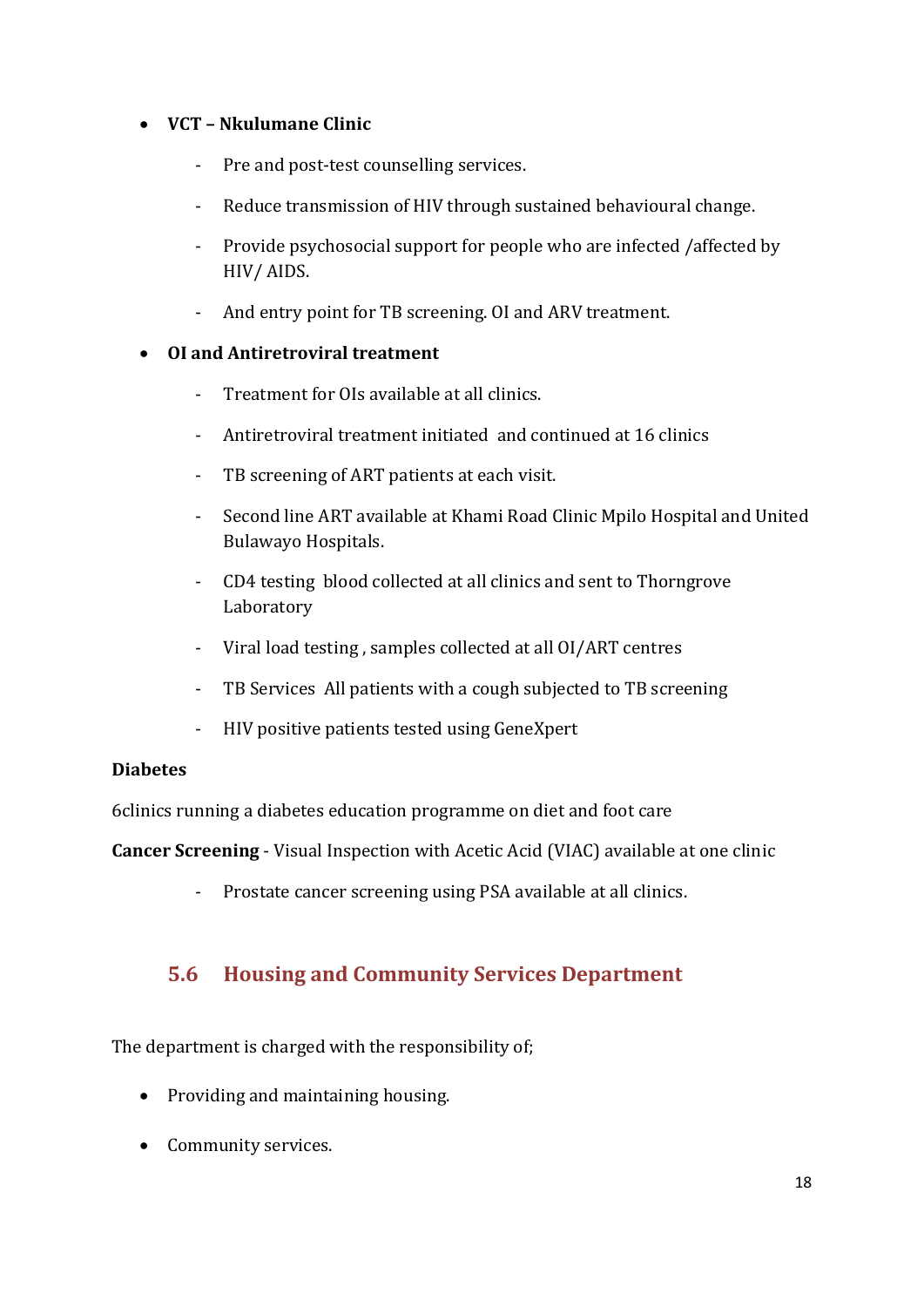- Social amenities.
- Managing land and related resources to achieve environmental sustainability for the community (stakeholders) of Bulawayo.

#### a. Housing and Building Branch

- Registry (Central) Interface with home seekers.
- Allocation (house, stands and commercial stands, developers).
- Vending city wide SME's and other vendors.
- House construction and maintenance and building of council structures developers and contractors.
- Council has gone a long way to meet goal number 7 of UNHCS (HABITAT) goals.
- Building Inspectorate all structures built in BCC area to meet Building by Laws and related regulations - rate payers.
- Architecture and Quantity survey developers.
- Estate management (mainly former low income areas) rate payers.
- Environmental Management of Parks and Nature Parks Caravan Park and Parks nursery.

#### b. Community Services Branch

- Social work welfare cases / safety nets.
- Primary schools and Libraries Children / Rate payers.
- 29 schools, 2 libraries and pre-schools built since 1986 and Council doing its best to achieve Millennium Goal No. 2.
- Cooperatives School leavers.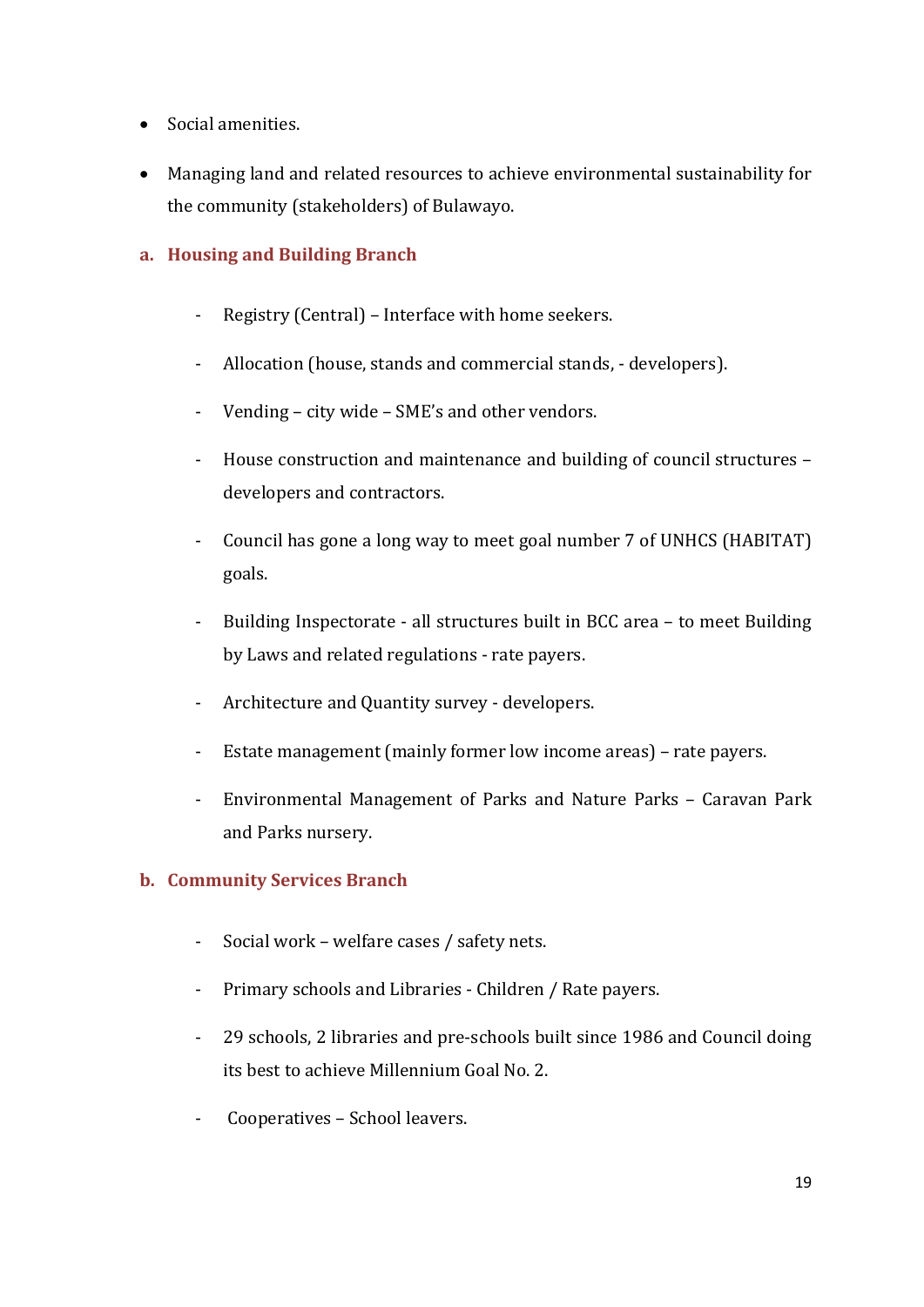- School leaver (Training) and Vocational Training Centres (VTC's) Post schooling groups.
- Art and Craft Centre Employees/ Students.
- Bulawayo Home Industries Poverty alleviation.
- Community services (including football stadia and fields) and Halls Recreation.
- Guest houses Visitors / holiday makers.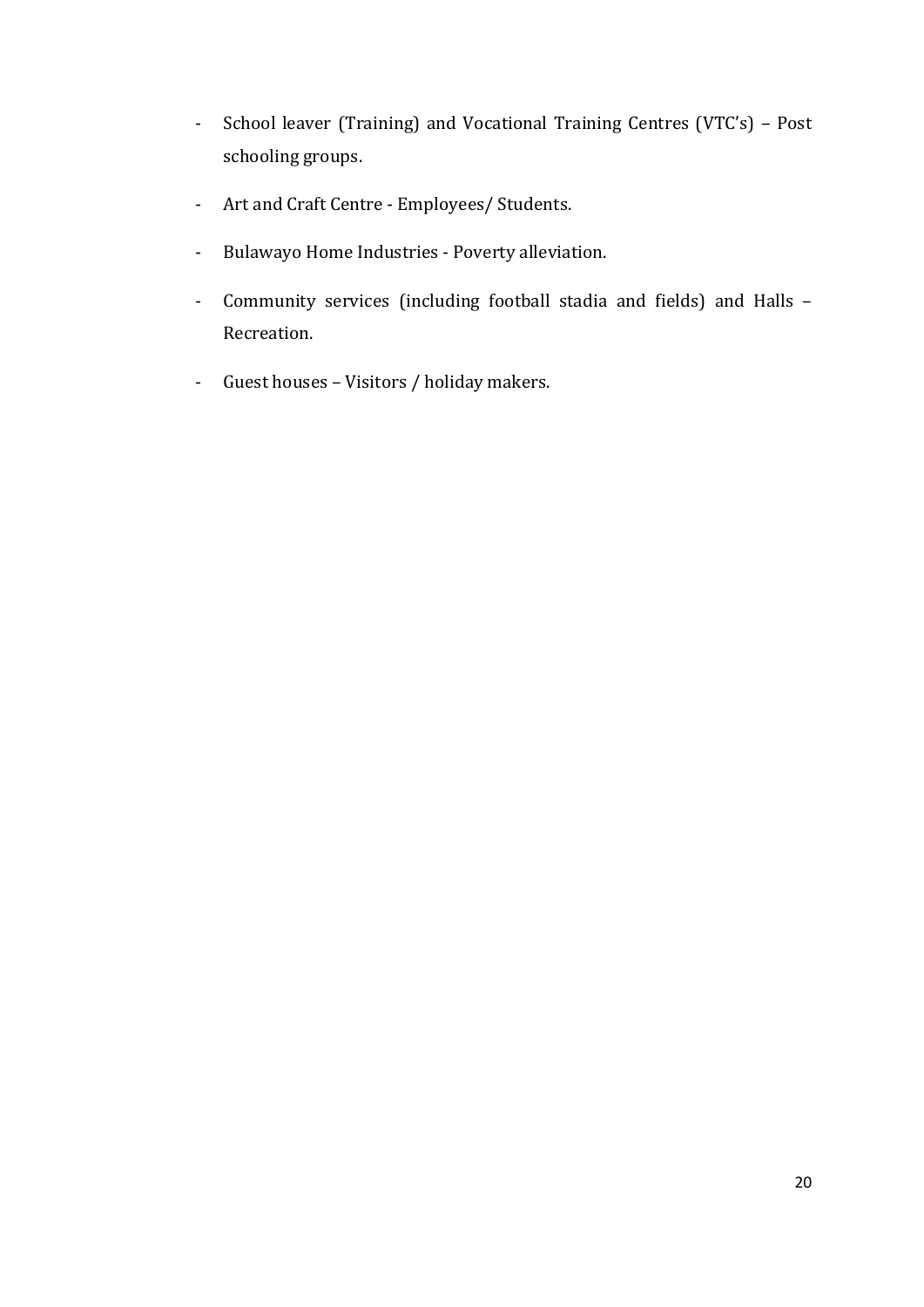## 6.0 SERVICE PROVISION AND SERVICE DELIVERY **STANDARDS**

## 6.1 Town Clerk's Department

## a. Economic Development Section

| <b>Service / Service Product</b>                                                                                        | <b>Service Level Standards</b> | <b>Location</b>                                      |
|-------------------------------------------------------------------------------------------------------------------------|--------------------------------|------------------------------------------------------|
| Routine/day to day enquiries on<br>various investment matters                                                           | Immediate                      | Office 2 Ground floor,<br><b>Municipal Buildings</b> |
| Creation of database for pending<br>applications for industrials                                                        | 1day                           | Office 2 Ground floor,<br><b>Municipal Buildings</b> |
| Allocations of industrial stands -<br>Report to Subcommittee on Allocation<br>of Stands and Premises for<br>Development | 1month                         | Office 117 - 1st Floor<br><b>Municipal Buildings</b> |
| Report to the Finance & Development<br>Committee                                                                        | 2 weeks                        |                                                      |
| <b>Final Submission to Council</b>                                                                                      | 1week                          |                                                      |
| Preparations for exhibiting in the<br>ZITF/Water, Sanitation, Hygiene &<br><b>Energy Expo:</b>                          |                                | Office 2 Ground floor,<br><b>Municipal Buildings</b> |
| Seek quotations                                                                                                         | 1week                          |                                                      |
| Report to Council                                                                                                       | 1week                          |                                                      |
| Conceptualise/Design exhibit/Collate                                                                                    | 4 weeks                        |                                                      |
| exhibit materials                                                                                                       | 1 week                         |                                                      |
| Exhibit                                                                                                                 |                                |                                                      |
| Preparations for the Polokwane Trade<br>Show/Durban Business Fair RSA:                                                  |                                | Office 2 Ground floor,<br><b>Municipal Buildings</b> |
| Report to the General Purposes<br>Committee/Council                                                                     | 2 weeks                        |                                                      |
| Design/Print exhibit materials                                                                                          | 1 week                         |                                                      |
| Collate exhibit materials from various                                                                                  | 1 week                         |                                                      |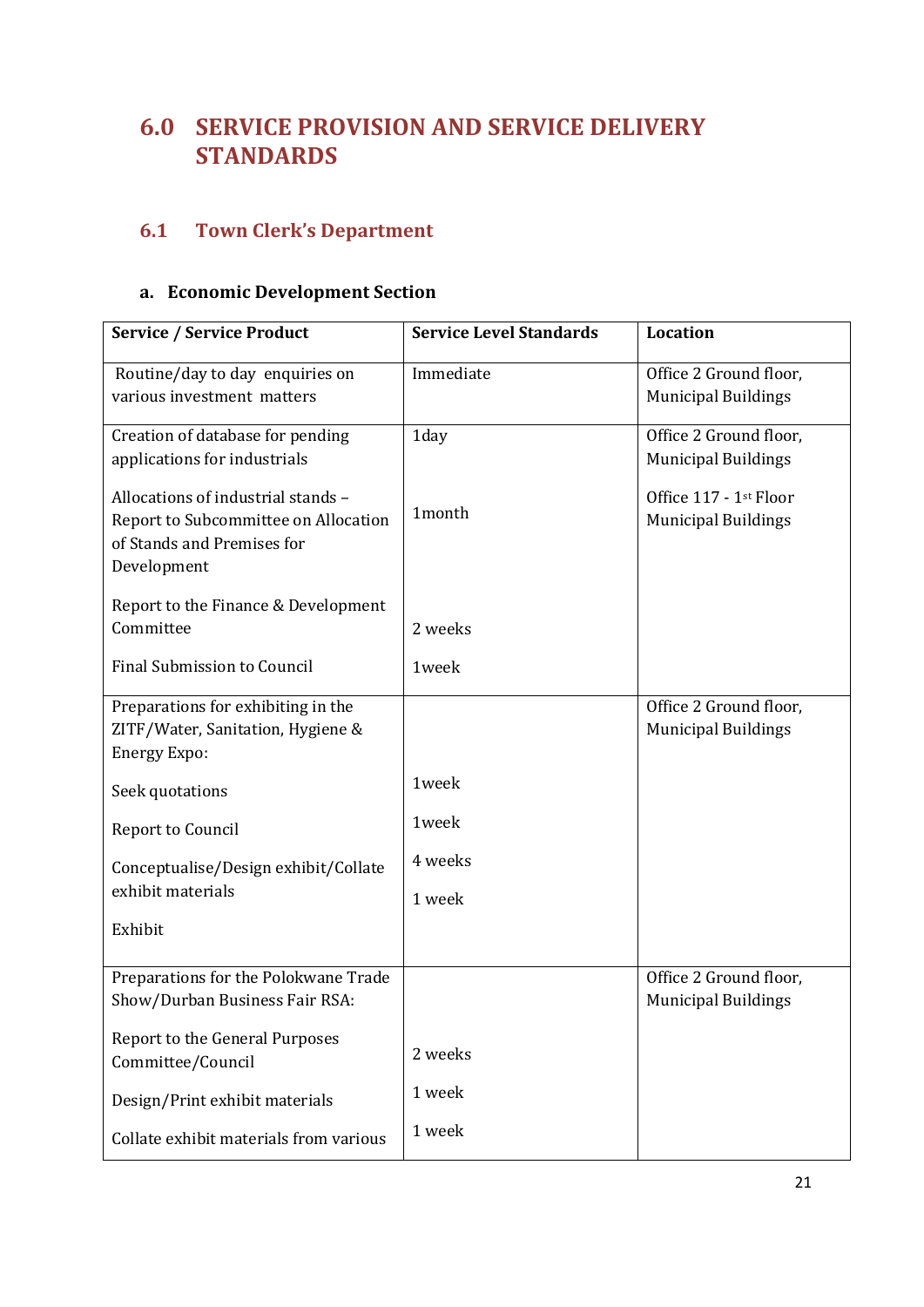| cooperating partners                                                                                                    |           |                                                      |
|-------------------------------------------------------------------------------------------------------------------------|-----------|------------------------------------------------------|
| Routine/day to day enquiries on<br>various investment matters                                                           | Immediate | Office 2 Ground floor,<br><b>Municipal Buildings</b> |
| Creation of database for pending<br>applications for industrials                                                        | 1day      | Office 2 Ground floor,<br><b>Municipal Buildings</b> |
| Allocations of industrial stands -<br>Report to Subcommittee on Allocation<br>of Stands and Premises for<br>Development | 1month    | Office 117 - 1st Floor<br><b>Municipal Buildings</b> |
| Report to the Finance & Development<br>Committee                                                                        | 2 weeks   |                                                      |
| Final Submission to Council                                                                                             | 1week     |                                                      |
| Preparations for exhibiting in the<br>ZITF/Water, Sanitation, Hygiene &<br><b>Energy Expo:</b>                          |           | Office 2 Ground floor,<br><b>Municipal Buildings</b> |
| Seek quotations                                                                                                         | 1week     |                                                      |
| Report to Council                                                                                                       | 1week     |                                                      |
| Conceptualise/Design exhibit/Collate                                                                                    | 4 weeks   |                                                      |
| exhibit materials                                                                                                       | 1 week    |                                                      |
| Exhibit                                                                                                                 |           |                                                      |
| Preparations for the Polokwane Trade<br>Show/Durban Business Fair RSA:                                                  |           | Office 2 Ground floor,<br><b>Municipal Buildings</b> |
| Report to the General Purposes<br>Committee/Council                                                                     | 2 weeks   |                                                      |
| Design/Print exhibit materials                                                                                          | 1 week    |                                                      |
| Collate exhibit materials from various<br>cooperating partners                                                          | 1 week    |                                                      |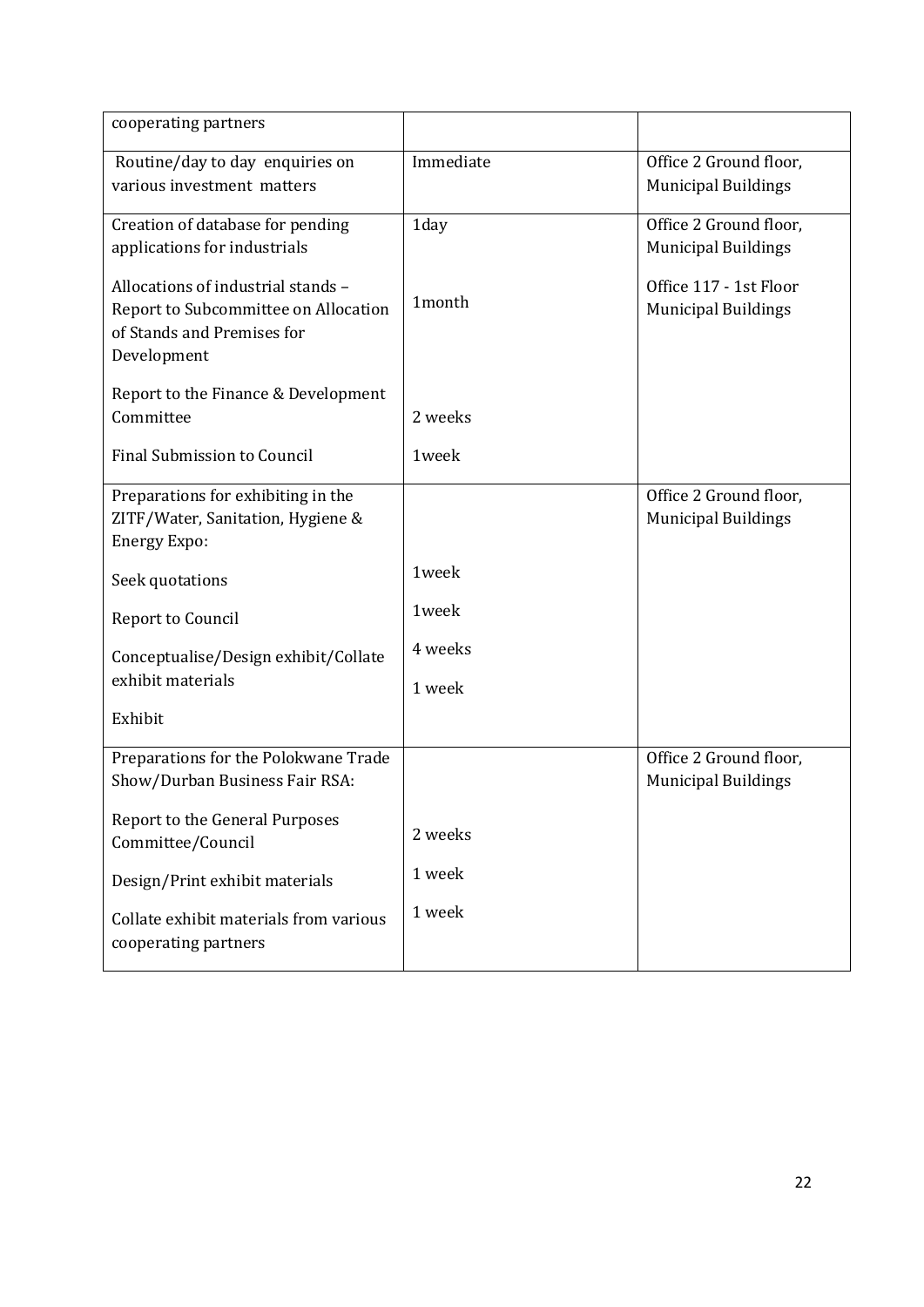#### b. Public Relations Section

#### Call Centre

| <b>Service / Service Product</b>                                                                          | <b>Service Level Standards</b>                                  | <b>Location</b>                                                                     |
|-----------------------------------------------------------------------------------------------------------|-----------------------------------------------------------------|-------------------------------------------------------------------------------------|
| Capturing of all telephone queries<br>with regards to service faults                                      | Immediate                                                       | <b>Call Centre</b>                                                                  |
|                                                                                                           |                                                                 | Ground Floor, Tower<br>Block, J Tongogara, Btwn L<br>Takawira Avenue/ 8th<br>Avenue |
| Processing of all service faults that<br>come through e services and other<br>correspondence              | Immediate                                                       | Ground Floor, Tower<br><b>Block</b>                                                 |
| Answering of all telephone calls                                                                          | 90% of calls within 30<br>seconds and 80 % within 20<br>seconds | Ground Floor, Tower<br><b>Block</b>                                                 |
| Operating hours                                                                                           | 24/7/365 days                                                   | Ground Floor, Tower<br><b>Block</b>                                                 |
| Dispatch of burst water pipes                                                                             | immediate                                                       | Ground Floor, Tower<br><b>Block</b>                                                 |
| Request for Bowser to residential<br>areas where water supply is<br>intermittent.                         | 12 hours                                                        | Roads yard                                                                          |
| Acknowledging of jobs                                                                                     | Within 5 minutes                                                | Ground Floor, Tower<br><b>Block</b>                                                 |
| Feedback from field staff                                                                                 | hourly                                                          | Ground Floor, Tower<br><b>Block</b>                                                 |
| Feedback to clients                                                                                       | In due course, as per need                                      | Ground Floor, Tower<br><b>Block</b>                                                 |
| Capturing of all telephone queries<br>with regards to Engineering Service<br>Faults                       | Immediate                                                       | Call Centre, Ground Floor<br><b>Tower Block</b>                                     |
| Processing of all engineering services<br>faults that come through e-services<br>and other correspondence | Immediate                                                       | Call Centre, Ground Floor<br><b>Tower Block</b>                                     |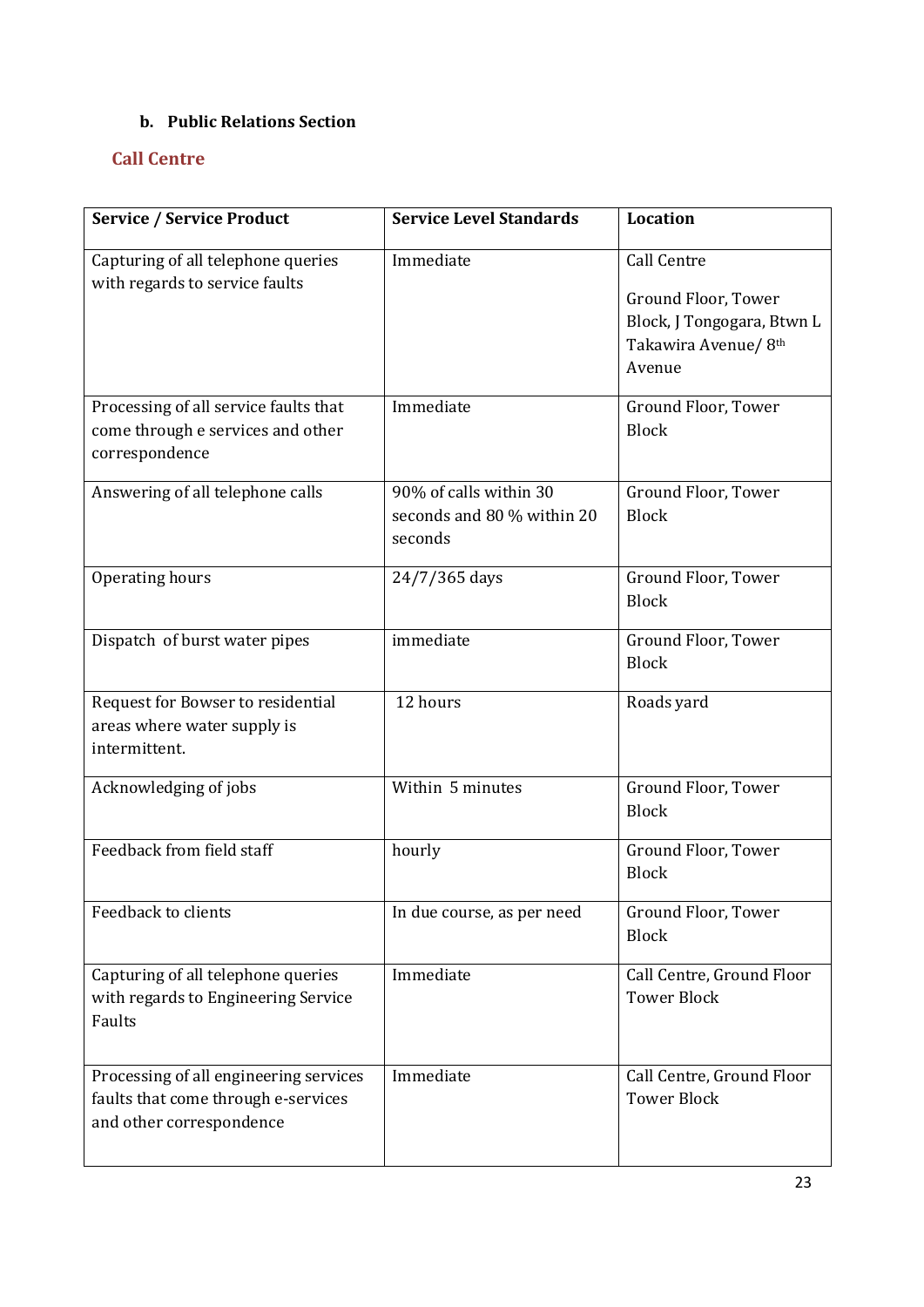| Answering of all telephone calls                  | All calls within 30 seconds | Call Centre, Ground Floor<br>Tower Block |
|---------------------------------------------------|-----------------------------|------------------------------------------|
| Operating hours                                   | 24/7/365                    | Call Centre, Ground Floor<br>Tower Block |
| Visit to Water and Wastewater<br>treatment plants | 7 days                      | 5 <sup>th</sup> Floor, Tower Block       |

#### Media Relations

| <b>Service / Service Product</b> | <b>Service Level Standards</b> | Location                                                                               |
|----------------------------------|--------------------------------|----------------------------------------------------------------------------------------|
| <b>Media Relations</b>           | 24 hours                       | Office 13, City Hall Fife<br>Street, Btwn L Takawira<br>Avenue/ 8 <sup>th</sup> Avenue |
| <b>Complaints Handling</b>       | 24 hours                       | Office 13, City Hall Fife<br>Street, Btwn L Takawira<br>Avenue/ 8th Avenue             |
| Organising Stakeholder meetings  | 72 hours                       | Office 13, City Hall Fife<br>Street, Btwn L Takawira<br>Avenue/ 8 <sup>th</sup> Avenue |

#### c. Internal Audit

| <b>Service / Service Product</b>   | <b>Service Level Standards</b> | <b>Location</b>                  |
|------------------------------------|--------------------------------|----------------------------------|
| Submit systems and/or              | Monthly                        | Office 220, City Hall            |
| investigative reports to the Audit |                                | (under the clock), Fife          |
| Committee.                         |                                | Street, btwn L.                  |
|                                    |                                | Takawira Avenue/ 8 <sup>th</sup> |
|                                    |                                | Avenue                           |
|                                    |                                |                                  |
| Final submission of systems and    | Monthly                        | Office 220, City Hall            |
| investigative reports to Council.  |                                | (under the clock), Fife          |
|                                    |                                | Street, btwn L.                  |
|                                    |                                | Takawira Avenue/ 8 <sup>th</sup> |
|                                    |                                | Avenue                           |
|                                    |                                |                                  |
| Provide consultancy and assurance  | Daily                          | Office 220, City Hall            |
|                                    |                                | (under the clock), Fife          |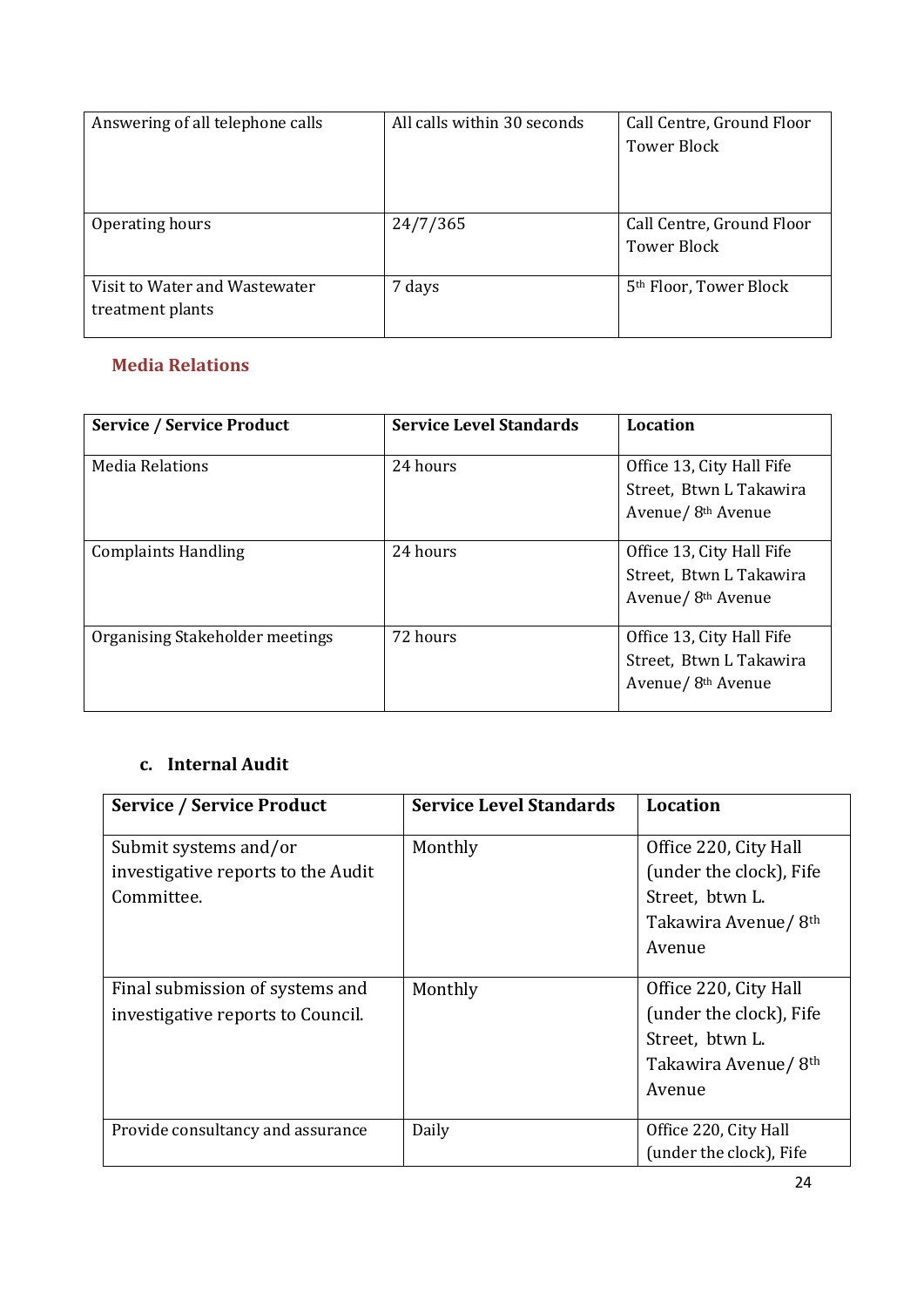| services to Council Departments.                                                                                                        |           | Street, btwn L. Takawira<br>Avenue/ 8 <sup>th</sup> Avenue                                                     |
|-----------------------------------------------------------------------------------------------------------------------------------------|-----------|----------------------------------------------------------------------------------------------------------------|
| Help Management to identify critical<br>indicators of fraud schemes.                                                                    | Daily     | Office 220, City Hall<br>(under the clock), Fife<br>Street, btwn L. Takawira<br>Avenue/ 8 <sup>th</sup> Avenue |
| Receive complaints or reports from<br>Third Parties.                                                                                    | Daily     | Office 220, City Hall<br>(under the clock), Fife<br>Street, btwn L. Takawira<br>Avenue/ 8 <sup>th</sup> Avenue |
| Generate reply to the complainant to<br>acknowledge receipt and seek<br>additional information, evaluate<br>complaints and investigate. | Monthly   | Office 220, City Hall<br>(under the clock), Fife<br>Street, btwn L. Takawira<br>Avenue/ 8 <sup>th</sup> Avenue |
| Inventory count                                                                                                                         | Quarterly | Office 220, City Hall<br>(under the clock), Fife<br>Street, btwn L. Takawira<br>Avenue/ 8 <sup>th</sup> Avenue |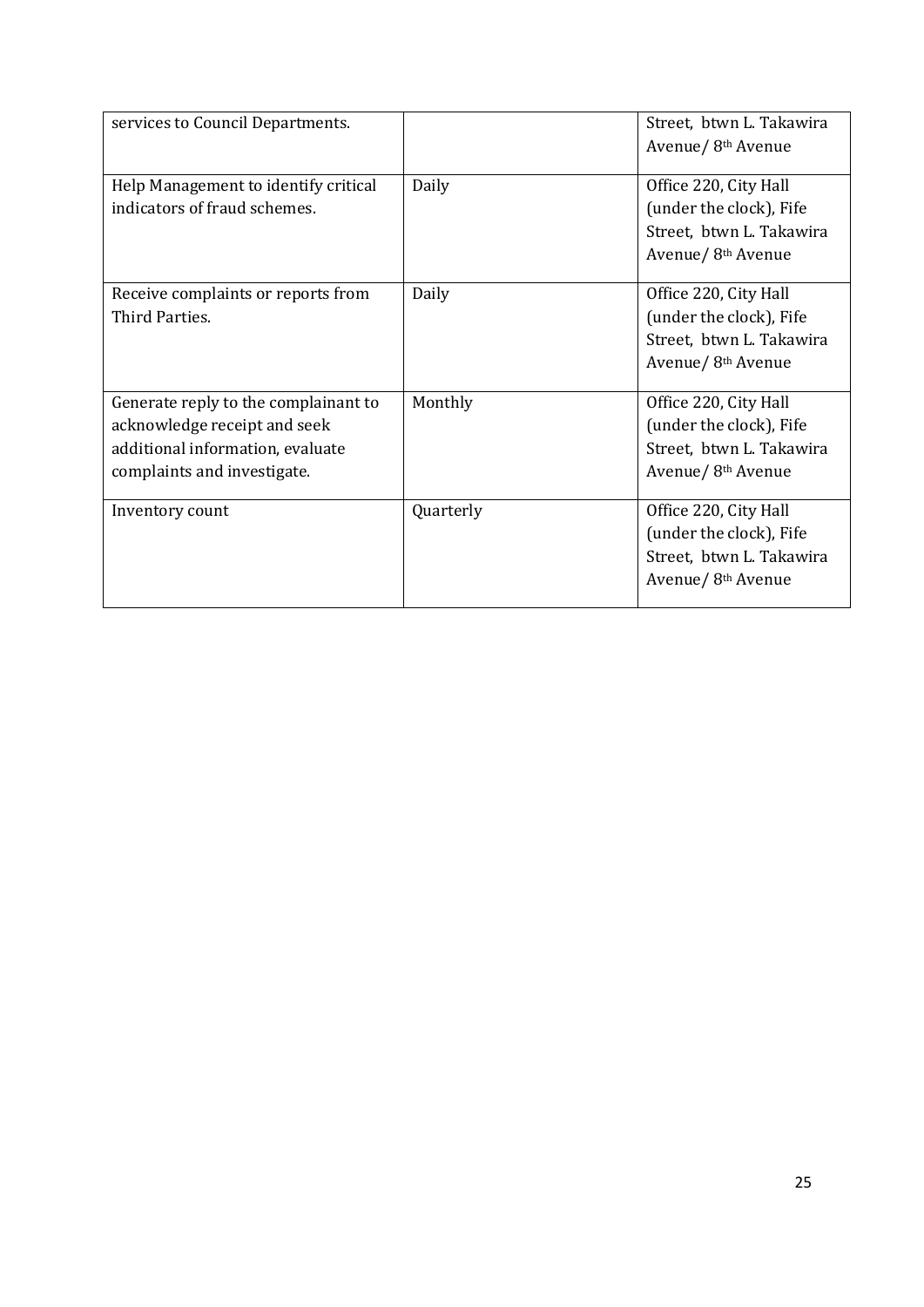#### 6.2 CHAMBER SECRETARY DEPARTMENT

#### a. Fire and Ambulance Services Section

| <b>SERVICE/SERVICE</b>            | <b>SERVICE LEVEL</b> |                        | <b>ACCESS</b><br>BY    |
|-----------------------------------|----------------------|------------------------|------------------------|
| <b>PRODUCT</b>                    |                      |                        | <b>PUBLIC</b>          |
|                                   | <b>Turn out</b>      | <b>Response time</b>   |                        |
| Fire calls                        | One(1) minute        | Not more than<br>10    | Nearest<br>fire<br>and |
| Ambulance<br>services(all         | (Immediate)          | minutes within city    | ambulance              |
| categories)                       |                      | boundaries.            | station(Famona,        |
|                                   |                      | suburbs<br>For<br>e.g. | Northend,<br>Nketa,    |
|                                   |                      | Mahatshula,            | and Nkulumane)         |
|                                   |                      | Waterford Woodville    |                        |
|                                   |                      | and Cowdray Park-20    |                        |
|                                   |                      | due<br>minutes<br>to   |                        |
|                                   |                      | distance from nearest  |                        |
|                                   |                      | fire station.          |                        |
| Special service calls-            | One(1)<br>minute     | As above               | As above               |
| Emergencies e.g. road traffic     | Immediate            |                        |                        |
| accidents,<br>major<br>disasters, |                      |                        |                        |
| chemical spills, etc              |                      |                        |                        |
| Special service calls-            | As<br>per            | As above               | As above               |
| Emergency:<br>pre-arranged        | arrangement          |                        |                        |
| hiring of brigade appliances      |                      |                        |                        |
| for non-operational purposes.     |                      |                        |                        |
| Calls Charges-All calls           | Immediate            | N/A                    | Officer attending      |
| Service complaints                | Immediate            | Immediate              | Head office, Famona    |
|                                   |                      |                        | No 1 Matopos road,     |
|                                   |                      |                        | Famona                 |
| Career Guidance                   | As<br>per            | N/A                    | As above               |
|                                   | arrangement          |                        |                        |
| Familiarisation<br>of<br>tour     | As<br>per            | N/A                    | As above               |
| station(s)                        | arrangement          |                        |                        |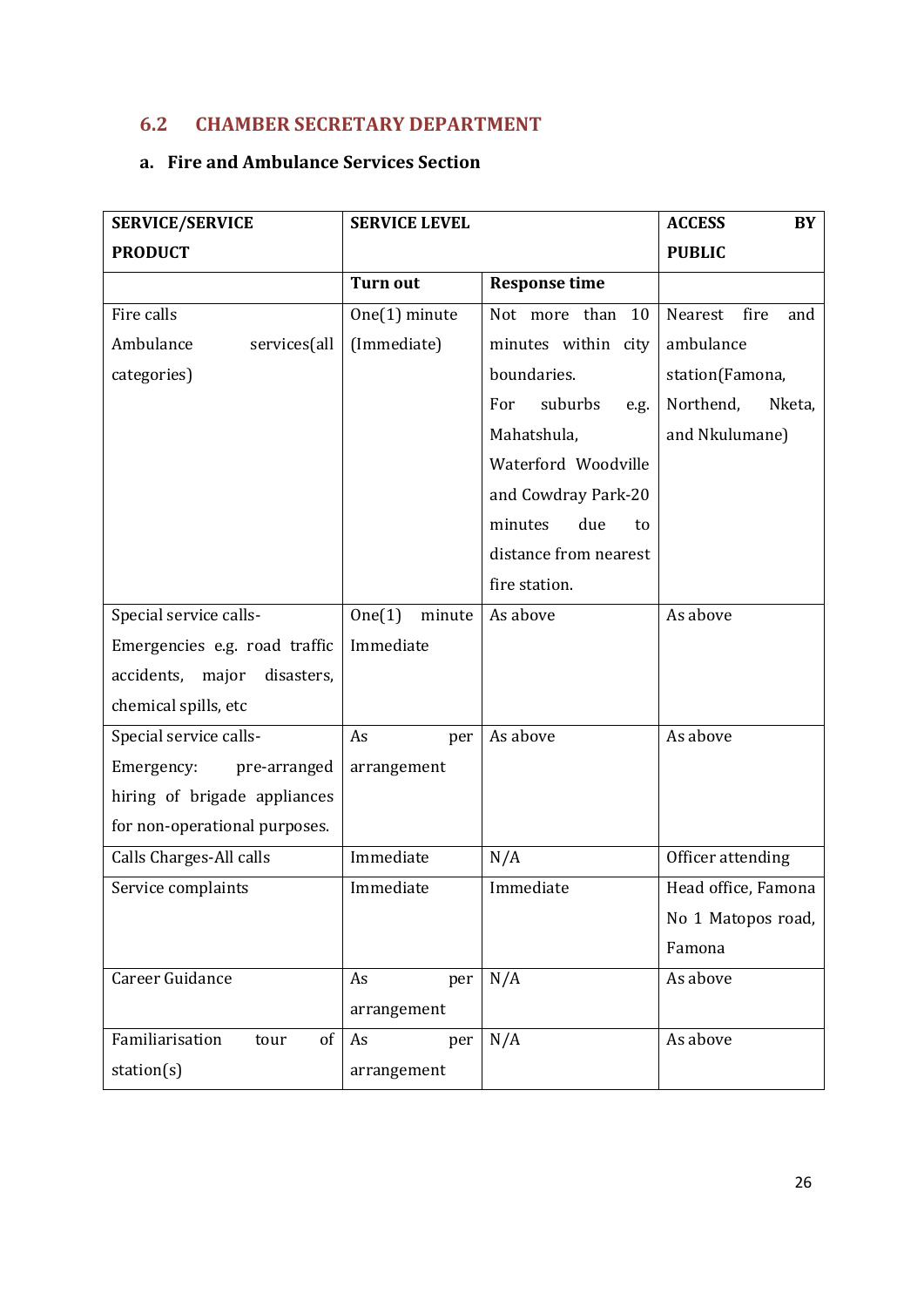#### Fire Prevention Division

| Service/Service product        | <b>Service Level</b>           |                                      | <b>ACCESS</b><br>BY |
|--------------------------------|--------------------------------|--------------------------------------|---------------------|
|                                |                                |                                      | <b>PUBLIC</b>       |
|                                | From                           | To                                   |                     |
| Fire team training certificate | 3 Working days                 | Working<br>3                         | Fire<br>prevention  |
| courses.                       | after                          | days.                                | offices,<br>Famona  |
|                                | request/payment                | Results                              | Fire station, No 1  |
|                                |                                | submitted                            | Matopos<br>Road,    |
|                                |                                | within<br>7                          | Famona              |
|                                |                                | working days                         |                     |
| Training Non-<br>Fire team     | 2 Working days                 | 3<br>hrs<br>per<br>$\bullet$         | As above            |
| certificate courses.           | after<br>request/              | working<br>day                       |                     |
|                                | payment                        | for 5 working                        |                     |
|                                |                                | days.                                |                     |
|                                |                                | Results                              |                     |
|                                |                                | submitted                            |                     |
|                                |                                | within<br>7                          |                     |
|                                |                                | working days                         |                     |
| Fire<br>Management Lecture     | $\mathbf{1}$<br>working<br>day | 2 hours<br>٠                         | As above            |
| Sessions.                      | after                          | Report                               |                     |
|                                | request/payment                | submitted                            |                     |
|                                |                                | within<br>5                          |                     |
|                                |                                | working days                         |                     |
| Fire Risk Surveys              | working<br>$\mathbf{1}$<br>day | $\mathbf{1}$<br>Between<br>$\bullet$ | As above            |
|                                | after                          | and 3 working                        |                     |
|                                | request/payment                | days.                                |                     |
|                                |                                | Report                               |                     |
|                                |                                | submitted                            |                     |
|                                |                                | within<br>7                          |                     |
|                                |                                | working days                         |                     |
| Fire safety Inspections on     | working<br>day<br>$\mathbf{1}$ | working<br>$\mathbf{1}$              | As above            |
| change of occupancy.           | after                          | day.                                 |                     |
|                                | request/payment.               | Comments                             |                     |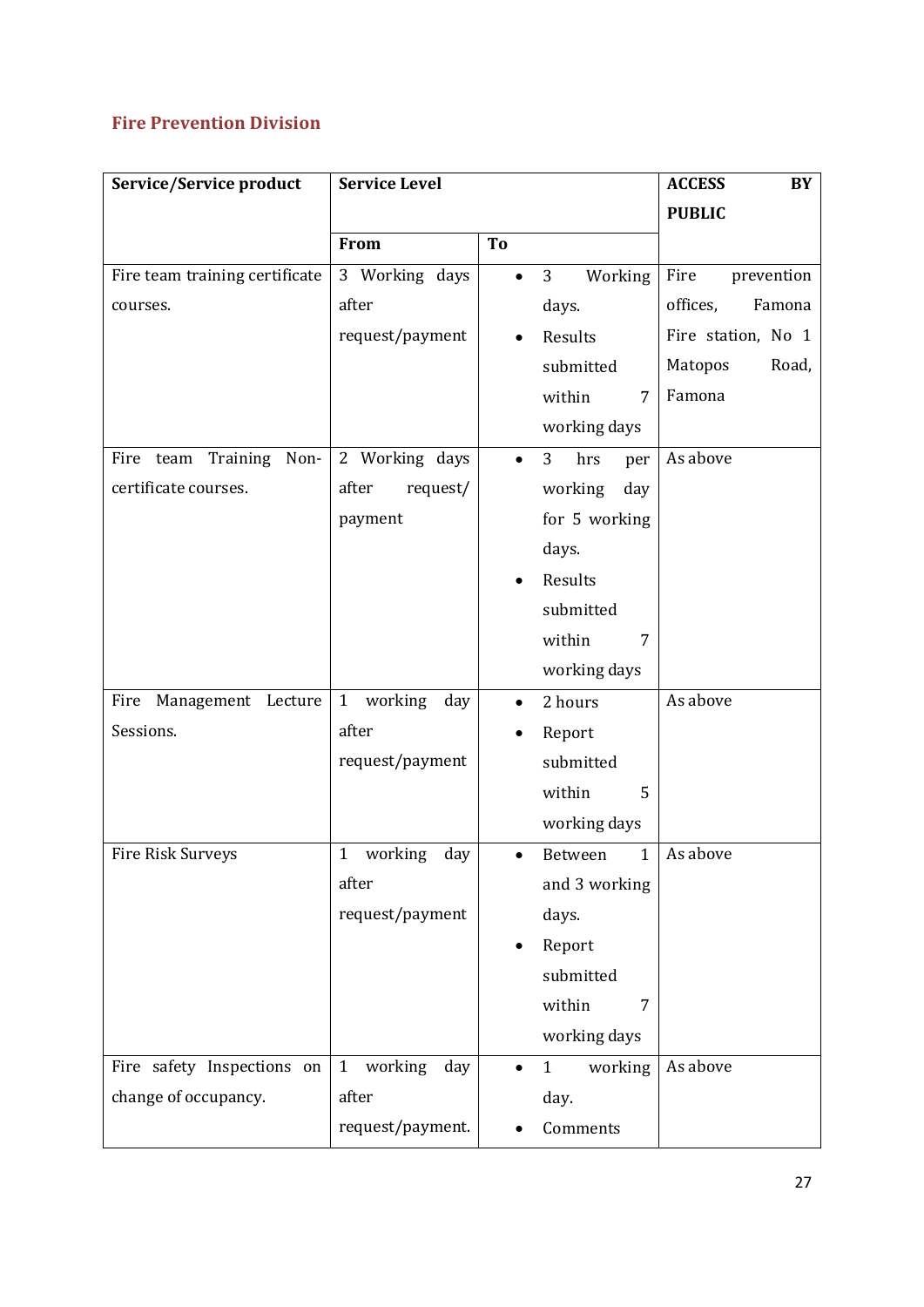|                                |                                | submitted                            |                    |
|--------------------------------|--------------------------------|--------------------------------------|--------------------|
|                                |                                | within<br>3                          |                    |
|                                |                                | working days                         |                    |
| Fire safety inspection<br>on   | $\mathbf{1}$<br>working<br>day | working<br>$\mathbf{1}$<br>$\bullet$ | As above           |
| request.                       | after<br>request/              | day.                                 |                    |
|                                | payment.                       | Report                               |                    |
|                                |                                | submitted                            |                    |
|                                |                                | within<br>3                          |                    |
|                                |                                | working days.                        |                    |
| Routine<br>Fire<br>safety      | 1 working day                  | Between<br>$\mathbf{1}$<br>$\bullet$ | Fire<br>prevention |
| inspection                     |                                | and 3 working                        | offices,<br>Famona |
|                                |                                | days.                                | Fire station, No 1 |
|                                |                                | Report                               | Road,<br>Matopos   |
|                                |                                | submitted                            | Famona             |
|                                |                                | within<br>5                          |                    |
|                                |                                | working day                          |                    |
| Fire safety inspection for     | $\mathbf{1}$<br>working<br>day | $\mathbf{1}$<br>working<br>$\bullet$ | As above           |
| development permit.            | after notification             | day.                                 |                    |
|                                |                                | Report                               |                    |
|                                |                                | submitted                            |                    |
|                                |                                | within<br>3                          |                    |
|                                |                                | working days.                        |                    |
| Fire safety inspection for     | $\mathbf{1}$<br>working<br>day | Within<br>3<br>$\bullet$             | As above           |
| public building certification. | after notification             | working                              |                    |
|                                |                                | Report                               |                    |
|                                |                                | submitted                            |                    |
|                                |                                | within<br>3                          |                    |
|                                |                                | working days.                        |                    |
| (Fire<br>Competency<br>Tests   | $\mathbf{1}$<br>working<br>day | $\mathbf{1}$<br>working              | As above           |
| equipment.<br>protection       | after                          | day.                                 |                    |
| maintenance/repairs)           | request/payment.               | Results                              |                    |
|                                |                                | submitted                            |                    |
|                                |                                | within<br>5                          |                    |
|                                |                                | working days.                        |                    |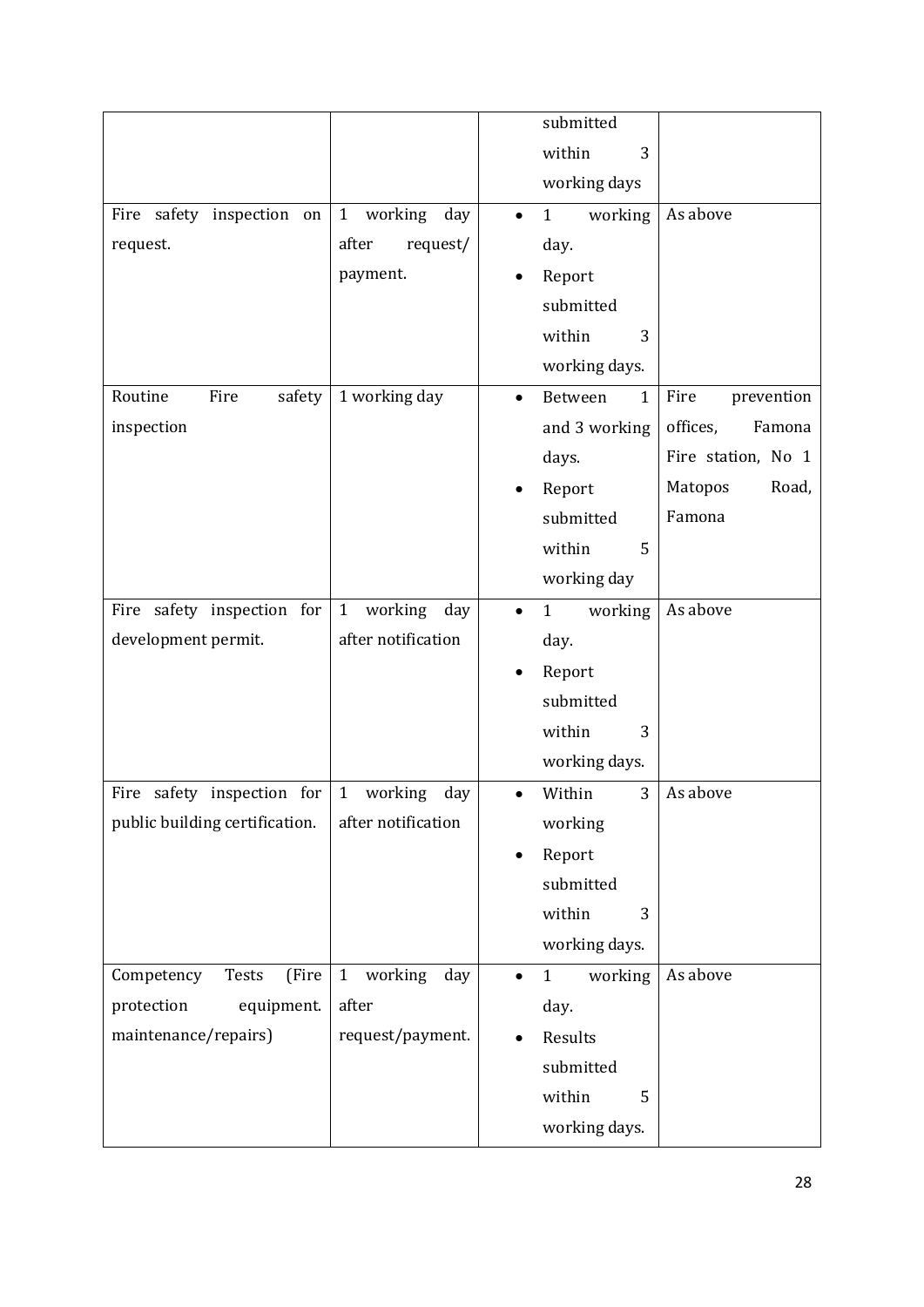| Fire investigation.          | Immediate        | submitted<br>Report   | As above |
|------------------------------|------------------|-----------------------|----------|
|                              |                  | within 5 working days |          |
| Fire Awareness Campaigns.    | N/A              | N/A                   | As above |
| Evaluating and processing of | of<br>Day        | 3 working days        | As above |
| development and building     | submission<br>to |                       |          |
| plans.                       | section.         |                       |          |
| Advice on fire safety.       | Immediate.       | N/A                   | As above |

#### b. Legal Section

#### **Conveyancing**

| <b>Service/Service Product</b>      | <b>Service Level Standards</b> | Location                              |
|-------------------------------------|--------------------------------|---------------------------------------|
| Instructing lawyers for<br>transfer | 1 to 3 weeks                   | Room 6, City Hall, under<br>the Clock |
| Transfers                           | 30 days                        |                                       |

Transfers are highly dependent on various stakeholders like Council departments, law firms and clients so it's difficult to give an exact timeframe.

#### Shop Licencing

| <b>Service/Service Product</b>          | <b>Service Level Standards</b> | Location                              |
|-----------------------------------------|--------------------------------|---------------------------------------|
| <b>Processing Temporary</b><br>licences | 2 to 7 days                    | Room 6, City Hall, Under<br>the Clock |
| Processing Full licences                | 2 to 3 months                  | Room 6, City Hall, Under<br>the Clock |

Note also that licences are processed in terms of the Shop Licences Act so the Act gives time frames eg advertising is 28 to 42 days and if there are any objections its 7 days after publication.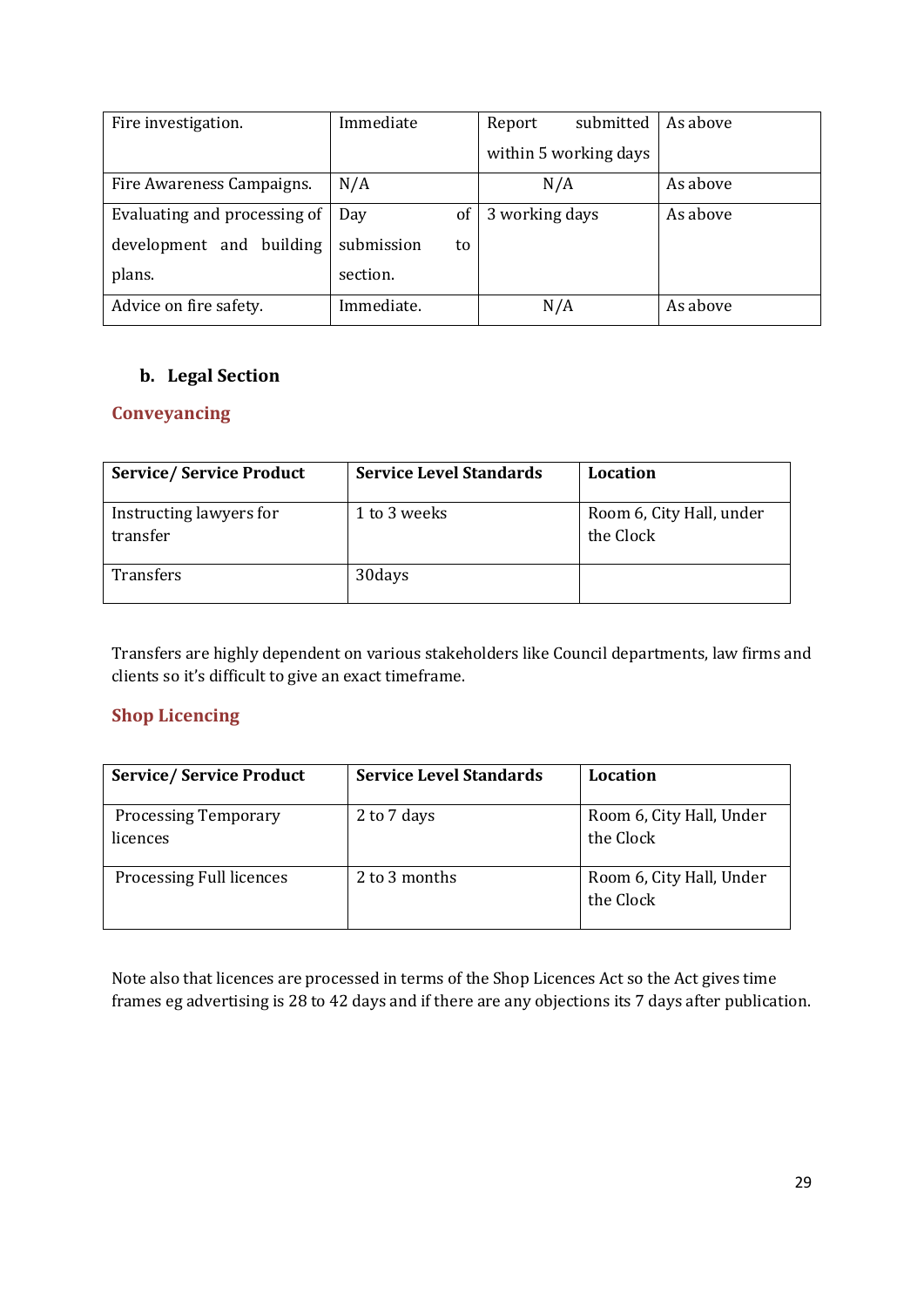## Legal Services

| <b>Service/Service Product</b>             | <b>Service Level Standards</b> | Location                               |
|--------------------------------------------|--------------------------------|----------------------------------------|
| Advising departments on legal<br>issues    | 1 to 3 days                    | Room 6, City Hall, Under<br>the Clock  |
| Attending to queries (debt)<br>collection) | Attended as they come          | Room 10, City Hall, Under<br>the Clock |

## Hire of City Halls (Large and Small)

| <b>Service/Service Product</b> | <b>Service Level Standards</b> | <b>Location</b>                           |
|--------------------------------|--------------------------------|-------------------------------------------|
| Hire of City Halls             | Immediate                      | Office 126, City Hall, Under<br>the Clock |

## c. Valuation

| <b>Service / Service Product</b>                                                       | <b>Service Level Standards</b> | <b>Location</b>         |
|----------------------------------------------------------------------------------------|--------------------------------|-------------------------|
| Compile a supplementary<br>valuation roll                                              | 1400 properties per annum      | 10th Floor, Tower Block |
| Assess open market rentals                                                             | Within 4 days of request       | 10th Floor, Tower Block |
| Determine selling price of<br>stands                                                   | Within 5 days of request       | 10th Floor, Tower Block |
| To assess the estimated<br>building costs for building plans<br>submitted for approval | Within 4 days of receipt       | 10th Floor, Tower Block |
| To assess shop floor areas for<br>licensing                                            | Within 2 days of request       | 10th Floor, Tower Block |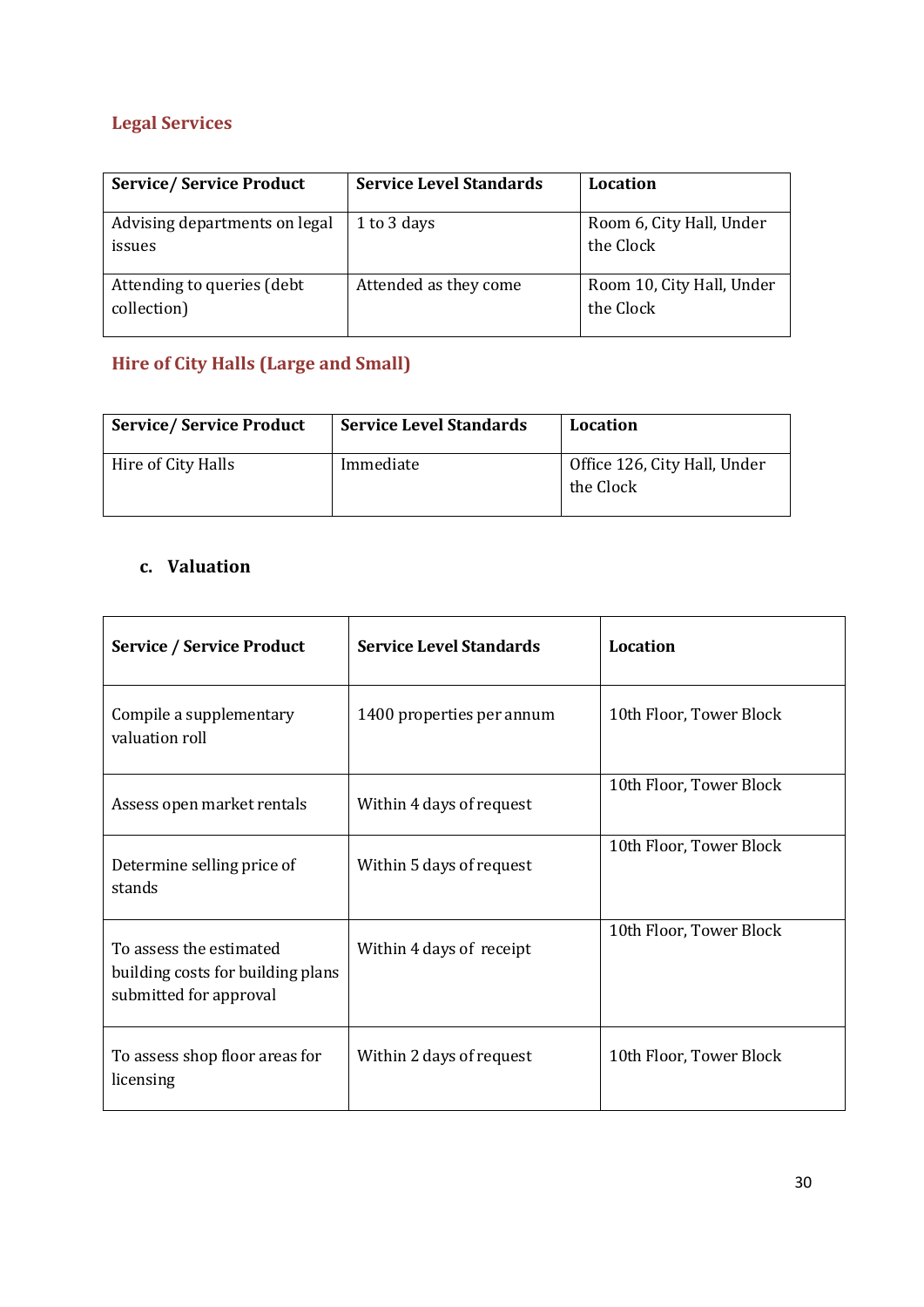## d. Security and Traffic Section

| <b>Service/Service Product</b>                                                                                        | Service level standard                                              | Location/contact                                                                                                             |
|-----------------------------------------------------------------------------------------------------------------------|---------------------------------------------------------------------|------------------------------------------------------------------------------------------------------------------------------|
|                                                                                                                       |                                                                     | numbers                                                                                                                      |
| Removal of vehicles causing<br>obstruction and those that<br>are dangerously parked.<br>Removal<br>of<br>abandoned    | Immediately<br>by<br>towing<br>away.<br>Immediately<br>after<br>the | Office 416, Tower Block.<br>Tel 09 75011 ext 2169/70<br>cell 0775 547 492/0772<br>775 091.<br>Office 416, Tower Block.       |
| vehicles.                                                                                                             | expiry of 10 days' notice by<br>towing away.                        | Tel 09 75011 ext 2169/70<br>cell 0775 547 492/0772<br>775 091.                                                               |
| Processing of privileged<br>Parking Discs for disabled<br>people.                                                     | Immediately if applicant's<br>papers are in order.                  | Office 420b Tower Block 4th<br>Floor. Tel 09 75011 Ext<br>2066.                                                              |
| Processing of privileged<br>parking discs for other<br>deserving groups.<br>Parking<br>Tickets/<br>Disc<br>Enquiries. | Immediately if applicant's<br>papers are in order.<br>Immediately.  | Office 420b Tower Block 4th<br>Floor. Tel 09 75011 Ext<br>2066.<br>Traffic Enforcement desk at<br>Revenue Hall. 09 75011 Ext |
|                                                                                                                       |                                                                     | 2025                                                                                                                         |
| Release<br>of<br>impounded<br>Vehicles from the Secured<br>Compound.                                                  | As soon as all fines are paid<br>in full                            | Municipal<br>Secured<br>Compound, Khami Stores<br>and all Housing Offices.                                                   |
| Issue of taxi Badges.                                                                                                 | Immediately if applicant's                                          | Test<br>the<br>City's<br>on                                                                                                  |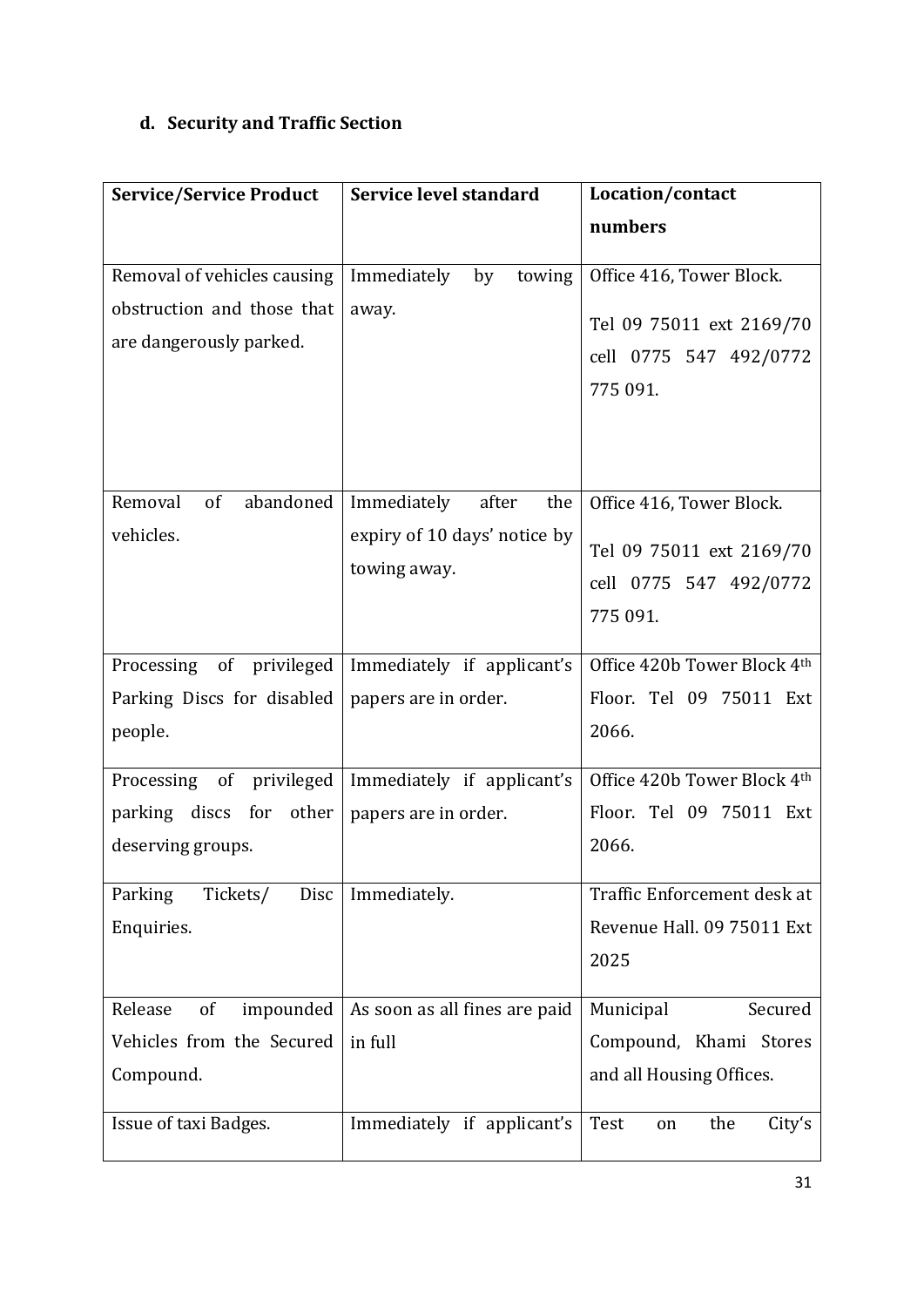|                             | papers are in order. | topography is conducted at               |
|-----------------------------|----------------------|------------------------------------------|
|                             |                      | office 416, Tower Block 4th              |
|                             |                      | floor.                                   |
| Protection<br>of<br>Council | Always.              | Tower Block 6 <sup>th</sup> floor office |
| Personnel and Assets.       |                      | 611 and 615, all Security                |
|                             |                      | bases and outstations.                   |
|                             |                      |                                          |
| Vending Control.            |                      | Vundu Offices, Basch Street,             |
|                             |                      | 3rd<br>Avenue<br>Extension,              |
|                             |                      | Phone 75080.                             |
|                             |                      |                                          |
| Investigations              | Immediately          | Office 410, Tower Block 4th              |
|                             |                      | floor.                                   |
|                             |                      |                                          |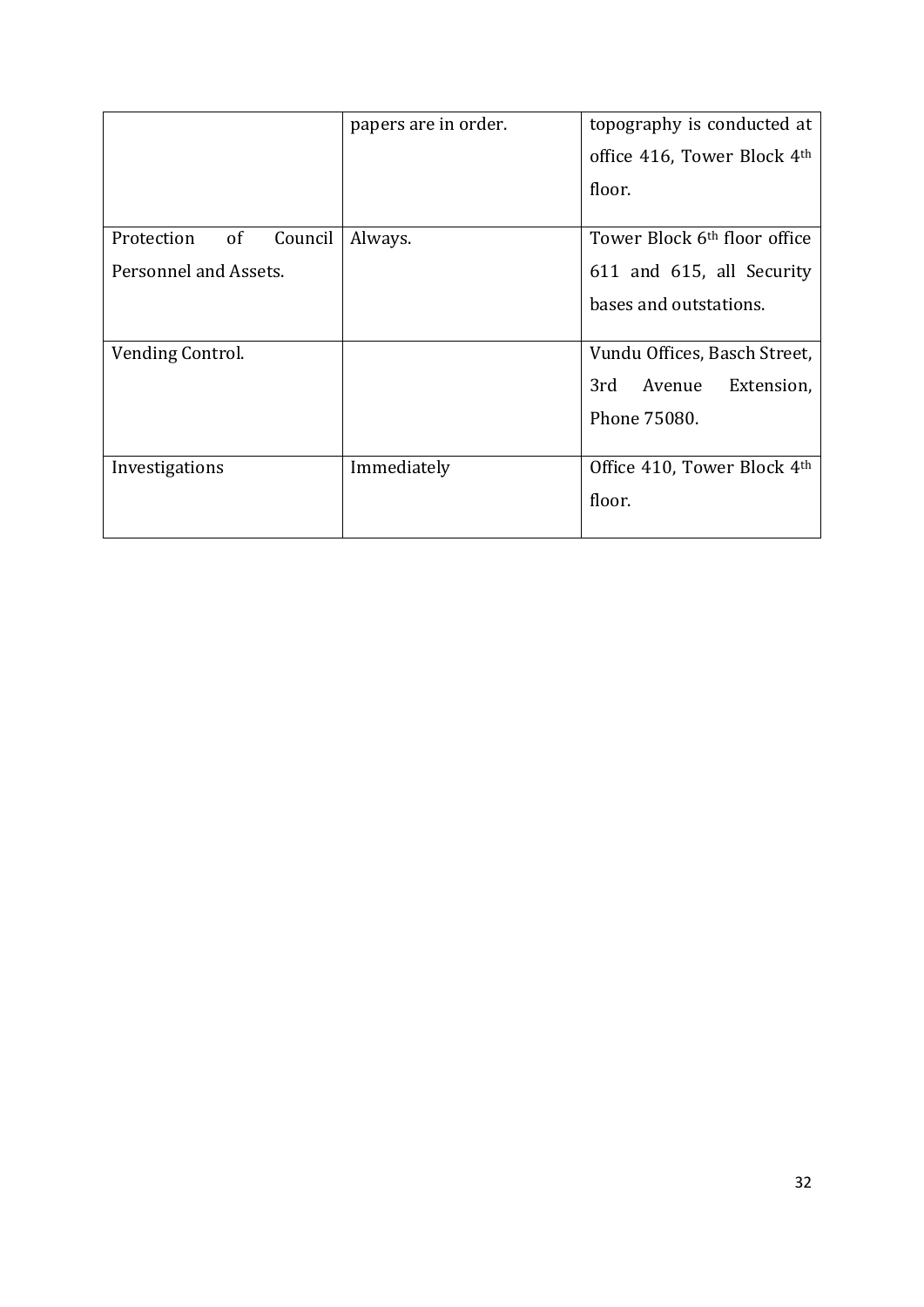#### 6.3 ENGINEERING SERVICES DEPARTMENT

#### a. Water Section

For the purposes of this document unless otherwise stated,

"All offices" when referring to water services means where water businesses are performed.

All offices refer physically to the following:

- $\triangleright$  Tower Block 5<sup>th</sup> Floor Cnr L. Takawira Ave/Mugabe Way Box 1353, Bulawayo
- Mabutweni Water Workshops Box 1353, Bulawayo
- Nkulumane Water Workshops Box 1353, Bulawayo
- Town Main water Workshops Box 1353, Bulawayo

"All offices" when referring to "Wastewater Services" means where wastewater businesses are performed.

All offices refer physically to the following:

- Roads Yard Cnr Masotsha/ Lobengula Street Box 1353, Bulawayo
- $\triangleright$  Tower block 5<sup>th</sup> Floor Cnr L. Takawira Ave/Mugabe Way Box 1353, Bulawayo
- Mabutweni Sewer Workshop Box 1353, Bulawayo
- ▶ Nkulumane Sewer Workshops Box 1353, Bulawayo

All offices when referring to water quality services means where water quality businesses are performed.

 $\triangleright$  Tower Block 5<sup>th</sup> Floor Cnr L. Takawira Ave/Mugabe Way Box 1353, Bulawayo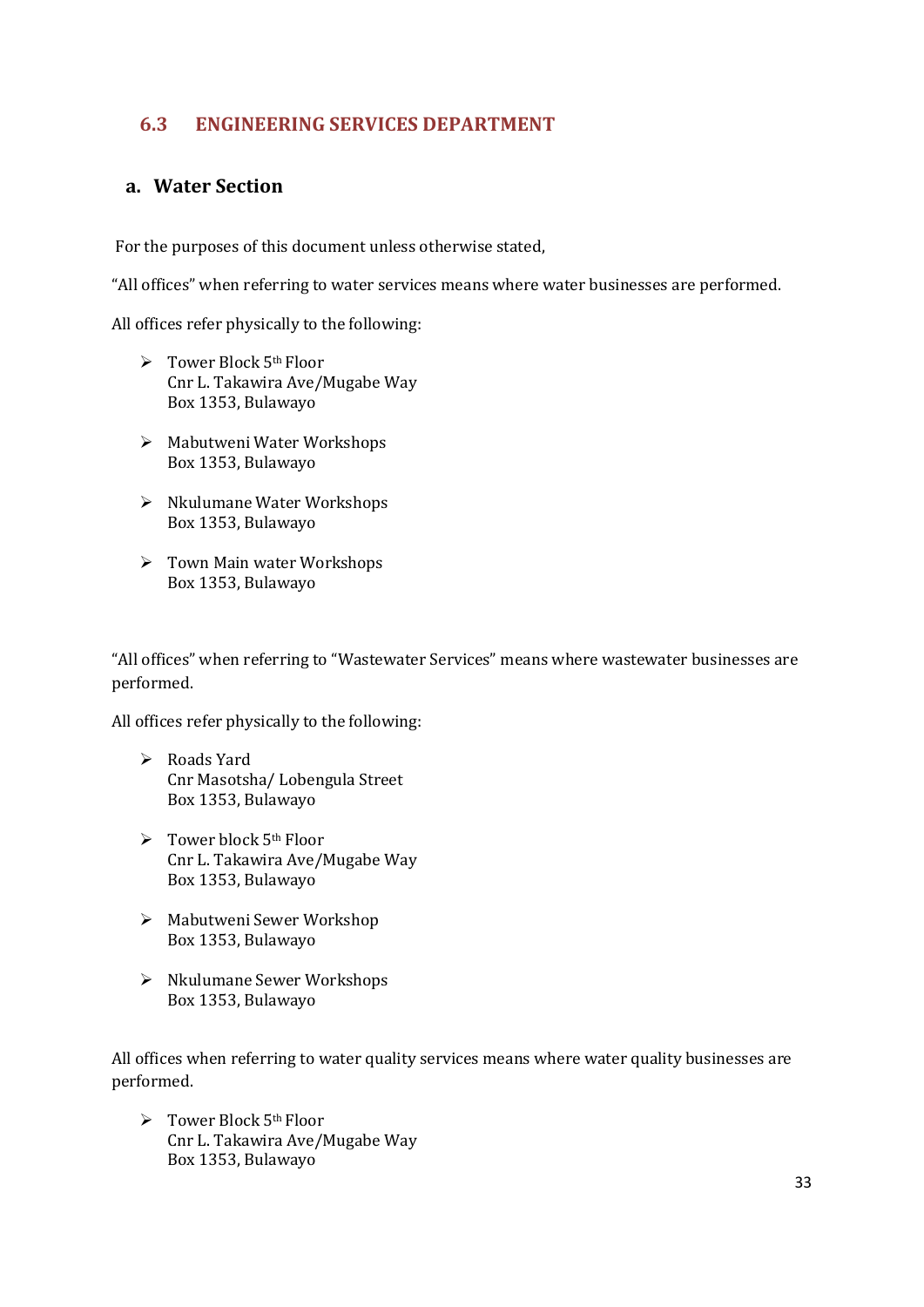- $\triangleright$  Criterion Laboratory Burnside Rd, Douglasdale, Box 1353, Bulawayo
- $\triangleright$  Thorngrove Wastewater Laboratory Box 1353, Bulawayo

#### HOW TO CONTACT US:

We may be contacted telephonically, electronically, or personally

You may personally visit us for the application of services and queries at:

Call Centre, Ground Floor, Tower Block or contact us through our toll free number (0800 4700 – Telone Numbers only; 08084700 - Econet Numbers only; (09) 71290 all networks) available 24 hours a day, 7 days a week.

If you are unable to get through via the Call Centre the E- services that are available are as listed below:

E mail: [callcentre@citybyo.co.zw](mailto:callcentre@citybyo.co.zw)

Fax: (09) 69701

Website: [www.citybyo.co.zw](http://www.citybyo.co.zw/)

Facebook: The City of Bulawayo

Twitter: @CityofBulawayo

These facilities can be used to report water leaks, burst pipes, water and sewer faults, and water quality problems and make water account enquiries.

Office Telephone Numbers

Call Centre **Every day: 24 hours**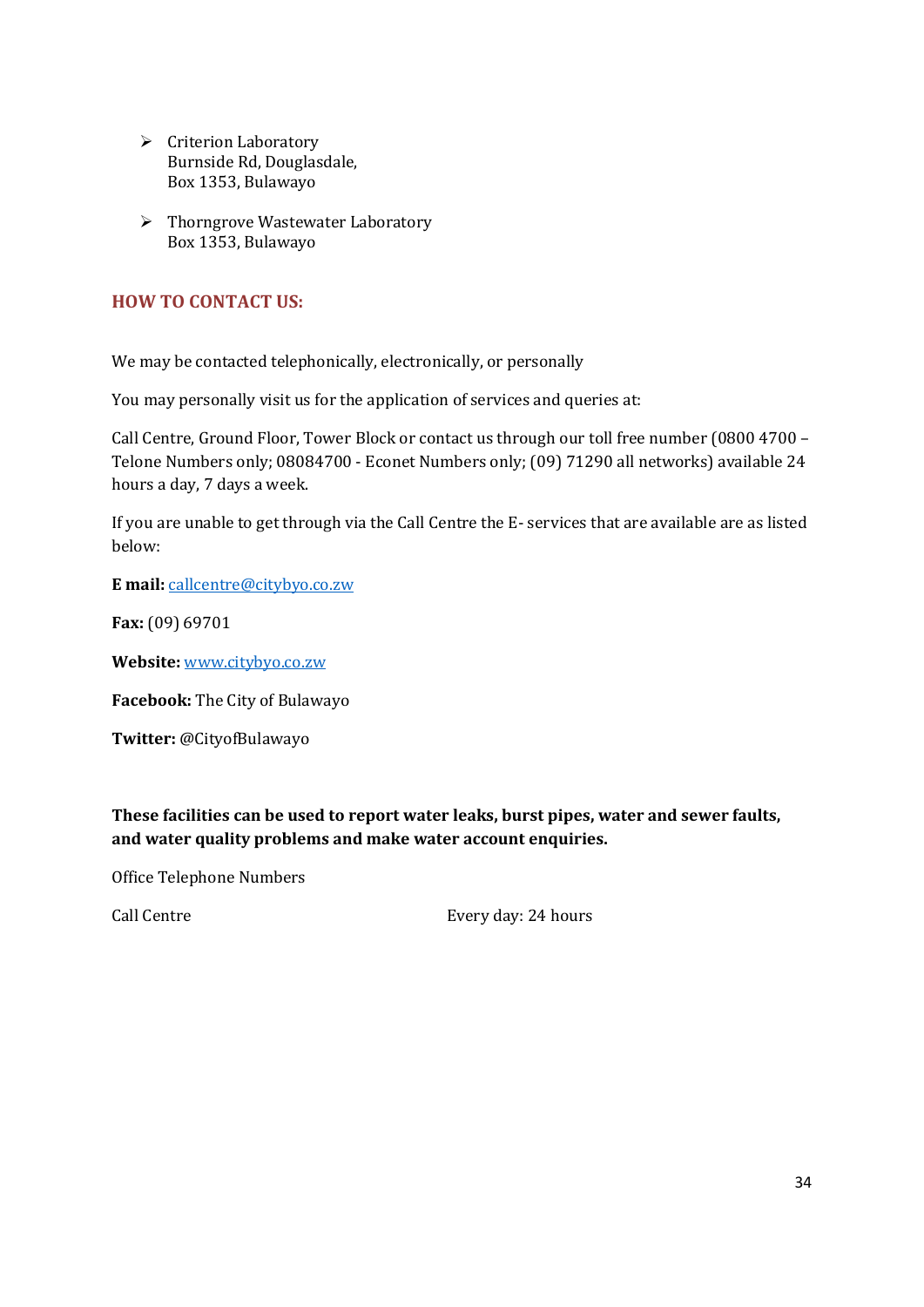#### LEVELS OF SERVICE AVAILABLE

#### **Water**

In order to make water available to customers at an affordable cost, various levels of service are offered to domestic customers:

- $\triangleright$  Full pressure water supply fed directly to the household from the City's supply network.
- $\triangleright$  Standpipes are provided to supply informal communities as an interim measure.
- $\triangleright$  These are not metered and charged
- > Tankered water / Bowser in the case of prolonged service interruptions

#### Sanitation

The accepted levels for sanitation are:

- $\triangleright$  Conventional waterborne connection to sewerage infrastructure.
- $\triangleright$  Waterborne with on-site disposal septic tank and associated soak-away.

#### FREE BASIC SERVICES

#### **Water**

All customers receive the first 5*kl* per month free of charge, with rising block tariffs and fixed charges for all customers.

#### General Comments:

- a) The workshop locations only refer to points of interface for customers, and not the point from where the service is provided.
- b) Time period in days are specific to "working days" not "calendar days" as there is a big difference, especially in holiday seasons.

#### **ACCOUNTS**

| <b>SERVICE/SERVICE PRODUCT</b>                | <b>SERVICE LEVEL</b> | <b>LOCATION</b>                                    |
|-----------------------------------------------|----------------------|----------------------------------------------------|
| Flow Limiter (Restriction discs) Applications | Immediate            | Revenue Hall<br>5 <sup>th</sup> Floor, Tower Block |
|                                               |                      |                                                    |
| Multi-Metering (Meter separation)             | 14 Days              | 5 <sup>th</sup> Floor, Tower Block                 |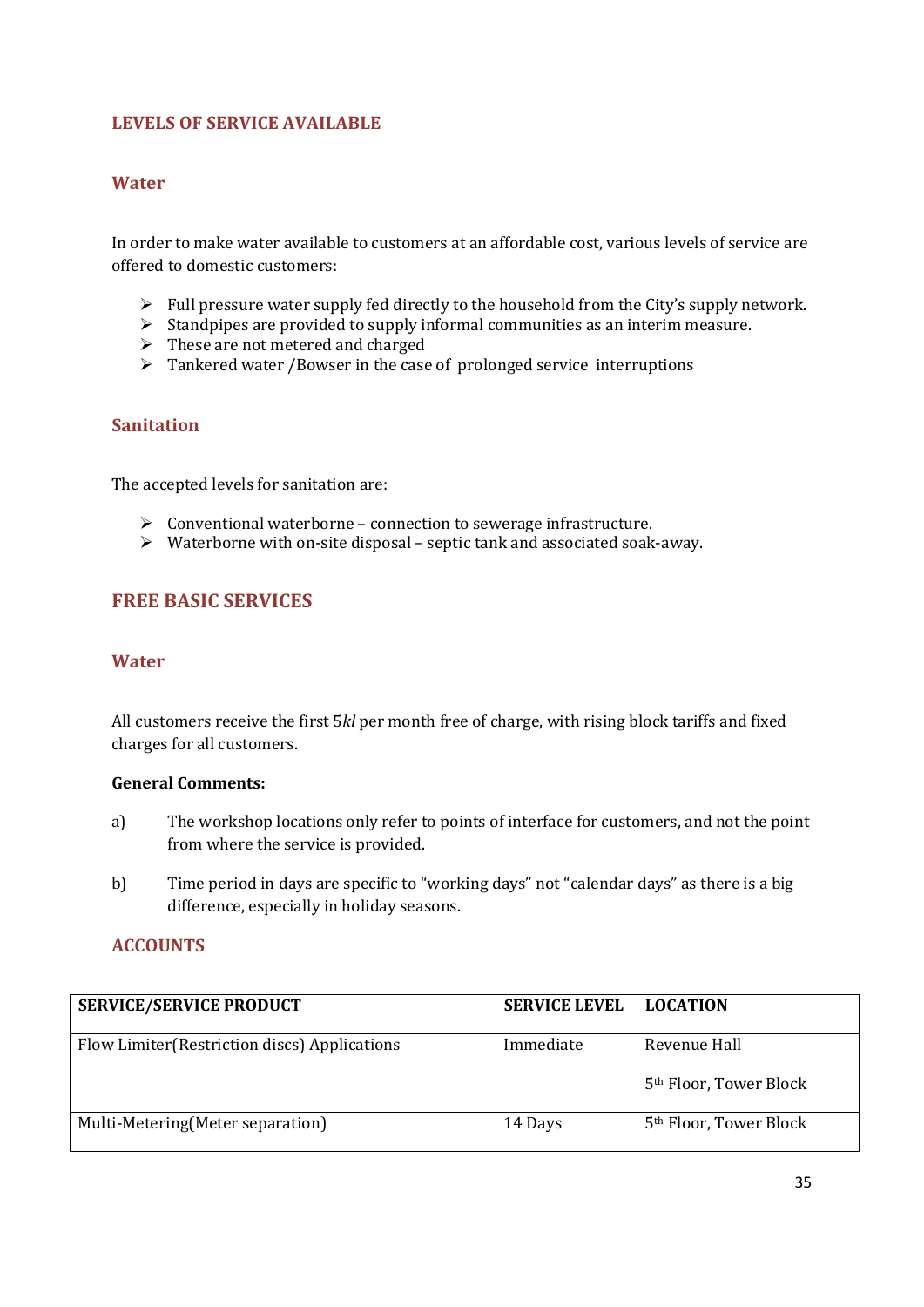| Cross Meters (Illegal Connections)                                                              | Immediate | 5 <sup>th</sup> Floor, Tower Block              |
|-------------------------------------------------------------------------------------------------|-----------|-------------------------------------------------|
| Raising of Waste Water & Pollution Charges                                                      | 1 Day     | Criterion Laboratory,<br>Burnside Rd.           |
| Response to trade effluent charge queries                                                       | 7 days    | Criterion Laboratory,<br>Burnside Rd.           |
| Processing of applications to discharge industrial<br>effluent to sewer and /or via road tanker | 7 days    | Criterion Laboratory,<br>Burnside Rd.           |
| Complaints regarding storm water and river water<br>pollution                                   | 4 hours   | Call Centre, Ground Floor<br><b>Tower Block</b> |

#### **TECHNICAL**

| <b>SERVICE/SERVICE PRODUCT</b>                                                                                   | <b>SERVICE LEVEL</b> | <b>WHERE PUBLIC CAN GET</b><br><b>SERVICE FROM</b> |
|------------------------------------------------------------------------------------------------------------------|----------------------|----------------------------------------------------|
| General Technical Queries regarding water borne<br>sewerage/water reticulation.                                  | 5 days               | Call Centre, Ground Floor<br><b>Tower Block</b>    |
| Process applications for new water connections, meter<br>re-positioning, meter in-situ and new meter tests,      | 5 days               | Tower Block 5th Floor                              |
| Process applications for fire hydrant relocations.                                                               | 14 days              | Tower Block 5th Floor                              |
| Inspect plumbing of commercial and industrial<br>customers for compliance for normal fire fighting<br>standards. | 5 days               | <b>City Centre Main Water</b><br>workshops         |
| Investigate general, domestic customer<br>complaints/queries related to water supply.                            | 48 hours             | Tower Block 5th Floor                              |
| Investigate and resolve water ponding on private<br>property and water pressure complaints.                      | 48 hours             | Call centre<br>Tower Block 5th Floor               |
| Process and conduct pressure and flow tests.                                                                     | 7 days               | Tower Block 5th Floor                              |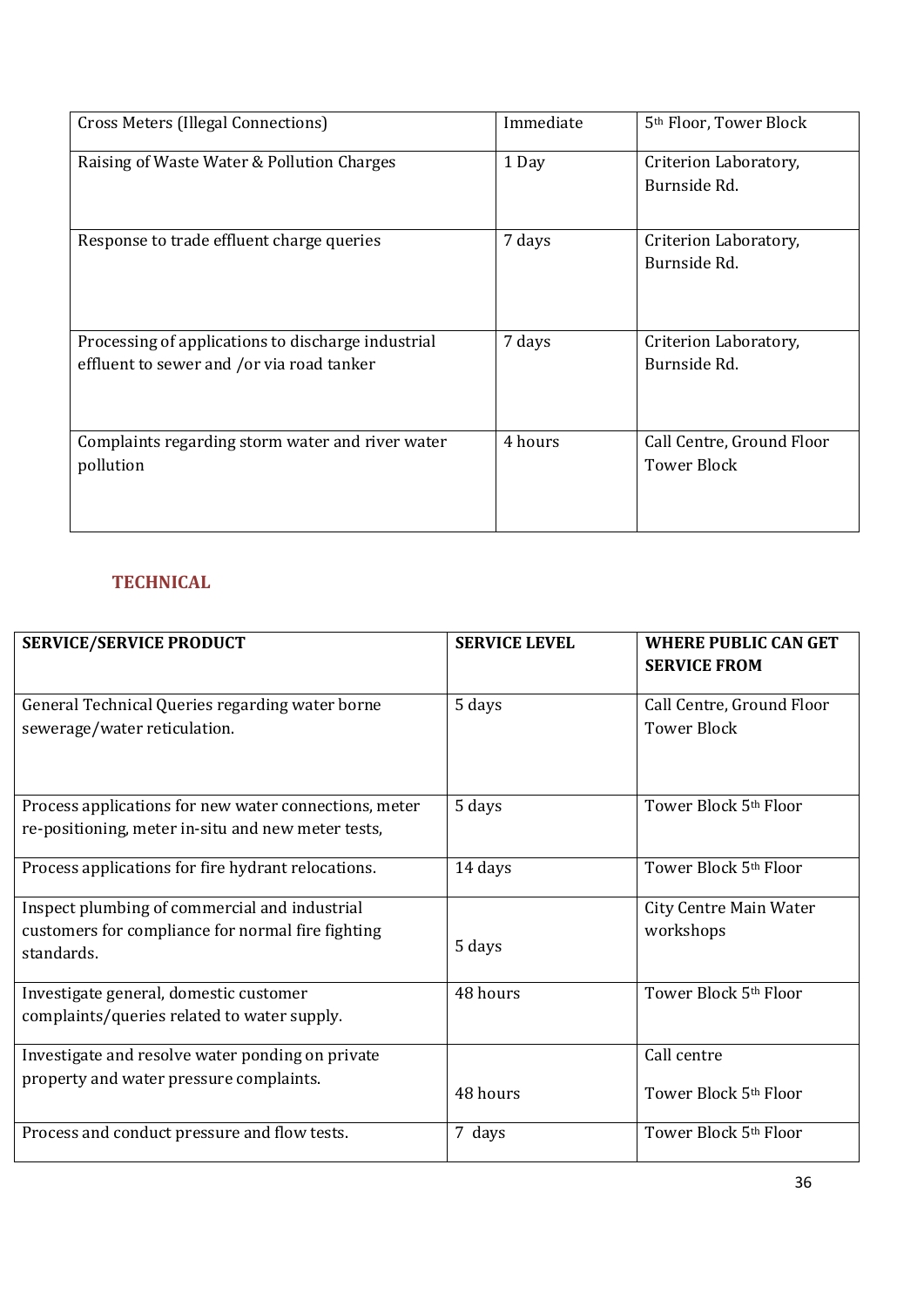| Inspection of Properties to location nearest Water Main,<br>check for lot numbers, and boundary pegs in order to<br>facilitate new water connections. | 96 hours                                                  | Tower Block 5th Floor                                                             |
|-------------------------------------------------------------------------------------------------------------------------------------------------------|-----------------------------------------------------------|-----------------------------------------------------------------------------------|
| Install domestic water connections $\leq$ 20mm to individual<br>consumer's multi - dwelling units and housing projects.                               | 14 days                                                   | Tower Block 5th Floor                                                             |
| Install large domestic, commercial, individual water<br>connections >20mm including fire connection.                                                  | 14 days                                                   | Tower Block 5th Floor                                                             |
| Read all consumers (domestic & commercial) and<br>reservoir water meters in the Bulawayo Municipality.                                                | Monthly                                                   | Meter Reading Section,<br>Revenue Hall                                            |
| Carry out field investigations/check readings where<br>required.                                                                                      | Monthly                                                   | Meter Reading Section,<br>Revenue Hall                                            |
| Estimated readings when unable to read.                                                                                                               | Monthly                                                   | Meter Reading Section,<br>Revenue Hall                                            |
| Maintenance of water meters and chambers                                                                                                              | 96 hours                                                  | Tower Block 5th Floor                                                             |
| Tracing of leaks related to water meters.                                                                                                             | 96 hours                                                  | Tower Block 5th Floor                                                             |
| Location of buried water meters.                                                                                                                      | 5 Days                                                    | Tower Block 5th Floor                                                             |
| Raising and re-sitting of water meters                                                                                                                | 5 Days                                                    | Tower Block 5th Floor                                                             |
| Change of faulty meters.                                                                                                                              | 14 days                                                   | Tower Block 5th Floor                                                             |
| Water sampling -: If there is a water complaint sampling<br>is done within 8 hours and report would be ready in 5<br>days' time.                      | 8 hours                                                   | Criterion Laboratory,<br>Burnside Rd.                                             |
| Supplying developers, consultants, short and long term<br>planning, details for Water and Sanitation Services.                                        | 7 days maximum                                            | Tower Block 5th Floor                                                             |
| Supplying the public with details of existing Water and<br>Sanitation services/structures/drawings and records.                                       | Immediate and in some<br>instances up to one<br>week.     | Tower Block 5th Floor                                                             |
| Supplying Customers with GIS information, aerial<br>photographs, maps, survey details, backlog, and other<br>statistics                               | 7 Days at request and<br>at stipulated Council<br>tariff. | Tower Block 5th Floor                                                             |
| Sample testing, eg. Ground Water contamination,<br>drinking water quality, stream water quality.                                                      | 5 working days                                            | Criterion Laboratory,<br>Burnside Rd., Thorgrove<br><b>Waste Water Laboratory</b> |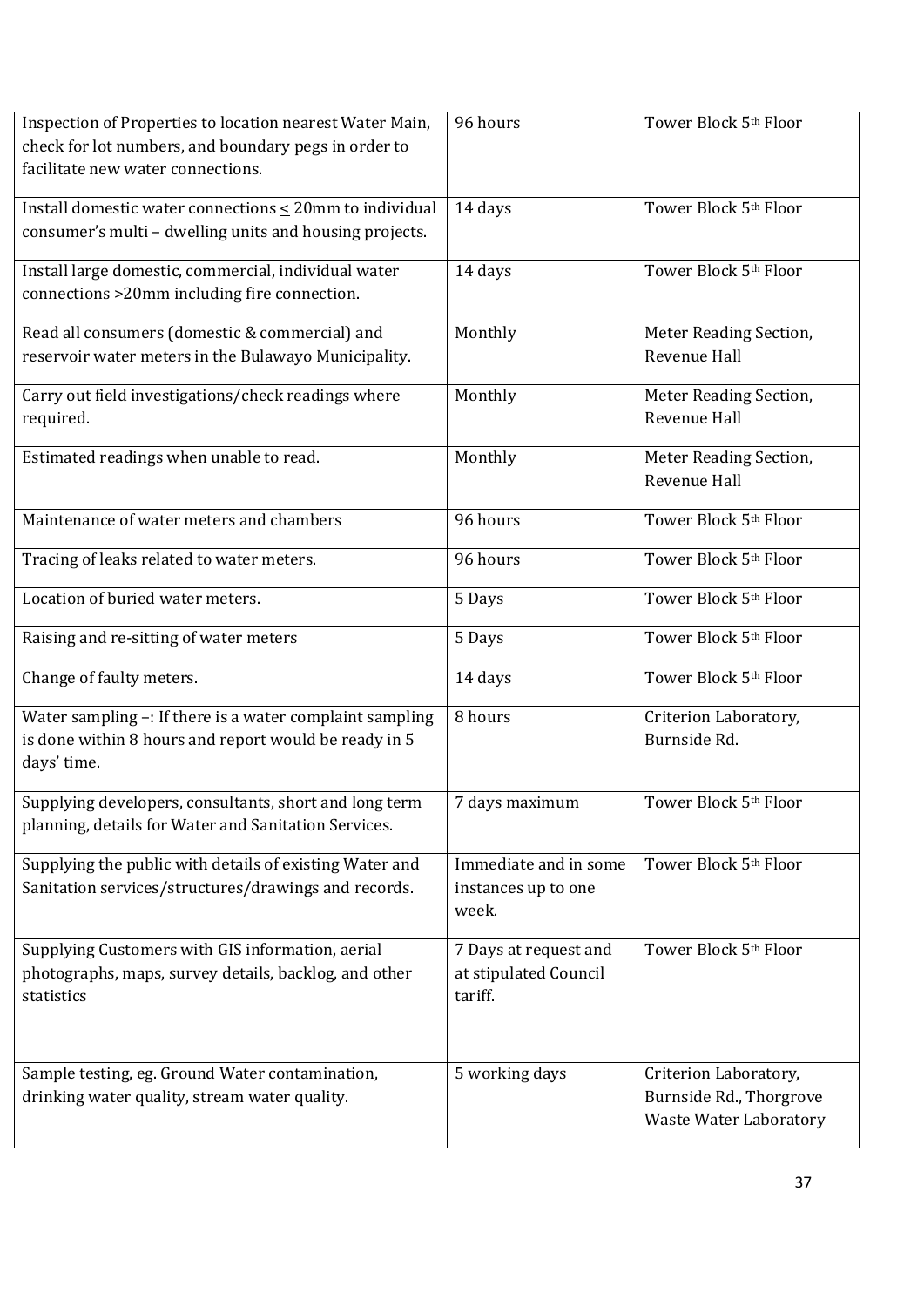| Environmental Impacts Assessments - Water and             | $\overline{3}0$ days    | Tower Block 5th Floor        |
|-----------------------------------------------------------|-------------------------|------------------------------|
| sanitation comments submitted. -                          |                         |                              |
|                                                           |                         |                              |
| Tanker Clearance - (Septic tanks emptying)                | $2 - 5$ Days            | Roads Yard                   |
|                                                           |                         |                              |
|                                                           |                         |                              |
| Conduct standard 2 or 3 times yearly inspection to        | Quarterly               | Criterion Laboratory,        |
| ensure compliance with sewerage disposal bylaws,          |                         | Burnside Rd.                 |
| National Building Regulations and other environmental     |                         |                              |
| legislation.                                              |                         |                              |
|                                                           |                         |                              |
| Submit an inspection report, notice or letter to industry |                         | Criterion Laboratory,        |
| within one week of inspection.                            | 1 Week                  | Burnside Rd.                 |
|                                                           |                         |                              |
| Ensure all relevant legislation and Department Policy are | As required             | Criterion Laboratory,        |
| communicated to industry.                                 |                         | Burnside Rd.                 |
|                                                           |                         |                              |
| Give developers and consultant's information required     | 1 week                  | <b>Tower Block</b>           |
| such as pressure zones, flow rates, bulk supplies.        |                         |                              |
| Delivery of Water Bowser to residential areas where       | 12 Hours                | Roads Yard                   |
| water supply is intermittent.                             |                         |                              |
|                                                           |                         |                              |
| Backfilling of trenches/excavations/ in road ways and on  | $2-3$ Day               | <b>City Centre Main Work</b> |
| verges due to emergency work                              |                         | shops                        |
|                                                           |                         |                              |
| Waste Water Tank Services: Conservancy/Septic tank        | 2-3 Days                | Roads Yard                   |
| emptying.                                                 |                         |                              |
| Physical Waste Water connection Installations             | 14 Days                 | Roads Yard                   |
|                                                           |                         |                              |
| Inspection of new Waste Water Installation                | 2 Days                  | Housing offices              |
| Approval/referral of building plans with respect to       | 3 Days from the time of | <b>Tower Block</b>           |
| sewerage disposal.                                        |                         |                              |
|                                                           | sign in to the          |                              |
|                                                           | department from the     |                              |
|                                                           | building inspectors     |                              |
| Attendance to sewer                                       | 8 Hours for critical    | Workshops                    |
| overflows/blockages/smells/damage                         | cases                   |                              |
|                                                           |                         |                              |
|                                                           | 48 hours for non-       |                              |
|                                                           | critical cases          |                              |
| Attendance to Private Blockages on private property       | 2-3 Days                | Work shops                   |
|                                                           |                         |                              |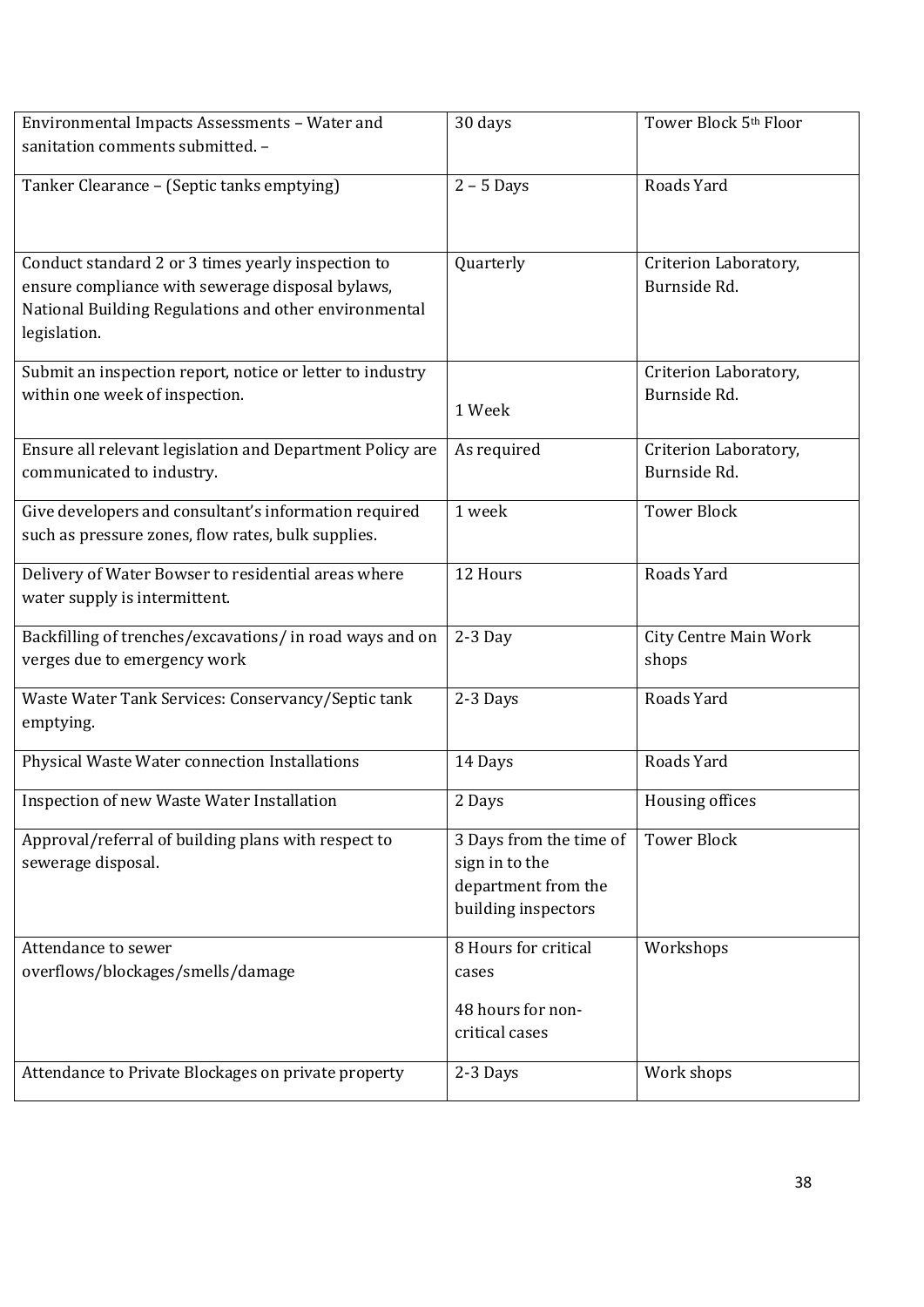#### WATER AND WASTE WATER WORKS

| <b>SERVICE/SERVICE PRODUCT</b>     | <b>SERVICE LEVEL</b>                                 | <b>LOCATION</b>                   |
|------------------------------------|------------------------------------------------------|-----------------------------------|
| Drinking water treatment quality   | Standards Association of                             | Call Centre,                      |
|                                    | Zimbabwe(SAZ), Standard<br>560:1997                  | Criterion Lab                     |
|                                    |                                                      | Tower Block 5 <sup>th</sup> Floor |
| Waste water treatment quality      | Statutory Instrument 6 of 2007,                      | Call Centre, Criterion Lab        |
|                                    | <b>Environmental Management</b><br>Association (EMA) | Tower Block 5th Floor             |
| Emergency response time to site    | 4 Hours                                              | Call Center, Criterion Lab        |
|                                    |                                                      | Tower Block 5 <sup>th</sup> Floor |
| Non emergency response time to sit | 24 Hours                                             | Call Center, Criterion Lab        |
|                                    |                                                      | Tower Block 5 <sup>th</sup> Floor |

#### GENERAL SEWER SERVICES AND SERVICE LEVEL STANDARDS

#### Technical

| <b>SERVICE/SERVICE PRODUCT</b>                                                                                    | <b>SERVICE LEVEL</b> | <b>WORKSHOP</b><br><b>LOCATION</b>      |
|-------------------------------------------------------------------------------------------------------------------|----------------------|-----------------------------------------|
| Removal of spoil material left on consumers verges.                                                               | 1 Day                | City Centre,<br>Nkulumane,<br>Mabutweni |
| Backfilling of trenches/excavations/ in road ways and<br>on verges                                                | 1 Day                | City Centre,<br>Nkulumane,<br>Mabutweni |
| Waste Water connection Application/Installations<br>From receipt of customer's full purchase of raw<br>materials. | 7 Days               | City Centre,<br>Nkulumane,<br>Mabutweni |
| Inspection of new Waste Water Installation from<br>completed date of sewer connections.                           | 3 Days               | City Centre,<br>Nkulumane,<br>Mabutweni |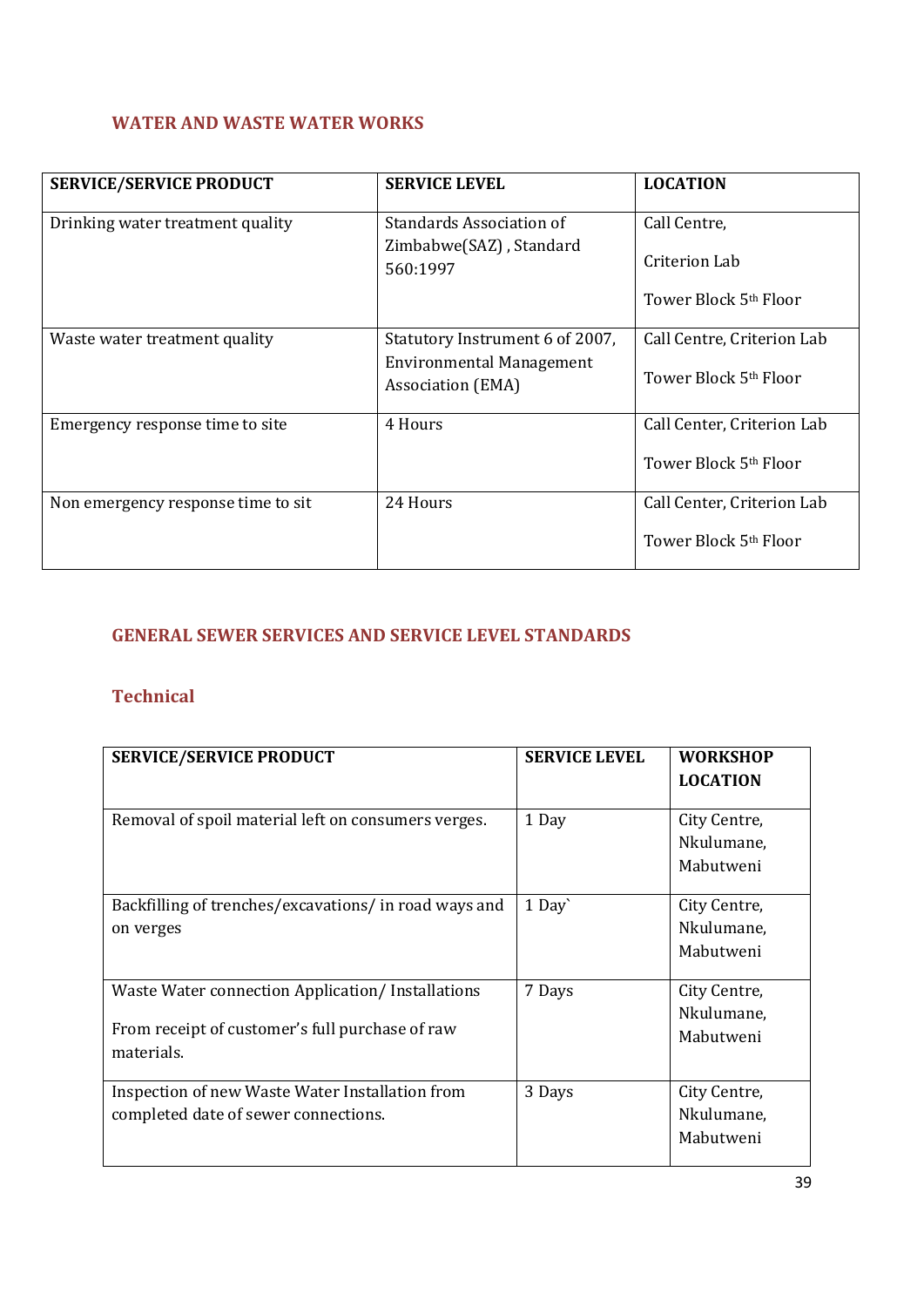| Approval / Disapproval of building plans with respect<br>to sewerage disposal. | 3 Days            | City Centre,<br>Nkulumane,<br>Mabutweni |
|--------------------------------------------------------------------------------|-------------------|-----------------------------------------|
| First attendance to Sewer<br>overflows/blockages/smells/damage                 | $\frac{1}{2}$ Day | City Centre,<br>Nkulumane,<br>Mabutweni |
| Attendance to Private Blockages on private property                            | 1 Day             | City Centre,<br>Nkulumane,<br>Mabutweni |
| <b>Escalated Waste Water Complaints.</b>                                       | 1 Day             | City Centre,<br>Nkulumane,<br>Mabutweni |

## b. Roads

#### Levels of Service Available

In an effort to manage a transport network for the city's ever increasing number of vehicles, three levels of service are offered to the residents:

- Provide adequate roads infrastructure for the city's' new housing developments.
- Periodic maintenance of existing roads infrastructure.
- Routine maintenance of existing roads infrastructure.(pot hole patching)

#### SERVICES AND SERVICE LEVEL STANDARDS

#### NEW DEVELOPMENTS

| <b>SERVICE/SERVICE PRODUCT</b>                                                         | <b>SERVICE LEVEL</b> | <b>LOCATION</b>               |
|----------------------------------------------------------------------------------------|----------------------|-------------------------------|
| Production/Approval of new roads and storm water<br>drainage designs.                  | 30 days              | Fourth floor,<br>tower block. |
| Construction/inspection of new roads and storm<br>water drainage designs to compliance | 60 days              | Fourth floor,<br>tower block. |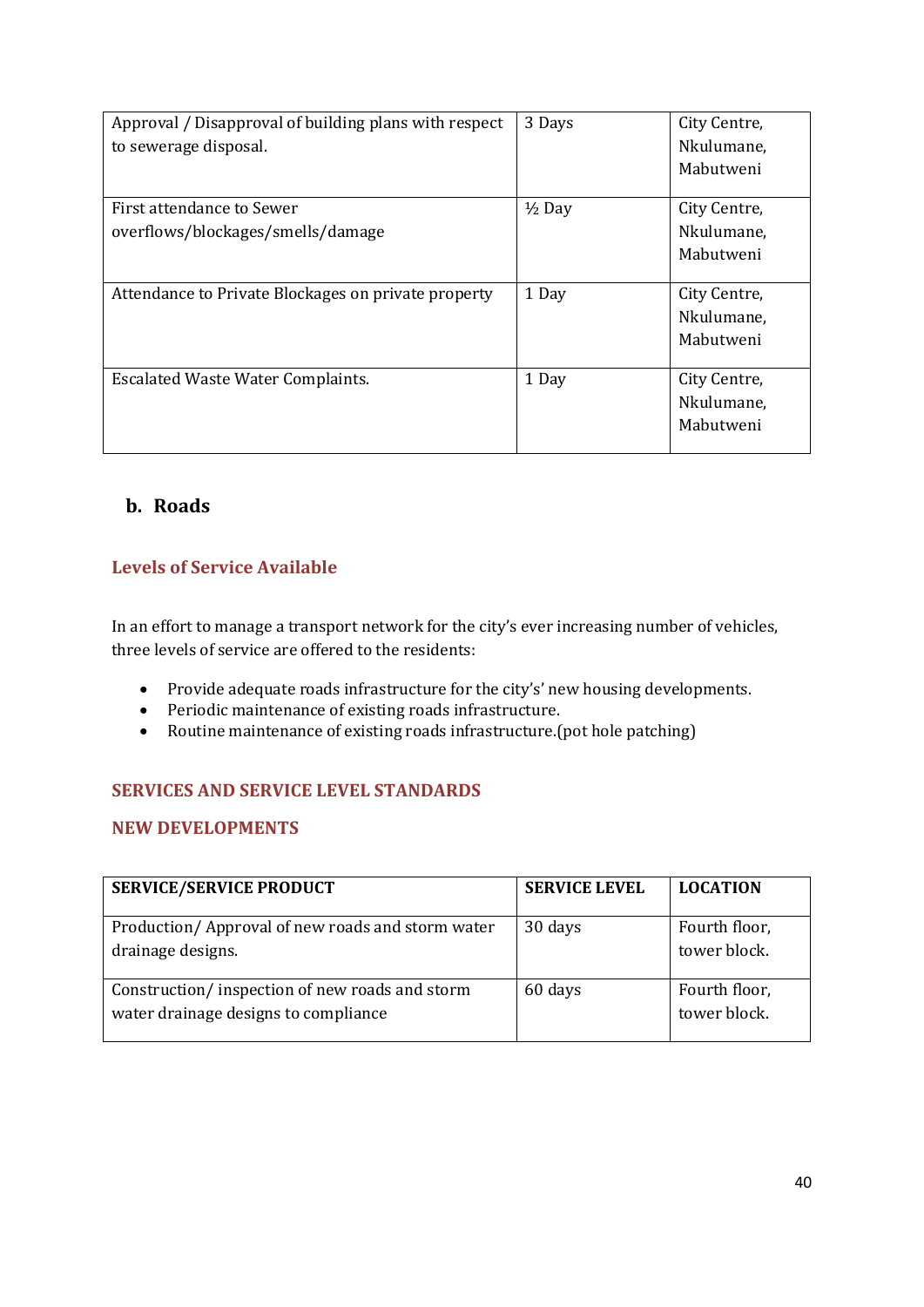#### MAINTENANCE

| <b>SERVICE/SERVICE PRODUCT</b>                                                                                  | <b>SERVICE LEVEL</b> | <b>LOCATION</b>               |
|-----------------------------------------------------------------------------------------------------------------|----------------------|-------------------------------|
| Public complaints/queries on road services                                                                      | 5 days               | Fourth floor,<br>Tower block  |
| Pot hole patching, storm water drainage clearing                                                                | 1.5 months           | Roads Yard,<br>Lobengula St   |
| Traffic calming measures (speed humps)                                                                          | 1 month              | Roads Yard,<br>Lobengula St   |
| Supplying developers, consultants, short and long<br>term planning, details for roads servitude and<br>network. | Immediate.           | Fourth floor,<br>tower block. |
| Supplying the public with details of existing road<br>services, drawings and records.                           | Immediate            | Fourth floor,<br>tower block. |
| Environmental Impacts Assessments - comments<br>submitted.                                                      | 14 Days              | Fourth floor,<br>tower block. |
| Town Planning/Building, Estates Dept, ensuring<br>consistency on the application on Sub-divisions.              | 2 days               | Fourth floor,<br>tower block. |

#### EDUCATION AND TRAINING

| <b>SERVICE/SERVICE PRODUCT</b>                 | <b>SERVICE LEVEL</b> | <b>LOCATION</b>               |
|------------------------------------------------|----------------------|-------------------------------|
| Community Liaison: Liaise with Ward Committee. | As required.         | Fourth floor,<br>tower block. |

## c. Electromechanical

| <b>SERVICE/SERVICE PRODUCT</b> | <b>SERVICE LEVEL</b>                                           | <b>WHERE PUBLIC CAN GET</b><br><b>SERVICE FROM</b> |
|--------------------------------|----------------------------------------------------------------|----------------------------------------------------|
| Repair street lights           | 3 days if spares available<br>>2 weeks if spares to be ordered | Roads Yard                                         |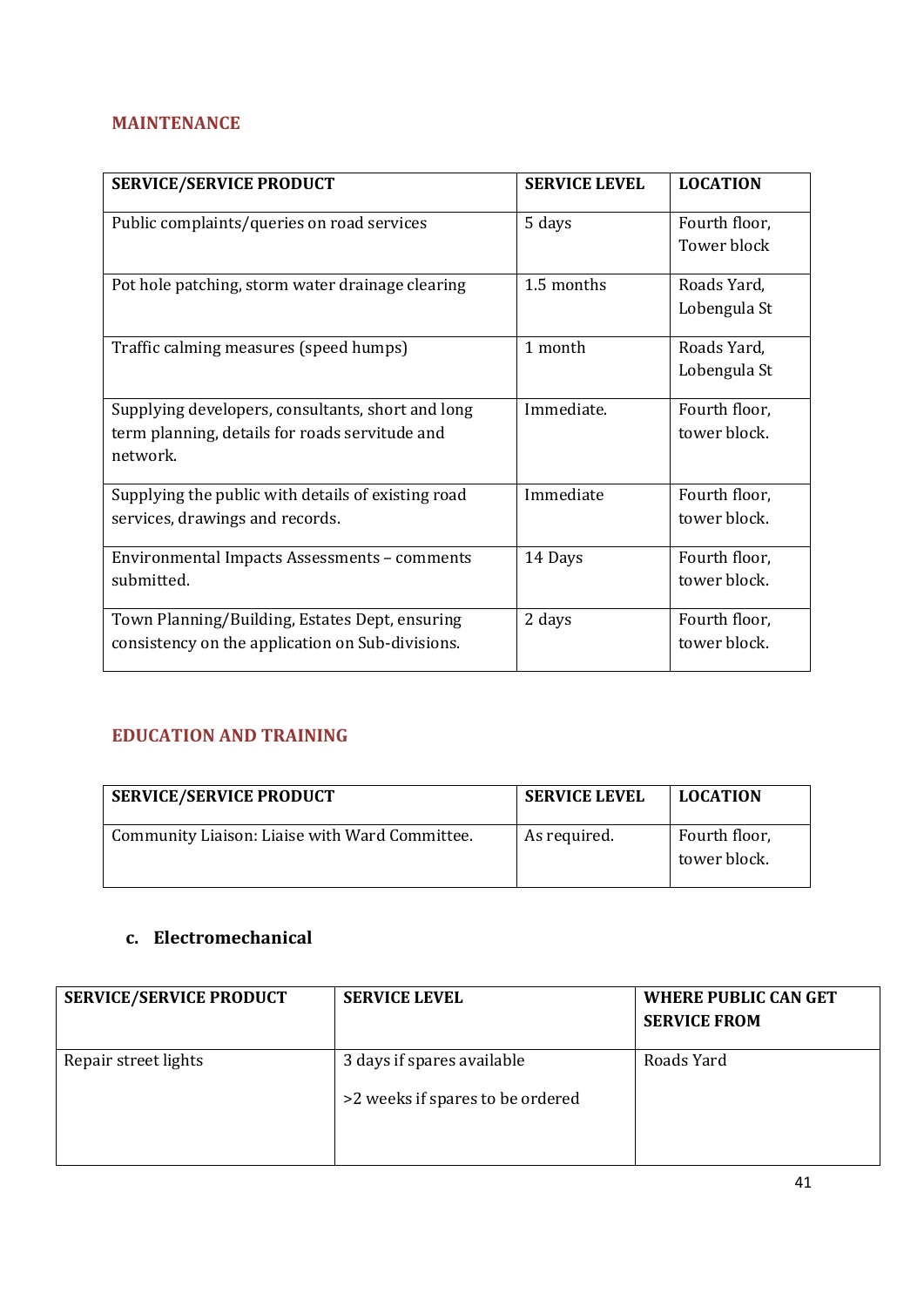| Repair tower lights                    | 3 days if spares available        |                            |
|----------------------------------------|-----------------------------------|----------------------------|
|                                        | >2 weeks if spares to be ordered  | Roads Yard                 |
|                                        |                                   |                            |
|                                        |                                   |                            |
| Complete overhaul of KSB and           | 5 weeks                           | Mechanical Workshop        |
| Sulzer pumps                           |                                   |                            |
|                                        |                                   |                            |
| Repair of KSB and Sulzer motors        | 4 weeks                           | <b>Electrical Workshop</b> |
| involving rewinding                    |                                   |                            |
| Rewinding of 88/6.6kv transformer      | 12 weeks                          | <b>Electrical Workshop</b> |
|                                        |                                   |                            |
|                                        |                                   |                            |
| Repair of sewage pumps.                | 1 day if spares available         | Mechanical Workshop        |
|                                        | >2 weeks if spares to be ordered  |                            |
|                                        |                                   |                            |
|                                        |                                   |                            |
| Maintenance of traffic lights          | 5 hours if problem with bulbs     | Roads Yard                 |
|                                        |                                   |                            |
|                                        | 3 days if problem with controller |                            |
| Install traffic lights at intersection | 8 hours                           | Roads Yard                 |
| with 12 LED aspect heads.              |                                   |                            |
|                                        |                                   |                            |

## d. Administration

| <b>SERVICE/SERVICE PRODUCT</b>                | <b>SERVICE LEVEL</b> | <b>WHERE PUBLIC CAN</b><br><b>GET SERVICE FROM</b> |
|-----------------------------------------------|----------------------|----------------------------------------------------|
| Reply to Correspondence, letters<br>and faxes | 14 days              | Tower Block                                        |

## e. Town Planning

| <b>SERVICE/SERVICE PRODUCT</b>                              | <b>SERVICE LEVEL</b> | <b>WHERE PUBLIC CAN GET</b><br><b>SERVICE FROM</b> |
|-------------------------------------------------------------|----------------------|----------------------------------------------------|
| Recommendations for route<br>authority for commuter omnibus | Immediate            | Tower Block, 7th Floor                             |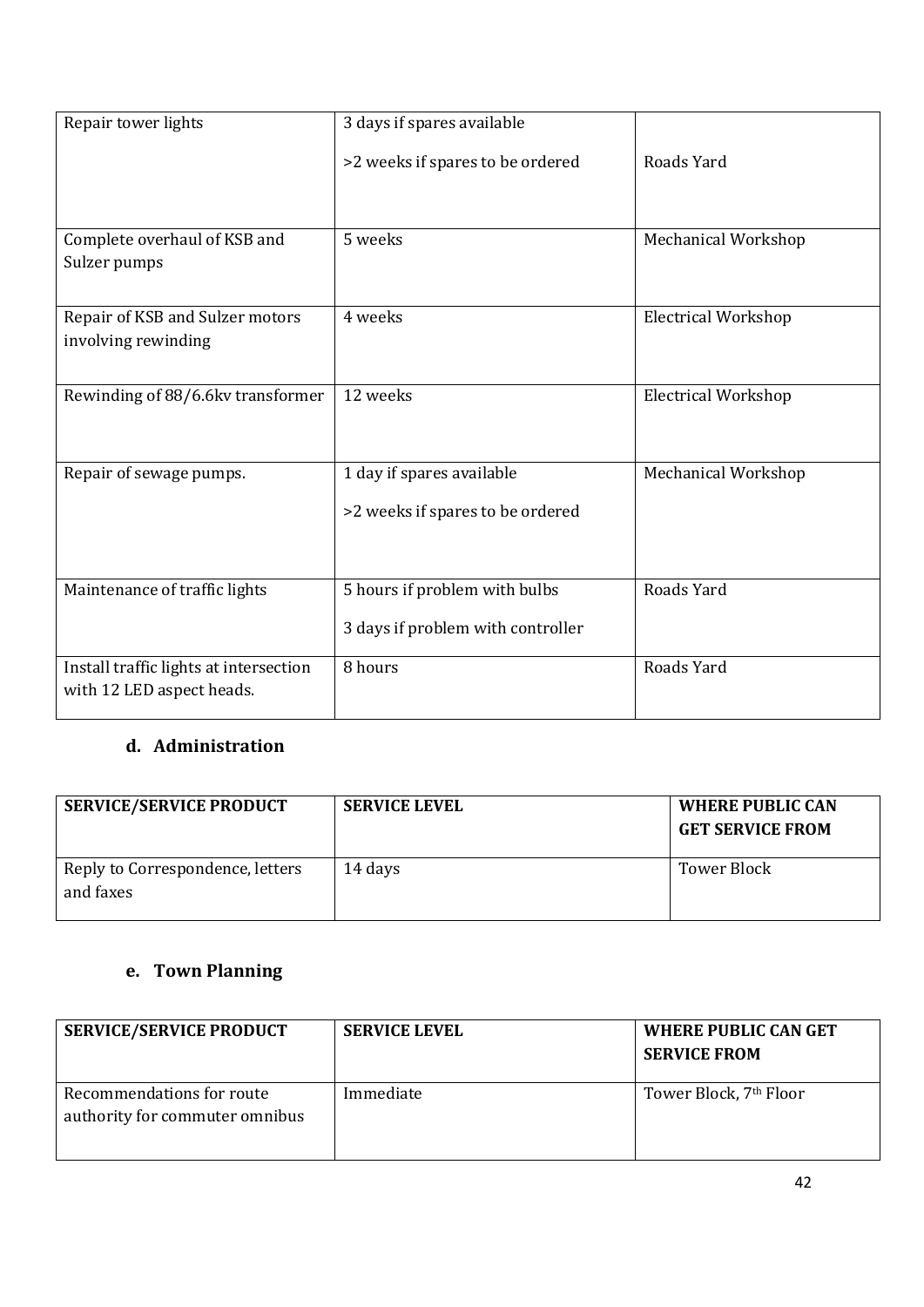| Recommendation for liquor                                | Immediate                                      | Tower Block, 7th Floor |
|----------------------------------------------------------|------------------------------------------------|------------------------|
| Development Permits (Plans)                              | 1 week                                         | Tower Block, 7th Floor |
| Development Permits (Plans)                              | 1 week acknowledgement.<br>3 months processing | Tower Block, 7th Floor |
| Regularisation of illegal uses                           | 1 week acknowledgement<br>3 months processing  | Tower Block, 7th Floor |
| Application for land                                     | 1 week acknowledgement<br>3 months processing  | Tower Block, 7th Floor |
| Non-title surveys, Topographical<br>surveys              | 2 days                                         | Tower Block, 7th Floor |
| <b>Relocation of beacons</b>                             | 1 day                                          | Tower Block, 7th Floor |
| Investigating and resolving<br>boundary disputes         | 2 days                                         | Tower Block, 7th Floor |
| Processing cancellation of portions<br>of general plans  | One month                                      | Tower Block, 7th Floor |
| Issuing survey instructions to<br>private land surveyors | Immediate                                      | Tower Block, 7th Floor |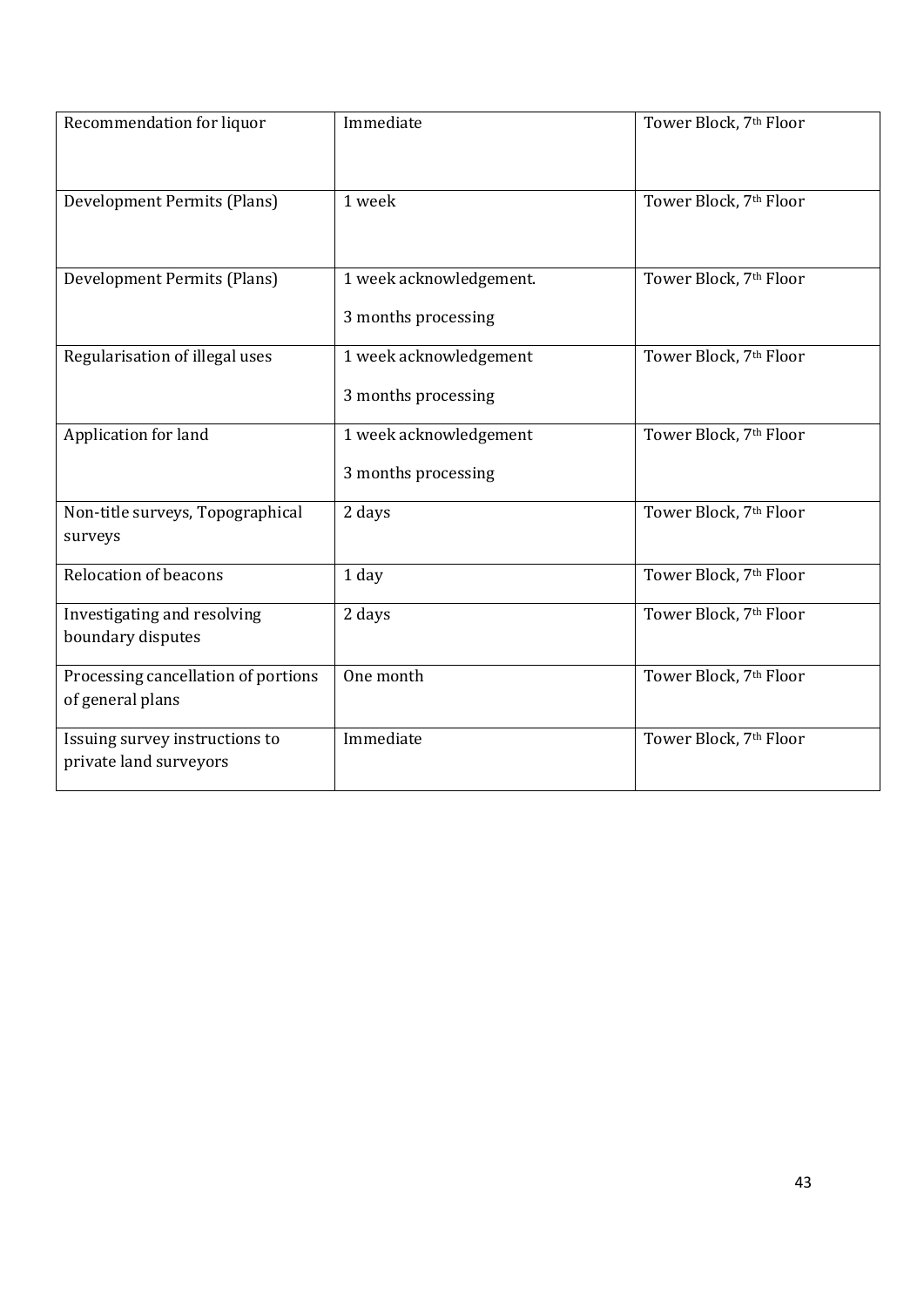## 6.4 FINANCIAL SERVICES DEPARTMENT

#### Revenue Collection

| Service/ service product                                                     | <b>Service level</b> | <b>Location</b>                                   |
|------------------------------------------------------------------------------|----------------------|---------------------------------------------------|
| <b>Registration of a New Account</b>                                         | 1 day                | Revenue Hall                                      |
| <b>Termination of existing Account</b>                                       | 2 weeks              | Revenue Hall                                      |
| Transfer of Account from one                                                 | 1 day                | Revenue Hall                                      |
| consumer to the next                                                         |                      |                                                   |
| Consolidation of the accounts                                                | 2 days               | Revenue Hall                                      |
| Change of property ownership                                                 | 1 day                | Revenue Hall and 10th Floor Tower<br><b>Block</b> |
| Name Change on an Account                                                    | 2 days               | Revenue Hall                                      |
| Account queries - balances,                                                  | Immediate            | All Revenue offices                               |
| metering etc.                                                                |                      |                                                   |
| Leaks: Advice consumer on<br>method to check                                 |                      |                                                   |
|                                                                              |                      |                                                   |
| Incorrect meter reading<br>investigation                                     | 1 week               | All Revenue offices                               |
| Debt Relief (where applicable)                                               | Immediate            | All Revenue offices                               |
| Correspondence, letters, emails,<br>faxes                                    | 1 to 14 days         | All Revenue offices                               |
| Credit control - Payment                                                     | 1 day                | All Revenue offices                               |
| arrangements, restrictions,<br>disconnections & reconnections                |                      |                                                   |
| Issuance of clearance certificates                                           | 2 days               | Revenue Hall & 10th floor at Tower                |
| prior to property transfer                                                   |                      | <b>Block</b>                                      |
| Issuance of shop licences                                                    | Immediate to 1 day   | Revenue Hall                                      |
| Issuance of dog & cycle licences                                             | immediate            | All Revenue Offices                               |
| Provision of miscellaneous<br>services for Central Vehicle<br>Registry (CVR) | Immediate            | Revenue Hall                                      |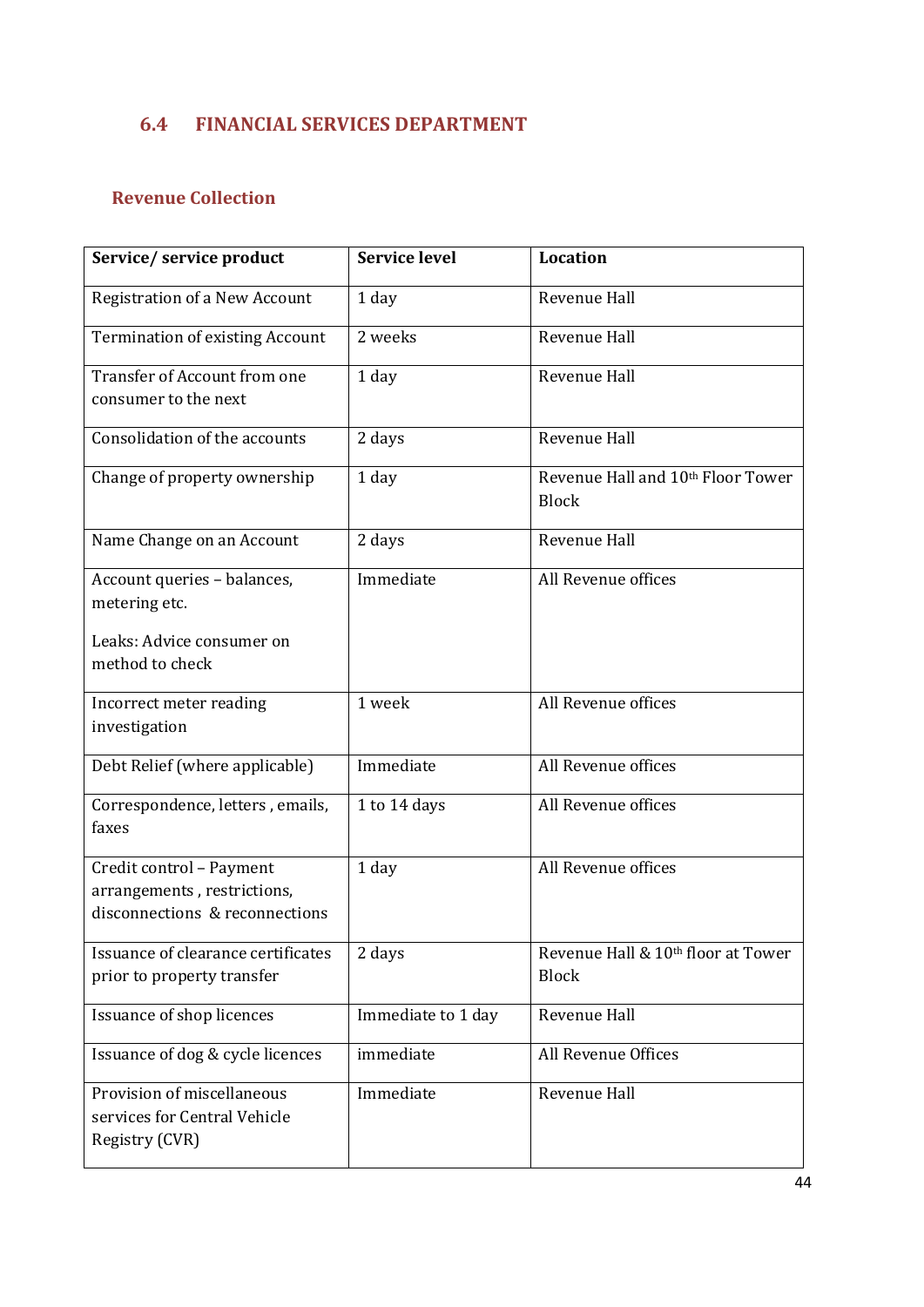## Risk and Cash Flow Management

| Service/service product | <b>Service level</b> | Location                                                                   |
|-------------------------|----------------------|----------------------------------------------------------------------------|
| Payments of creditors   | 30 days              | <b>Financial Services Department</b><br>12 <sup>th</sup> floor Tower Block |

# Accounting Services

| Service/service product                       | <b>Service level</b>         | Location                                                                   |  |
|-----------------------------------------------|------------------------------|----------------------------------------------------------------------------|--|
| Preparation of Financial<br><b>Statements</b> | Nine months from<br>year end | <b>Financial Services Department</b><br>12 <sup>th</sup> Floor Tower Block |  |
| Current budget performance<br>review          | Quarterly                    | Office of the Town Clerk                                                   |  |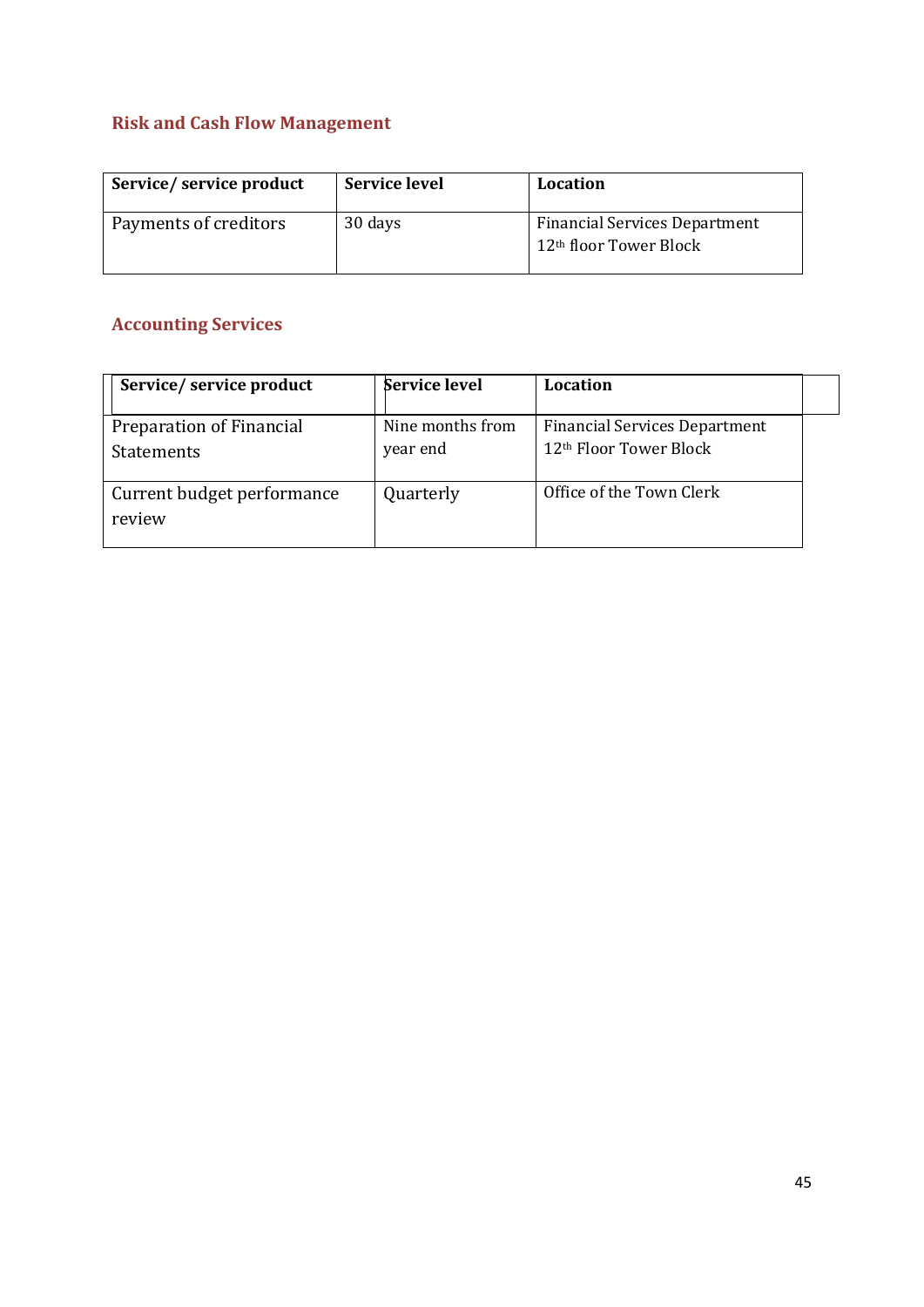## 6.5 HEALTH SERVICES DEPARTMENT

#### a. ENVIRONMENTAL HEALTH

#### Inspectorate

| <b>SERVICE</b>                    | <b>SERVICE LEVEL</b>                 | <b>ACCESS BY PUBLIC</b>           |
|-----------------------------------|--------------------------------------|-----------------------------------|
| Complaints investigation          | 48hrs                                | <b>Tower block</b>                |
| Routine Inspection of trade       |                                      | Tower block 1 <sup>st</sup> floor |
| premises;                         |                                      |                                   |
| Food premises                     | Twice/month                          |                                   |
| Other premises                    | *Once / three months                 |                                   |
| Shop licence processing           | $*72hrs$                             | Tower block 1 <sup>st</sup> floor |
| Investigation of diseases;        |                                      | Tower block 1 <sup>st</sup> floor |
| Outbreaks                         | Immediate                            |                                   |
| Notifiable                        | 48hrs                                |                                   |
| Domicilliary visits               | *Once in three months                | Tower block 1 <sup>st</sup> floor |
| Health education                  | Ongoing                              | Tower block 1 <sup>st</sup> floor |
| <b>Enforcement of legislation</b> | Ongoing                              | Tower block 1 <sup>st</sup> floor |
| Collection of samples;            |                                      | Tower block 1 <sup>st</sup> floor |
| Food                              | 5 samples/ week                      |                                   |
| Water (60 points)                 | 120 samples (2 samples / point every |                                   |
|                                   | month)                               |                                   |
| Swabbing of premises              | 5 premises/week                      |                                   |
| Plan examination                  | 72hrs                                | Tower block 1st floor             |

#### Cemeteries

| Grave production         | To meet demand                    | Cemeteries/ Tower |
|--------------------------|-----------------------------------|-------------------|
|                          |                                   | block             |
| Titivation of cemeteries | On going                          | Cemeteries        |
| Grave reservation        | On demand                         | Cemeteries/ Tower |
|                          |                                   | block             |
| Maintenance of cremator  | scheduled or recommended by<br>As | Cemeteries/ Tower |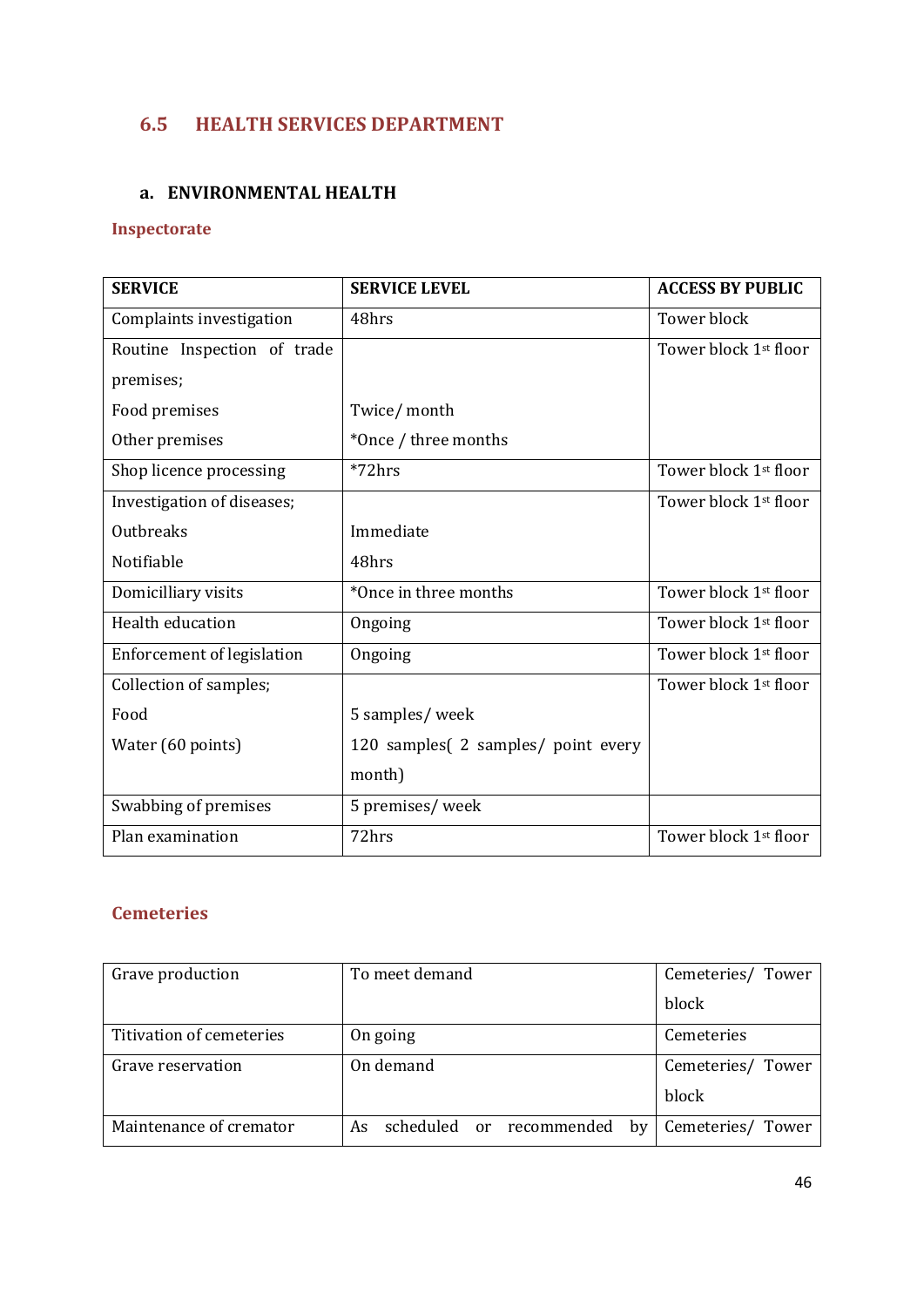|                                 | manufacturer | block             |
|---------------------------------|--------------|-------------------|
| Documentation of burials        | Immediately  | Cemeteries/ Tower |
|                                 |              | block             |
| Identification<br>of<br>new     | On demand    | Cemeteries/ Tower |
| cemetery sites                  |              | block             |
| of<br>tombstone<br>Processing   | On demand    | Cemeteries/ Tower |
| permit                          |              | block             |
| Queries relating to burials and | immediately  | Cemeteries/ Tower |
| cremations                      |              | block             |

#### Pest control

| Indoor residual spraying | on demand | First                | floor |
|--------------------------|-----------|----------------------|-------|
|                          |           | Towerblock/          | Pest  |
|                          |           | Control section      |       |
| Stream bank clearing     | On going  | Pest control section |       |
| Larviciding              | seasonal  | Pest control section |       |
| Rodent control           | seasonal  | Pest control section |       |

#### Solid waste management

| Refuse related complaints | 48hours                                          | First floor Tower     |
|---------------------------|--------------------------------------------------|-----------------------|
|                           |                                                  | block/<br>Cleansing   |
|                           |                                                  | section               |
| Refuse collection         | -Once weekly in low density                      | Cleansing<br>section/ |
|                           | -Fortnightly in high density and industry        | Tower block           |
|                           | -Daily in CBD and business centres               |                       |
|                           | -Three times a week for community                |                       |
|                           | group sweepings                                  |                       |
| Landfill management       | with regulatory standards<br>Comply              | Cleansing<br>section/ |
|                           | (confine, compact and cover on daily Tower block |                       |
|                           | basis)                                           |                       |
| Vehicle maintenance       | Per schedule                                     |                       |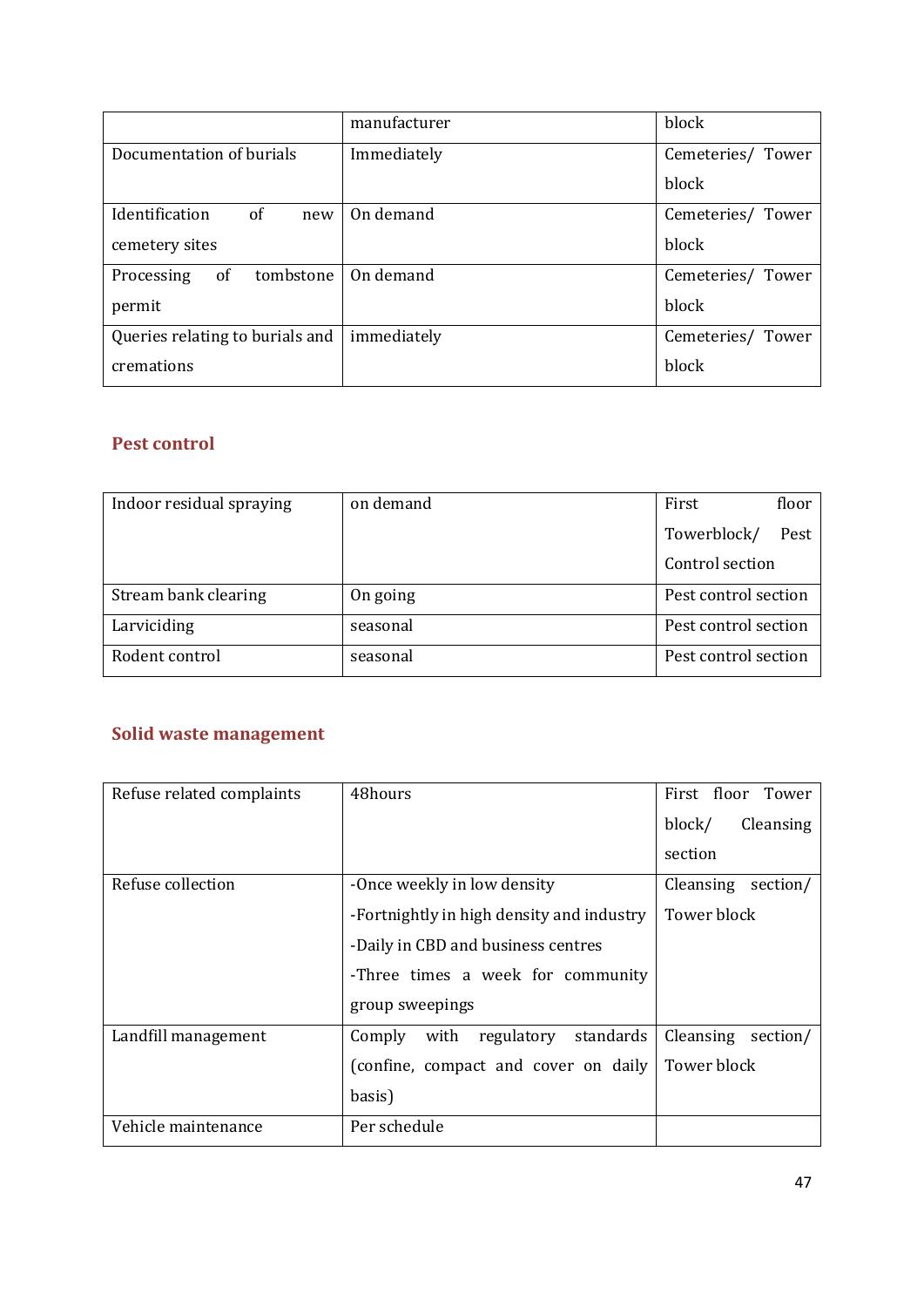| Community engagement | Ongoing(<br>cleanup<br>campaigns,                | Cleansing<br>section/ |
|----------------------|--------------------------------------------------|-----------------------|
|                      | community education on solid waste   Tower block |                       |
|                      | management)                                      |                       |
| Dog control          | routine                                          | Cleansing<br>section/ |
|                      |                                                  | Tower block           |
| Public conveniences  | Cleaned twice a day, kept in functional          | Cleansing<br>section/ |
|                      | state at all times                               | Tower block           |

\*Please note that after further consideration they are changes in some of the service standard levels e.g. other shop and domiciliary inspections as well as shop licence processing.

#### b. PERSONAL HEALTH BRANCH

#### Out Patient Services

| <b>SERVICE/SERVICE</b>                      | <b>SERVICE LEVEL</b>         |                                        | <b>ACCESS</b><br>BY   |
|---------------------------------------------|------------------------------|----------------------------------------|-----------------------|
| <b>PRODUCT</b>                              |                              |                                        | <b>PUBLIC</b>         |
| Treatment of minor<br>$\bullet$<br>ailments | Monday - Friday<br>Saturdays | $0730 - 1530$ hrs<br>$0730 - 1130$ hrs | All clinics           |
| Diagnosis<br>and<br>$\bullet$               | Monday - Friday              | 0730 - 1530 hrs                        | All<br>municipal      |
| of<br>treatment<br>Tuberculosis (TB)        | Saturdays                    | $0730 - 1130$ hrs                      | clinics               |
| Admission of very ill<br>$\bullet$          | 24 hours                     |                                        | Thorngrove            |
| patients with TB                            |                              |                                        | Hospital              |
| Admission of patients<br>$\bullet$          | 24 hours                     |                                        | Thorngrove            |
| with<br>infectious                          |                              |                                        | Hospital              |
| diseases                                    |                              |                                        |                       |
| Provider<br>initiated<br>$\bullet$          | Monday - Friday              | 0730 - 1530 hrs                        | All<br>clinics<br>and |
| testing<br>and                              |                              |                                        | Thorngrove            |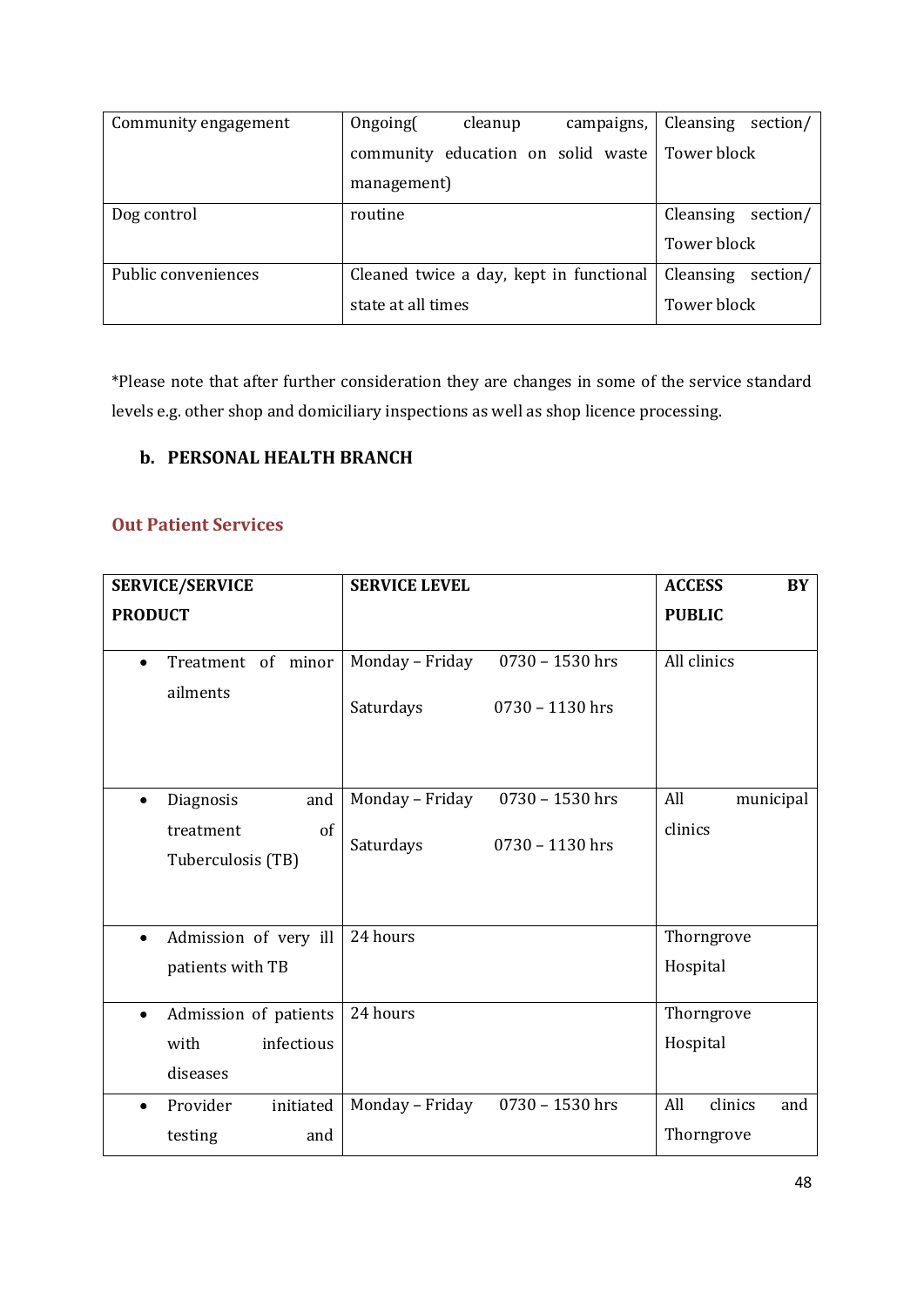| counselling for<br><b>HIV</b><br>(PITC)                                                                                                                                                   | Saturdays                                     | $0730 - 1130$ hrs                  | Hospital                                                                                           |
|-------------------------------------------------------------------------------------------------------------------------------------------------------------------------------------------|-----------------------------------------------|------------------------------------|----------------------------------------------------------------------------------------------------|
| Voluntary Testing and<br>$\bullet$<br>Counselling (VCT)                                                                                                                                   | Monday - Friday<br>Saturdays                  | 0730 - 1530 hrs<br>0730 - 1130 hrs | Nkulumane<br>Clinic<br>New Start Centre                                                            |
| Initiation<br>of<br>Anti-<br>$\bullet$<br>Retroviral Therapy for<br>eligible patients                                                                                                     | Monday-Friday<br>Saturdays                    | 0730-1530 hrs<br>0730-1130 hrs     | clinics<br>All<br>except<br>Cowdray park, Dr<br>Shennan<br>and<br>Princess Margaret<br>Rose Clinic |
| OI/ART follow up<br>$\bullet$                                                                                                                                                             | Monday-Friday<br>Saturdays                    | 0730-1530 hrs<br>0730-1130 hrs     | All clinics except<br>Cowdray park, Dr<br>Shennan<br>and<br>Princess Margaret<br>Rose Clinic       |
| OI/ART follow up sites<br>$\bullet$<br>for children referred<br>from Mpilo hospital.<br>These<br>children<br>are<br>initiated on ART at<br>Mpilo and referred for<br>follow up at clinics | Monday-Friday<br>Saturdays                    | 0730-1530 hrs<br>0730-1130 hrs     | Pelandaba, Pumula,<br>Luveve<br>and<br>Maqhawe clinics                                             |
| Visual Inspection with<br>$\bullet$<br>Acetic<br>acid<br>Cervicography<br>(Cervical<br>Cancer<br>screening)                                                                               | <b>Tuesdays and Thursday</b><br>0730-1530 hrs |                                    | EF<br>Watson<br>clinic<br>(Mpopoma)                                                                |
| <b>Dental Services</b><br>$\bullet$                                                                                                                                                       | Monday - Friday<br>Saturdays                  | 0730 - 1530 hrs<br>0730 - 1130 hrs | Pelandaba Clinic                                                                                   |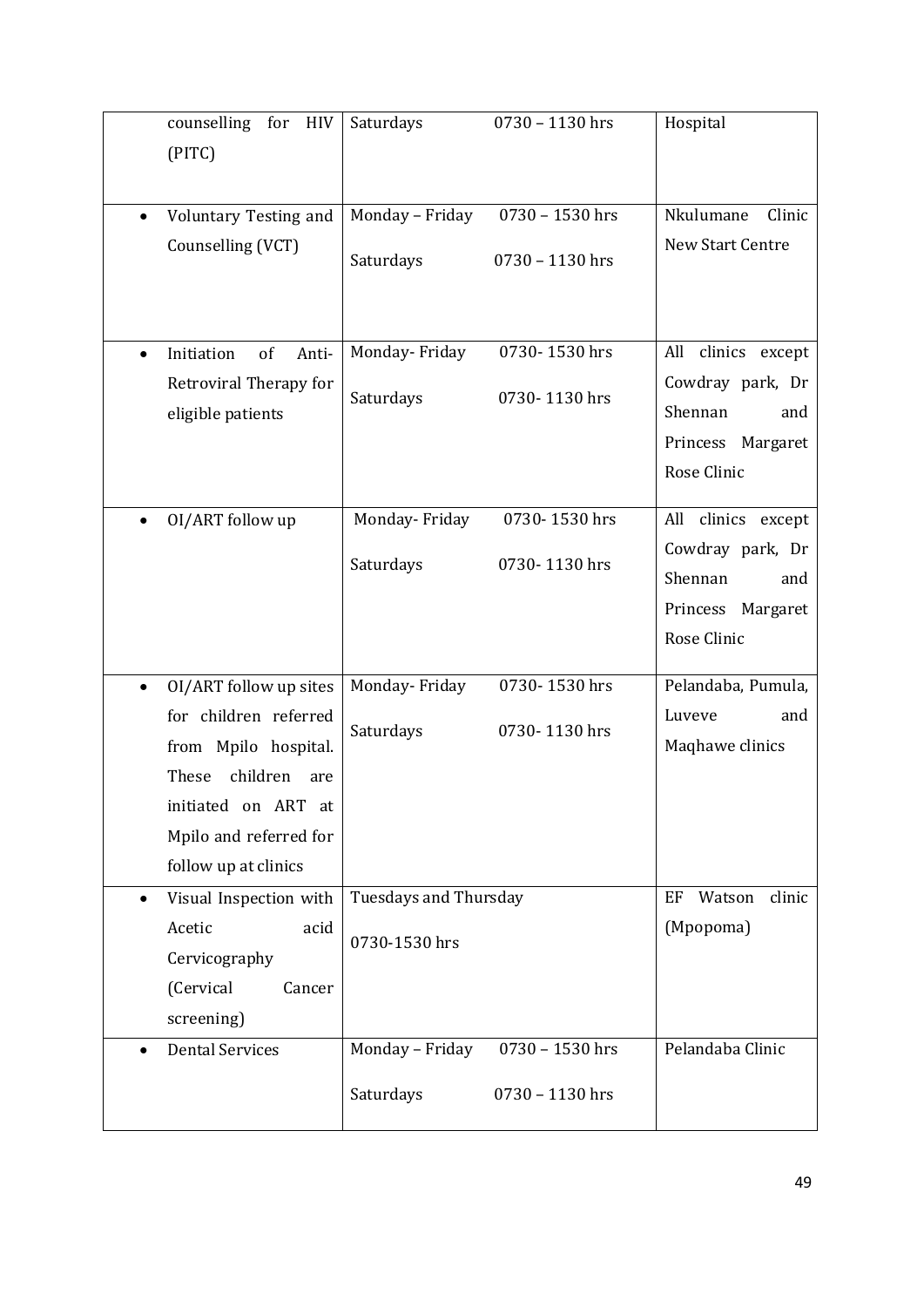| <b>Family Planning Services</b>                                                                                          |                              |                                      |                                                                                                     |
|--------------------------------------------------------------------------------------------------------------------------|------------------------------|--------------------------------------|-----------------------------------------------------------------------------------------------------|
| Family<br>Planning<br>$\bullet$<br>Services                                                                              | Monday - Friday<br>Saturdays | 0730 - 1530 hrs<br>$0730 - 1130$ hrs | All clinics                                                                                         |
| Hormonal implants (<br>$\bullet$<br>Jadelle insertion and<br>removal)                                                    | By appointment               |                                      | Nkulumane,<br>Tshabalala,<br>Emakhandeni,<br>Khami road clinic<br>Northern<br>and<br>Suburbs clinic |
| <b>Maternity Services</b>                                                                                                |                              |                                      |                                                                                                     |
| Ante-natal care<br>and<br>post natal care                                                                                | Monday - Friday<br>Saturdays | 0730 - 1530 hrs<br>0730 - 1130 hrs   | All<br>clinics except<br>Khami Road clinic                                                          |
| Deliveries<br>$\bullet$                                                                                                  | 24 hours                     |                                      | Northern Suburbs,<br>Luveve, Pelandaba,<br>Nkulumane<br>and<br>clinics                              |
| Prevention of mother<br>$\bullet$<br>to child transmission<br>of HIV (PMTCT) for<br>mothers<br>expecting<br>and partners | Monday - Friday<br>Saturdays | $0730 - 1530$ hrs<br>0730 - 1130 hrs | All clinics                                                                                         |
| <b>Child health Services</b>                                                                                             |                              |                                      |                                                                                                     |
| Vaccination<br>of<br>$\bullet$<br>children under five<br>years and women of<br>child bearing age.                        | Monday - Friday<br>Saturdays | 0730 - 1530 hrs<br>$0730 - 1130$ hrs | All clinics except<br>Khami Road clinic                                                             |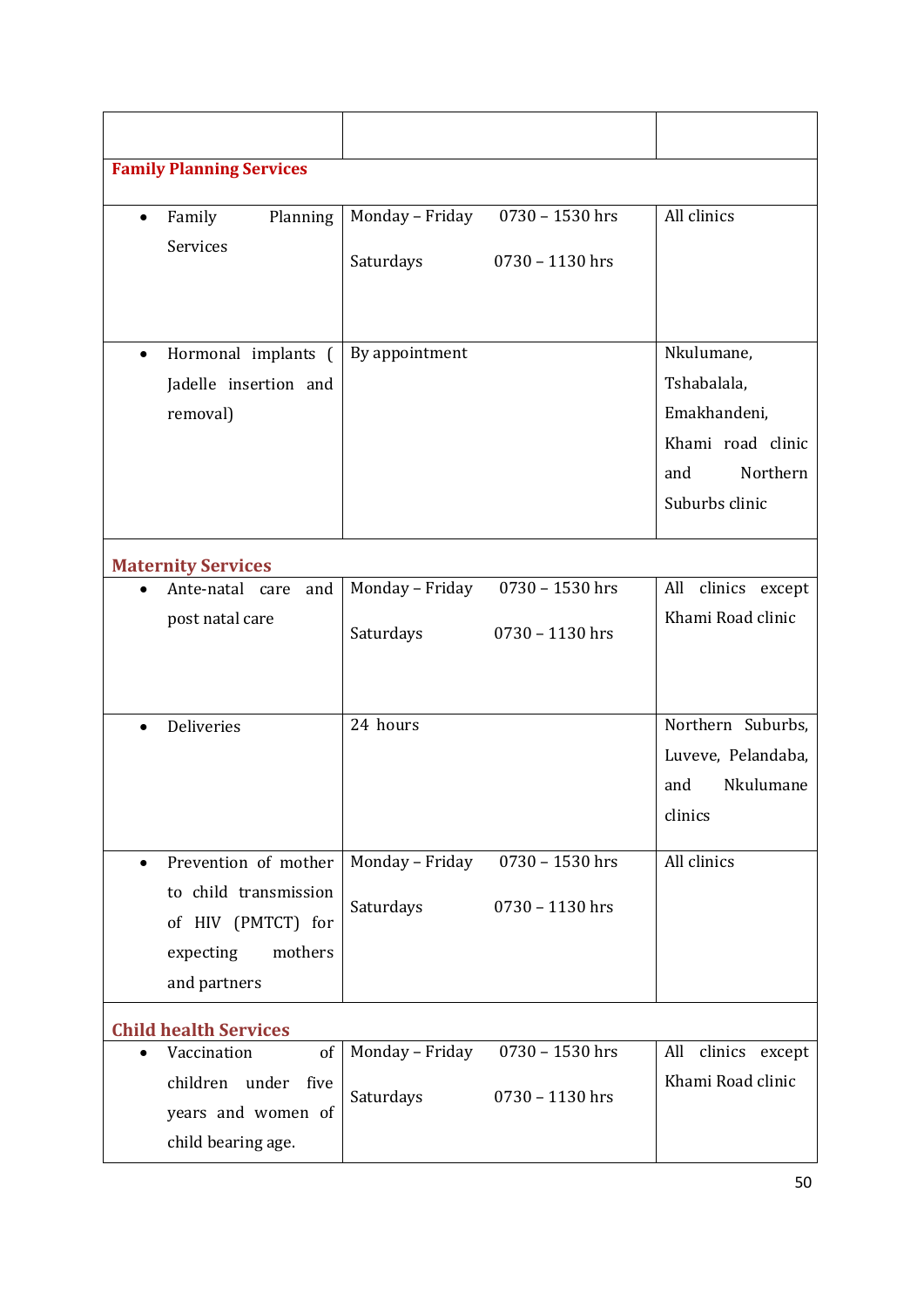| Monitoring of growth<br>$\bullet$            | 0730 - 1530 hrs<br>Monday - Friday   | All<br>clinics<br>except |
|----------------------------------------------|--------------------------------------|--------------------------|
| and development of<br>children below 5 years | Saturdays<br>$0730 - 1130$ hrs       | Khami Road clinic        |
|                                              |                                      |                          |
| <b>Ancillary Services</b>                    |                                      |                          |
| <b>Laboratory Services</b><br>$\bullet$      | Monday - Friday<br>$0730 - 1600$ hrs | Thorngrove               |
|                                              |                                      | Hospital grounds         |
|                                              |                                      | (Specimens only)         |
| Radiography Services<br>$\bullet$            | Monday - Friday<br>$0730 - 1600$ hrs | Khami Road Clinic        |
| $(X-ray)$                                    |                                      |                          |
| <b>Medical Examinations</b><br>$\bullet$     | Monday and Friday 0800-1000 hrs      | Khami Road Clinic        |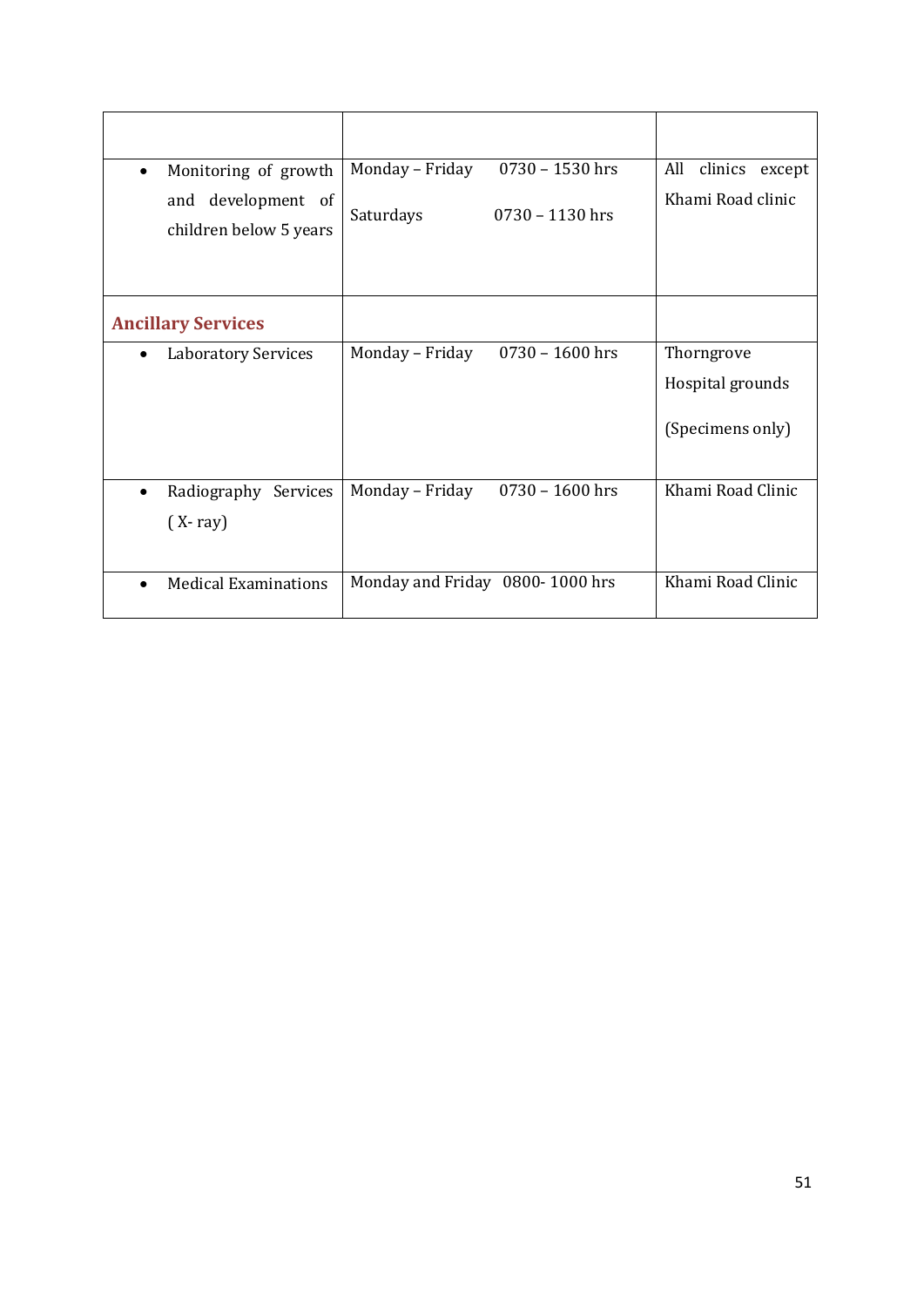#### 6.6 HOUSING AND COMMUNITY SERVICES

#### a. Administration

| <b>SERVICE/SERVICE PRODUCT</b>                                                                                                                                                                                                                                              | <b>SERVICE</b><br><b>LEVEL</b> | <b>LOCATION</b>                                    | <b>SERVICE/SERVICE</b><br><b>PRODUCT</b> |
|-----------------------------------------------------------------------------------------------------------------------------------------------------------------------------------------------------------------------------------------------------------------------------|--------------------------------|----------------------------------------------------|------------------------------------------|
| <b>STAFF OFFICE</b><br>-General Administration<br>-Information dissemination<br>-Handling staff issues (staff queries &<br>enquiries)<br>- Staff recruitment/appointments &<br>terminations/retirements<br>-Monthly returns<br>-Staff appraisals, promotions &<br>demotions | Daily/<br>Instantly            | Office 312 -<br>Third Floor,<br><b>Tower Block</b> | Administration and Staff<br>Functions    |
| -Counselling                                                                                                                                                                                                                                                                |                                |                                                    |                                          |

## b. Building Section

| <b>A SERVICE/SERVICE</b>       | <b>SERVICE LEVEL</b>                       | <b>ACCESS BY</b>                 |
|--------------------------------|--------------------------------------------|----------------------------------|
| <b>PRODUCT</b>                 |                                            | <b>PUBLIC</b>                    |
| Building plan submission and   | Immediate                                  | 8 <sup>th</sup> floor reception, |
| enquiries                      |                                            | Tower Block.                     |
| Building plan follow up        | Immediate, on Mondays and Fridays only     | 8 <sup>th</sup> floor reception, |
| enquiries                      |                                            | Tower Block.                     |
| <b>Building Plan Approval</b>  | 6 weeks from the date of submission        | 8 <sup>th</sup> floor reception, |
|                                | unless if there are corrections to be made | Tower Block.                     |
| <b>Building Plan Searching</b> | Immediate                                  | 8 <sup>th</sup> floor reception, |
|                                |                                            | Tower Block.                     |
| <b>Building Inspections</b>    | within 3 days of receiving request         | 8 <sup>th</sup> floor reception, |
|                                |                                            | <b>Tower Block and</b>           |
|                                |                                            | the following                    |
|                                |                                            | district offices:                |
|                                |                                            | Nketa housing                    |
|                                |                                            | office,                          |
|                                |                                            | Mabuthweni offices               |
|                                |                                            | (along Nketa Drive),             |
|                                |                                            | Pumula housing                   |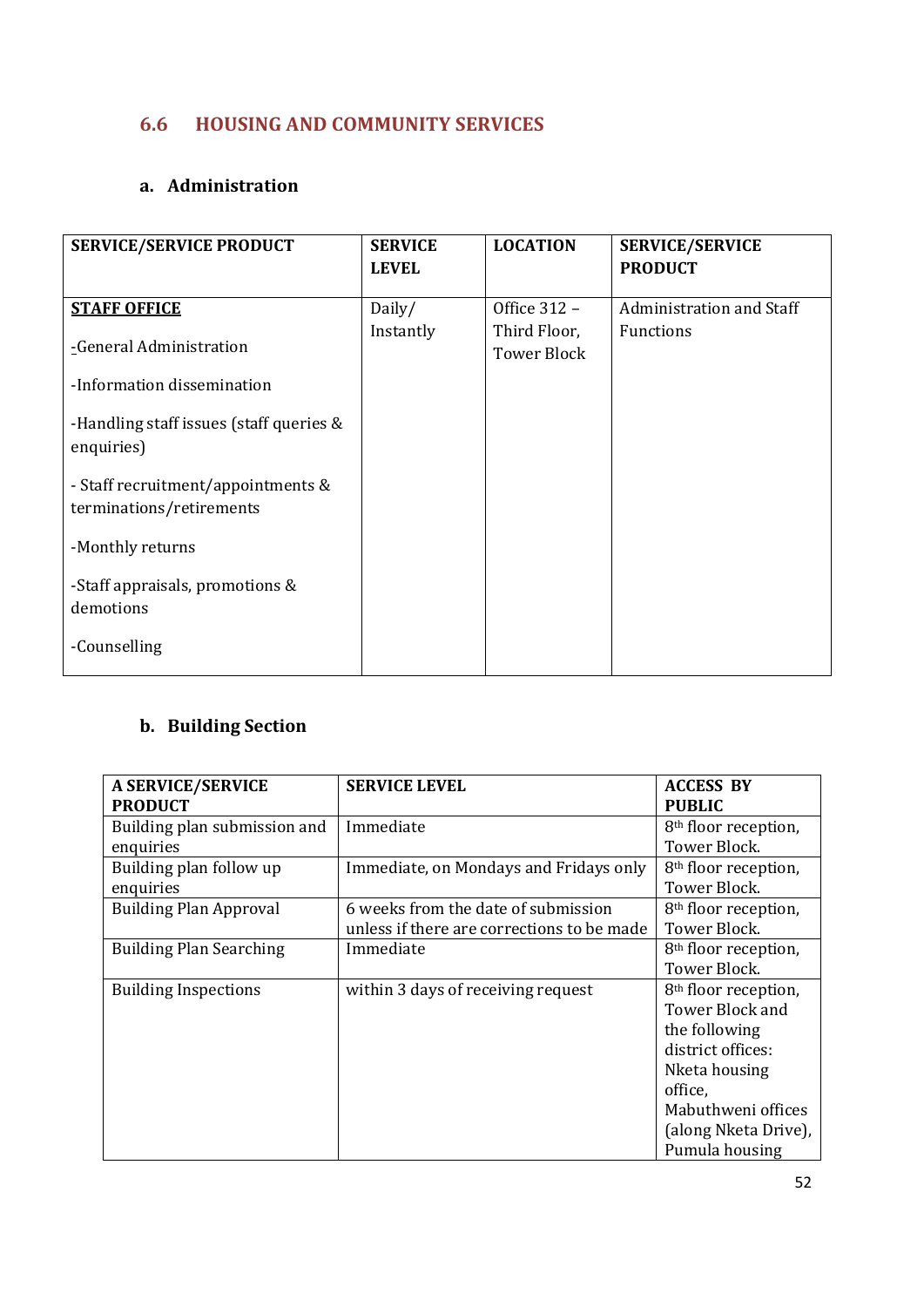|                                          |               | office,<br>Entumbane housing<br>office.          |
|------------------------------------------|---------------|--------------------------------------------------|
| Advertising sign licence<br>registration | immediate     | As in item 5 above                               |
| Encroachment licence<br>registration     | immediate     | As in item 5 above                               |
| Hoarding licence registration            | immediate     | As in item 5 above                               |
| Scaffolding licence<br>registration      | immediate     | As in item 5 above                               |
| Drain Layer's licence testing            | Within 1 week | 8 <sup>th</sup> floor reception,<br>Tower Block. |

## c. Building Inspectorate Section

| <b>SERVICE/SERVICE PRODUCT</b> | <b>SERVICE LEVEL</b> | <b>LOCATION</b>                                                                                                                                                                                                                                          |
|--------------------------------|----------------------|----------------------------------------------------------------------------------------------------------------------------------------------------------------------------------------------------------------------------------------------------------|
| Building plans approval        | 6 weeks              | <b>8th</b><br>Floor<br>Tower<br>Reception,<br><b>Block</b>                                                                                                                                                                                               |
| Building plan searching        | Immediate            | 8 <sup>th</sup><br>Floor<br>Tower<br>Reception,<br><b>Block</b>                                                                                                                                                                                          |
| <b>Building inspections</b>    | Within 3 days        | 8th<br>Floor<br>Reception, Tower<br><b>Block</b><br>and<br>the<br>following<br>district<br>offices:<br>Nketa<br>housing<br>office, Mabutweni<br>offices<br>(along<br>Nketa<br>Drive),<br>Pumula<br>Housing<br>Office, Entumbane<br><b>Housing Office</b> |
| Advertising sign licence       | Immediate            | As above                                                                                                                                                                                                                                                 |
| <b>Encroachment licence</b>    | Immediate            | As above                                                                                                                                                                                                                                                 |
| Hoarding licence               | Immediate            | As above                                                                                                                                                                                                                                                 |
| Scaffolding licence            | Immediate            | As above                                                                                                                                                                                                                                                 |
| Drain Layer's licence          | Within 1 week        | 8 <sup>th</sup><br>Floor<br>Reception,<br>Tower<br><b>Block</b>                                                                                                                                                                                          |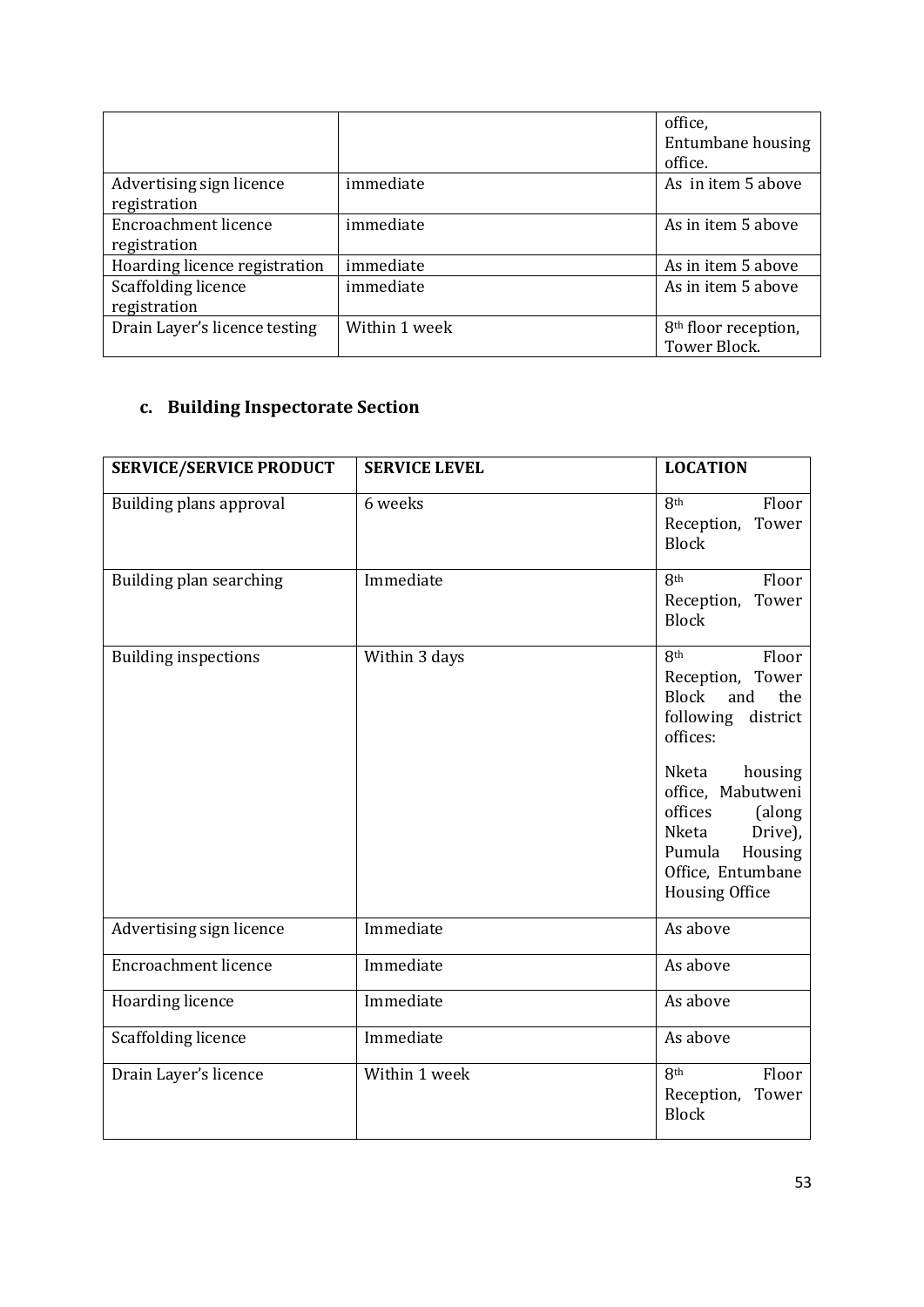## d. Community Services

| <b>SERVICE/SERVICE PRODUCT</b>                                                                                   | <b>SERVICE LEVEL</b> | <b>LOCATION</b>                                                                  |
|------------------------------------------------------------------------------------------------------------------|----------------------|----------------------------------------------------------------------------------|
| Hire of Community Halls                                                                                          | 1 hour               | Social<br>Nguboyenja<br>Services                                                 |
| Hire of Youth Centres                                                                                            | 1 hour               | Inyathi Youth Centre                                                             |
| Hire of Homecraft centres                                                                                        | 1 hour               | Mzilikazi Homecraft<br>Centre                                                    |
| Service to the elderly, orphan<br>and vulnerable children (Social<br>Safety Nets, child abuse)                   | Immediate            | 3rd floor and at all<br>housing offices in the<br>Western suburbs in<br>the City |
| and I<br>rebates<br>Rate<br>supplementary charges                                                                | 2 months             | 3rd floor and at all<br>housing offices in the<br>Western suburbs in<br>the City |
| Registration for skills training<br>and youth activities (Vocational,<br>recreational and home craft<br>centres) | Immediate            | Tshaka<br>Vocational<br>Mzilikazi Homecraft<br>Centre Inyathi Youth<br>Centre    |

#### e. Estates Section

| <b>SERVICE/SERVICE PRODUCT</b>                         | <b>SERVICE LEVEL</b>                 | <b>ACCESS</b><br><b>PUBLIC</b>      | BY |
|--------------------------------------------------------|--------------------------------------|-------------------------------------|----|
| Title deeds transfer - Western<br>Areas                | 30 working days                      | Floor, Tower<br>3rd<br><b>Block</b> |    |
| Title deeds transfer - Eastern<br>Areas                | 30 working days                      | Floor, Tower<br>3rd<br><b>Block</b> |    |
| Processing of consent forms                            | 5 working days                       | 3rd<br>Floor, Tower<br><b>Block</b> |    |
| Processing of Agreements of<br>Sale                    | 16 working days                      | 3rd<br>Floor, Tower<br><b>Block</b> |    |
| Survey instructions                                    | 10 working days                      | 3rd<br>Floor, Tower<br><b>Block</b> |    |
| Processing of church leases, car<br>parks, pre-schools | 3 months                             | 3rd<br>Floor, Tower<br><b>Block</b> |    |
| Industrial<br>commercial<br>and                        | Industrial 3 months and commercial 5 | 3rd<br>Floor, Tower                 |    |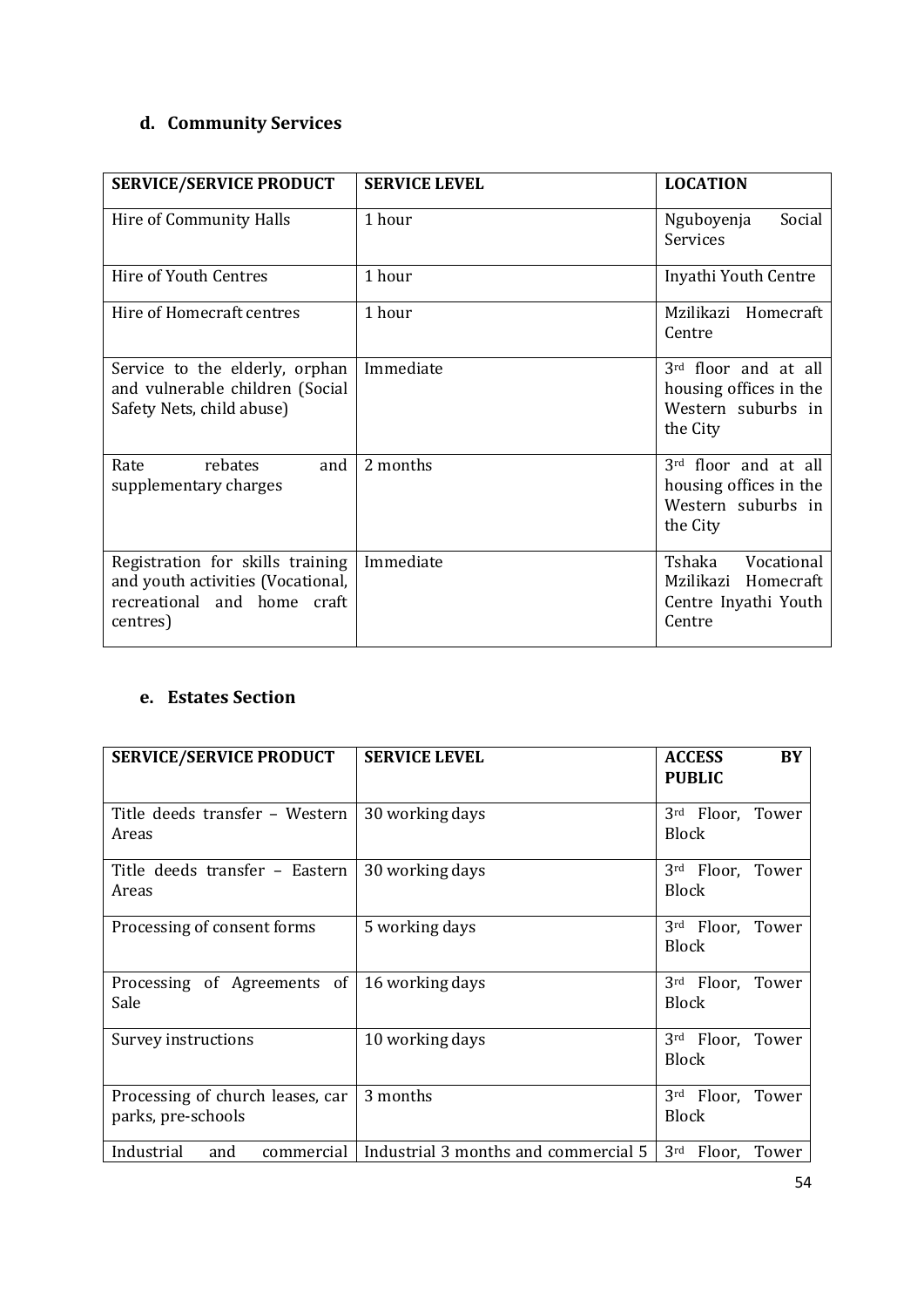| (tender)                                       | months             | <b>Block</b>                                    |
|------------------------------------------------|--------------------|-------------------------------------------------|
| Trading (shops),                               | 4 months - tenders | Floor, Tower<br>3 <sup>rd</sup><br><b>Block</b> |
| stages – booking of flea-markets               | 1 week             |                                                 |
|                                                |                    |                                                 |
| Processing of agreement of sale<br>- Eastern   | 15 working days    | 3rd Floor, Tower<br><b>Block</b>                |
| Processing of agreement of sale  <br>– Western | 15 working days    | Floor, Tower<br>3rd<br><b>Block</b>             |

#### f. Parks and Lands Inspectorate

The Parks and Lands Inspectorate are responsible for the provision and protection of the environment/ecosystem and enforcement of By-Laws within the CBD and Ncema.

The Parks responsibility is to maintain Council Installations, Parks Stadia, Roads and Open Spaces etc. Whereas the Lands Inspectorate's responsibility is to enforce Council By-Laws by minimising illegal activities e.g. wood poaching, soil poaching, gold panning, illegal stream cultivation etc.

| <b>Product Service/Product</b>                              | <b>Service Level</b> | <b>ACCESS BY</b><br><b>PUBLIC</b>                         |
|-------------------------------------------------------------|----------------------|-----------------------------------------------------------|
| <b>Illegal Cultivation</b>                                  | On-going             | Lands Inspectorate<br>150 Lady Stanley<br>$(09 - 210376)$ |
| <b>Illegal Gold Panning</b>                                 | On-going             | As Above and<br>Ncema                                     |
| <b>Illegal Wood Poaching</b>                                | On-going             | As Above                                                  |
| <b>Illegal Soil Excavation</b>                              | On-going             | As Above                                                  |
| <b>Other Illegal Activities</b><br>(E.g. Hair Cutting etc.) | On-going             | As Above                                                  |
| <b>Stray Animals</b>                                        | Immediately          | <b>Gum Plantation-</b><br>Luveve                          |
| <b>Awareness and Campaigns</b>                              | Quarterly (4 Months) | All 29 Wards                                              |
| Demarcations                                                | 31/08-31/12          | All 29 Wards                                              |
| <b>Auction of Animals</b>                                   | After 3 Months       | Gum-Plantation-<br>Luveve                                 |
| Squatters/Vagrants                                          | Immediately          | Lands Inspectorate                                        |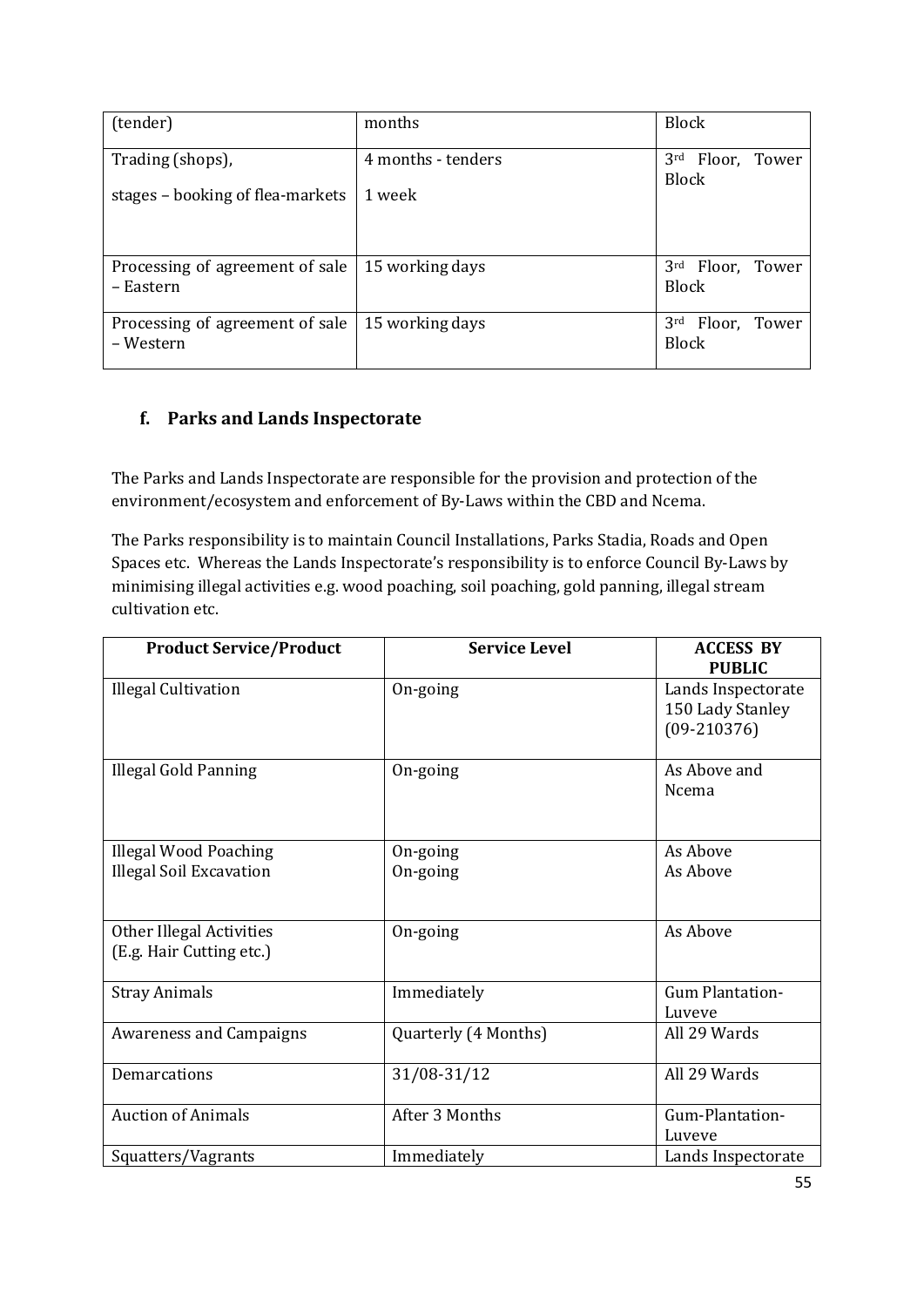|                            |                           | 150 Lady Stanley<br>$(09-210376)$ |
|----------------------------|---------------------------|-----------------------------------|
| <b>Removal of Posters</b>  | 1 Week                    | As Above                          |
| Monitoring and Supervisory | Daily                     | Lands                             |
|                            |                           | $Inspector(09-$                   |
|                            |                           | 210376)                           |
| Tree Inspections           | Immediate                 | Lands Inspector                   |
|                            |                           | 150 Lady Stanley                  |
|                            |                           | $(09-210376)$                     |
| Sale of Firewood           | <b>After Confiscation</b> | As Above                          |
|                            |                           |                                   |
| Sale of Rubble             | Immediately               | As above                          |
| Cycling-without a Licence  | Once a year               | As above                          |
| Illegal Repair             | Daily                     | As above                          |

#### PARKS SECTION

| <b>SERVICE/SERVICE PRODUCT</b>     | <b>SERVICE LEVEL</b>         | <b>LOCATION</b>          |
|------------------------------------|------------------------------|--------------------------|
| Hire /Booking Amphitheatre         | Immediate                    | Tower Block 8th          |
|                                    |                              | floor office 807.        |
| Tree inspection                    | 1 Day                        | -Land Inspectorate       |
|                                    |                              | -Central Parks           |
|                                    |                              | -Mabutweni               |
|                                    |                              | Nursery                  |
| Tree cutting                       | 2 days                       | Land Inspectorate        |
|                                    |                              | Falls road Tel.          |
|                                    |                              | 210376                   |
| Report on Stray animals            | 1 day                        |                          |
| Soil excavation Wood cutting Gold  |                              | Land Inspectorate        |
| panning Vagrants, Illegal          |                              | <b>Falls road Tel</b>    |
| occupation of Council property -   |                              | 210376                   |
| Dumping e.t.c.                     |                              |                          |
| Report on grass cutting and        | 2 days                       | <b>Central Parks Tel</b> |
| clearing of bush encroachment      |                              | 09-231401                |
|                                    |                              | Mabutweni Nursery        |
|                                    |                              | Park Tel 09-412492       |
| Removing of a fallen tree blocking | Immediate                    | Central Parks Tel.       |
| road                               |                              | 09-231401                |
|                                    |                              | Mabutweni Nursery        |
|                                    |                              | Park Tel. 09-412492      |
| Demarcation of undesignated areas  | Immediate                    | Lands Inspectorate       |
|                                    |                              | <b>Falls road</b>        |
| Supplying plants seedling and      | <b>Contact City of Kings</b> | City of Kings Fall       |
| flowers                            |                              | Road                     |
| Advice on plants propagation       | Immediate                    | <b>Central Park</b>      |
|                                    |                              | Mabutweni Nursery        |
| Removal of ant hills               | Immediate                    | <b>Central Park</b>      |
|                                    |                              | Mabutweni Parks          |
|                                    |                              | Nursery                  |
| Photographic permits               | Immediate                    | Tower Block 8th          |
|                                    |                              | floor room 807           |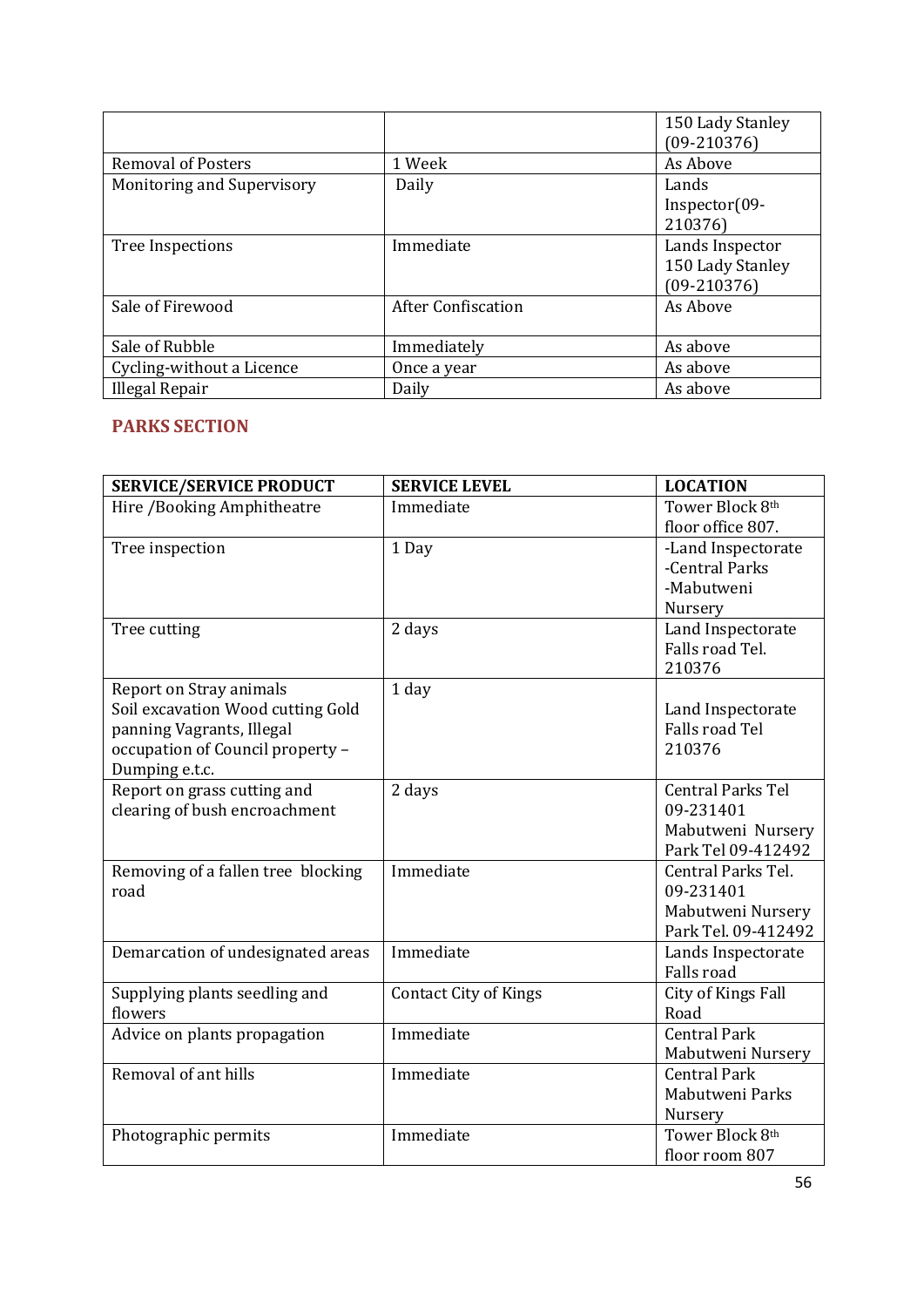| Traditional healer permits for herbs   Immediate | Tower Block 8th |
|--------------------------------------------------|-----------------|
| extraction on Council land                       | floor room 807  |

#### g. Education Section

#### **SCHOOLS**

| <b>SERVICE/SERVICE PRODUCT</b>                                            | <b>SERVICE LEVEL</b>         | <b>ACCESS BY</b>             |
|---------------------------------------------------------------------------|------------------------------|------------------------------|
|                                                                           |                              | <b>PUBLIC</b>                |
| Provision of Teaching/Learning                                            | Termly / Annual              | Head Office/Central          |
| Materials                                                                 |                              | Stores Khami Road.           |
| <b>Staffing of Stations</b>                                               | Annual/ As and When Required | Tower Block (Head<br>Office) |
| Provide a Safe And Secure Learning<br>Environment                         | Always                       | All Schools/stations         |
| Maintaining Proper Records of Both<br>Moveable and Immoveable<br>Property | Always                       | <b>All Stations</b>          |
| Preparation and Management of<br><b>Revenue and Capital Budgets</b>       | Annually                     | <b>All Stations</b>          |
| <b>Construction of New Schools</b>                                        | Annually (Based on Funds     | Head Office -                |
|                                                                           | Availability)                | <b>Tower Block</b>           |
| <b>Fostering Good staff Relations by</b>                                  | Always                       | Head Office/ All             |
| building team work and minimising                                         |                              | <b>Stations</b>              |
| conflicts between teaching staff and                                      |                              |                              |
| non teaching staff.                                                       |                              |                              |
| Maintaining Discipline amongst<br><b>Staff members</b>                    | Always                       | All stations                 |
| Supervision of all Support Staff                                          | Always                       | All stations                 |
| <b>Facilitates Staff Development and</b>                                  | As And When Necessary        | <b>All Stations</b>          |
| Training                                                                  |                              |                              |
| Implementation and Initiation of                                          | As and when Necessary        | Head Office/Tower            |
| <b>Policy Issues</b>                                                      |                              | <b>Block</b>                 |
| <b>Engaging And Consulting</b><br><b>Stakeholders</b>                     | As and When Required         | All stations                 |
| Monitoring And Evaluation of                                              | Always                       | All Stations.                |
| Standards                                                                 |                              |                              |

#### BASIC PRIMARY EDUCATION:

In order to provide basic primary, Secondary, Pre-Schools and Libraries education, the residents of the City of Bulawayo. The City of Bulawayo has built twenty-nine (29) primary schools and one (1) secondary school at Mazwi Village as highlighted below.

- Twenty-six (26) - Primary 2 (P2) schools situated in the western suburbs of Bulawayo.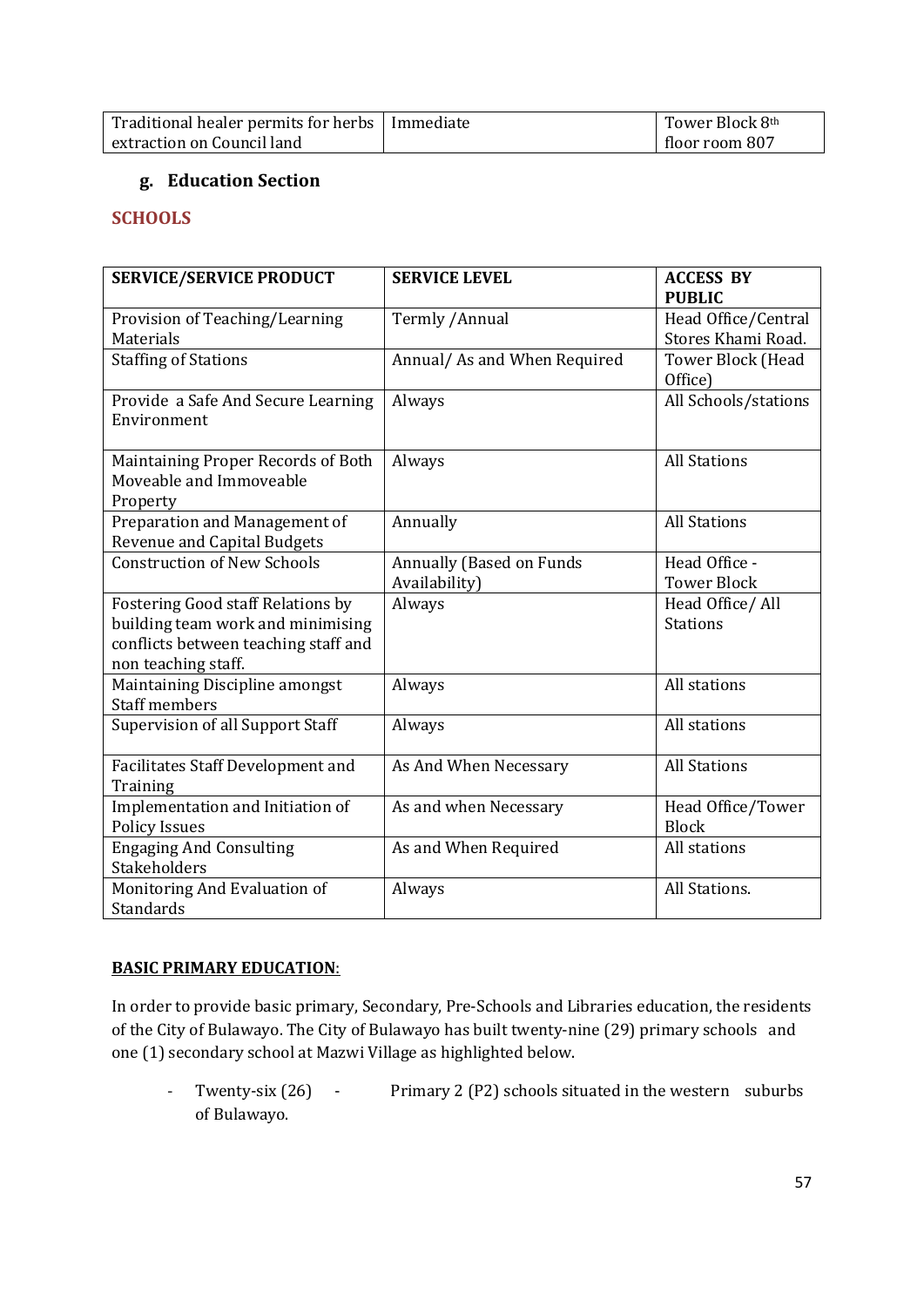- One (1) Primary 1 (P1) situated in medium density suburb of Mahatshula.
- Two (2) Primary 3 (P3) schools, one situated at St. Peters in Mazwi Village and the other at the Aisleby Farm. Sizalendaba Secondary School is also situated at Mazwi Village.

Schools offer lessons daily according to the stipulated school calendar by Ministry of Education. All pupils are required to pay tuition fees, Council and Parent Teacher Association (PTA) levies.

- Tuition fees are charged by the Government.
- Council levy is charged by Council. However, the said levies have to be approved by the Ministry of Education.
- PTA levy is charged by the parents and also it has to be approved by the Ministry of Education.

-

| <b>Service/Service Product</b>        | <b>Service Level</b> | <b>Location</b>    |
|---------------------------------------|----------------------|--------------------|
| Registration of new library           | Immediate            | All nine libraries |
| members                               |                      |                    |
| Membership renewal                    | Immediate            | All nine libraries |
| Purchasing of new books               | Three times per year | All nine libraries |
| Provision of internet facility        | immediate            | Mzilikazi Library  |
| Serve clients at the desk             | Daily                | All nine libraries |
| Help researchers                      | Daily                | All nine libraries |
| Teach basic computer skills to        | Daily                | All nine libraries |
| members                               |                      |                    |
| Classification of books for the whole | Weekly               | Mzilikazi Library  |
| service                               |                      |                    |
| Catalogue many books for the          | Weekly               | Mzilikazi Library  |
| whole service                         |                      |                    |
| Withdraw old and outdated books       | Once per month       | All nine libraries |
| Educate and train community on        | Daily                | All nine libraries |
| how to use the library                |                      |                    |

#### BULAWAYO MUNICIPAL LIBRARY SERVICES

Bulawayo Municipal Libraries (BML) strives to provide affordable information service to all Stakeholders in the City:

- To promote reading culture.
- To provide books and other materials in order to meet the educational needs for the community.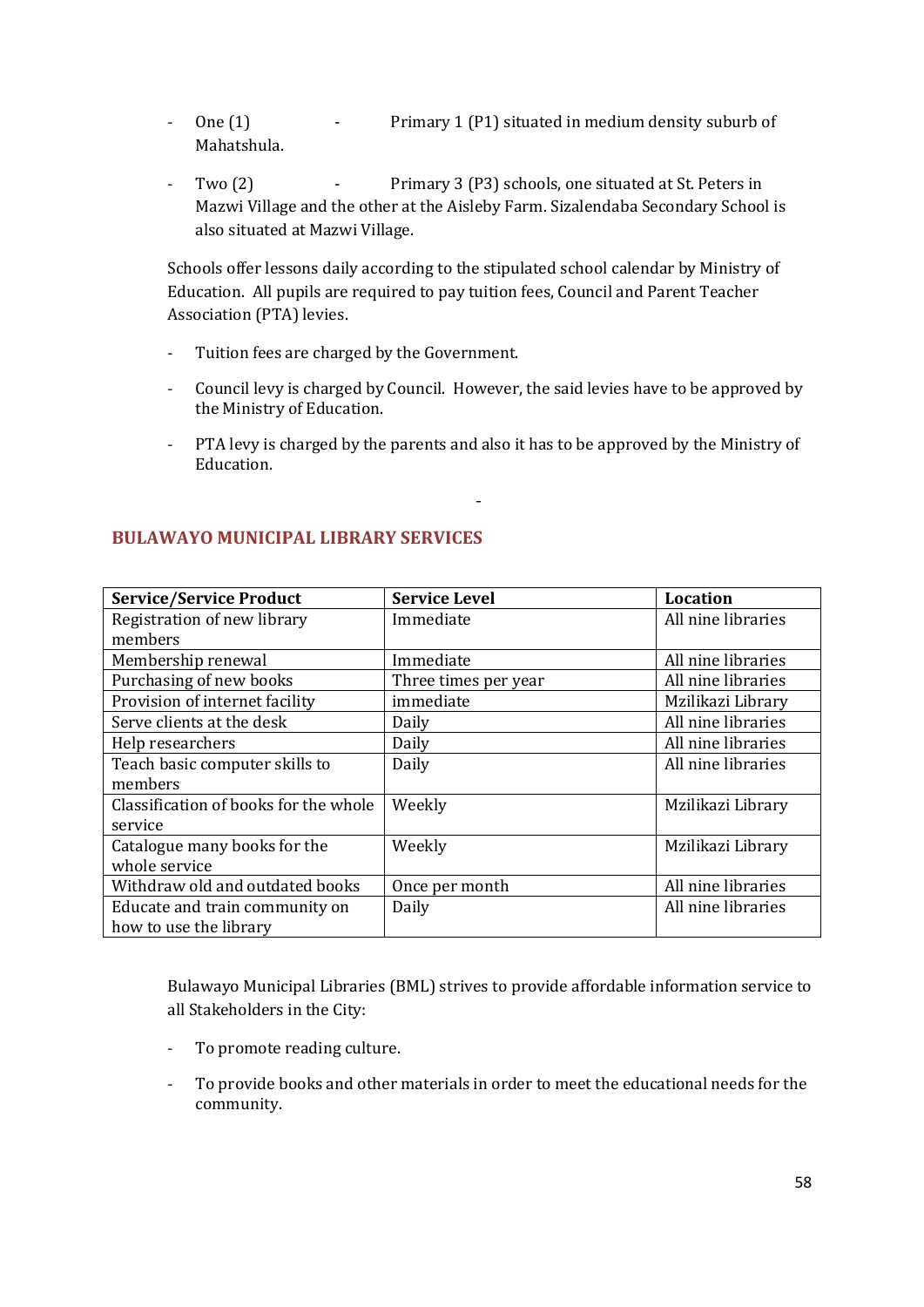- Appropriate library resources are provided for primary schools, secondary and tertiary education. Library buildings are strategically positioned just a walking distance.

#### EARLY CHILDHOOD DEVELOPMENT SERVICE (PRE-SCHOOLS) SERVICE LEVEL **STANDARDS**

Twenty four (24) nurseries are service providers in the western suburbs of the city. There are thirty nine (39) groups of an average of 25 – 30 pupils per class taking part in pre-school programmes.

#### Level of service available

- To provide quality accessible and affordable early childhood development care activities and services for children aged between two (2) years and five (5) years in the City of Bulawayo.
- To advocate and make policy recommendations on children's rights and other issues that affect the welfare of children aged 2 - 5 years.
- To promote the development and distribution of affordable public information and materials on issues relating to children.
- To encourage community involvement in ECD activities and services including networking with our parent Ministry of Education.

| <b>SERVICE/SERVICE PRODUCT</b>                                                                                                                                     | <b>SERVICELEVEL</b>    | <b>ACCESS BY</b>           |
|--------------------------------------------------------------------------------------------------------------------------------------------------------------------|------------------------|----------------------------|
|                                                                                                                                                                    |                        | <b>PUBLIC</b>              |
| Registration of a pre-school                                                                                                                                       | Immediate              | All centres                |
| <b>Accounts</b><br><b>Asset Registers</b><br>Budget and Income control<br>*Pre-schools budget their<br>expenditure in relation to their<br>enrolment/establishment | Immediate<br>Immediate | All centres<br>All centres |
| <b>Technical</b><br>Reviewing progress against action<br>plans                                                                                                     | Three days             | All centres                |
| Learning from successes                                                                                                                                            | Once a month           | Tshaka youth<br>centre     |
| Having an overview through<br>monthly feedback meetings and<br>reporting on the goings on at each<br>ECD Centre.                                                   | Once a month           | Tshaka youth<br>centre     |
| Sharing ideas and perceptions on                                                                                                                                   | Once a month           | Tshaka youth               |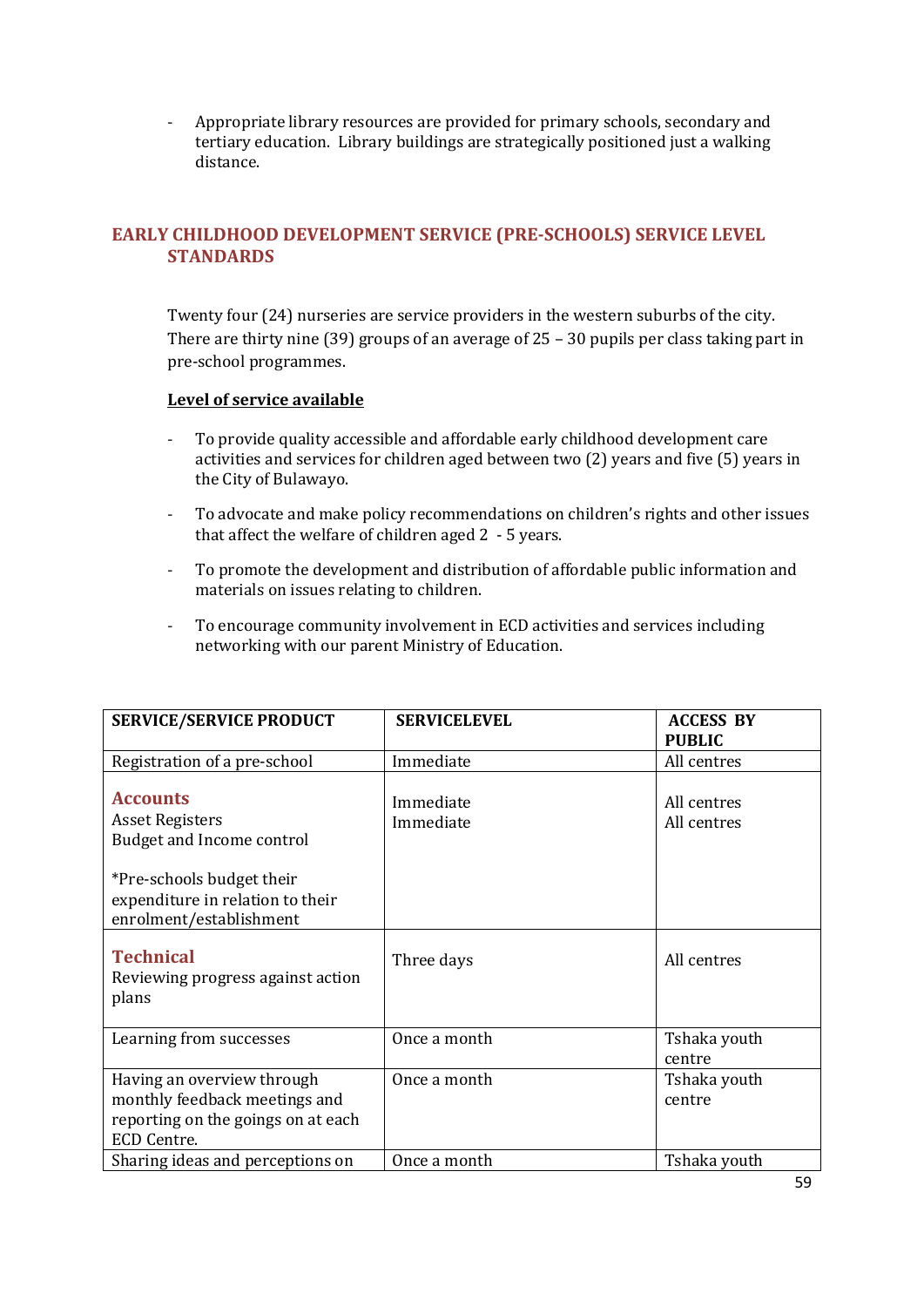| how the job could be done more       |              | centre      |
|--------------------------------------|--------------|-------------|
| effectively.                         |              |             |
| Specifying action to achieve         | Three days   | All centres |
| development on organisation          |              |             |
| targets.                             |              |             |
| Complaints/queries                   | Daily        | All centres |
| Carry out field investigations/check | As per call  | All centres |
| Supplying the public with            | Immediate    | All centres |
| information                          |              |             |
| Parent Teacher Association(PTA)      | Once a month | All centres |
| meetings                             |              |             |

## h. Housing Registry

| <b>SERVICE/SERVICE PRODUCT</b>        | <b>SERVICE LEVEL</b> | <b>ACCESS BY PUBLIC</b> |
|---------------------------------------|----------------------|-------------------------|
| Applications for residential stands   | 24 hours             | Housing<br>Central      |
| Registry waiting list update          |                      | Office,<br>Registry     |
|                                       |                      | Robert .G Mugabe        |
| Annual renewals for application forms |                      | Way, Between 8th        |
|                                       |                      | Avenue and Leopold      |
|                                       |                      | <b>Takawira Streets</b> |
|                                       |                      |                         |

#### HOUSING OFFICES

Provision of decent affordable and quality accommodation to all home-seekers of Bulawayo.

| Service/Product                              | <b>Service level</b>  | <b>Access by Public</b>                                     |
|----------------------------------------------|-----------------------|-------------------------------------------------------------|
|                                              |                       | Selected housing<br>offices from 7:30 to<br>4 pm-Mondays to |
| Allocation of stands                         | as and when available | Fridays                                                     |
| property transfers consent<br>to final stage | two weeks             | All housing offices<br>week days 7:30 to<br>4pm             |
| Enquiries                                    | immediate             | as above                                                    |
| Faults                                       | immediate             | as above                                                    |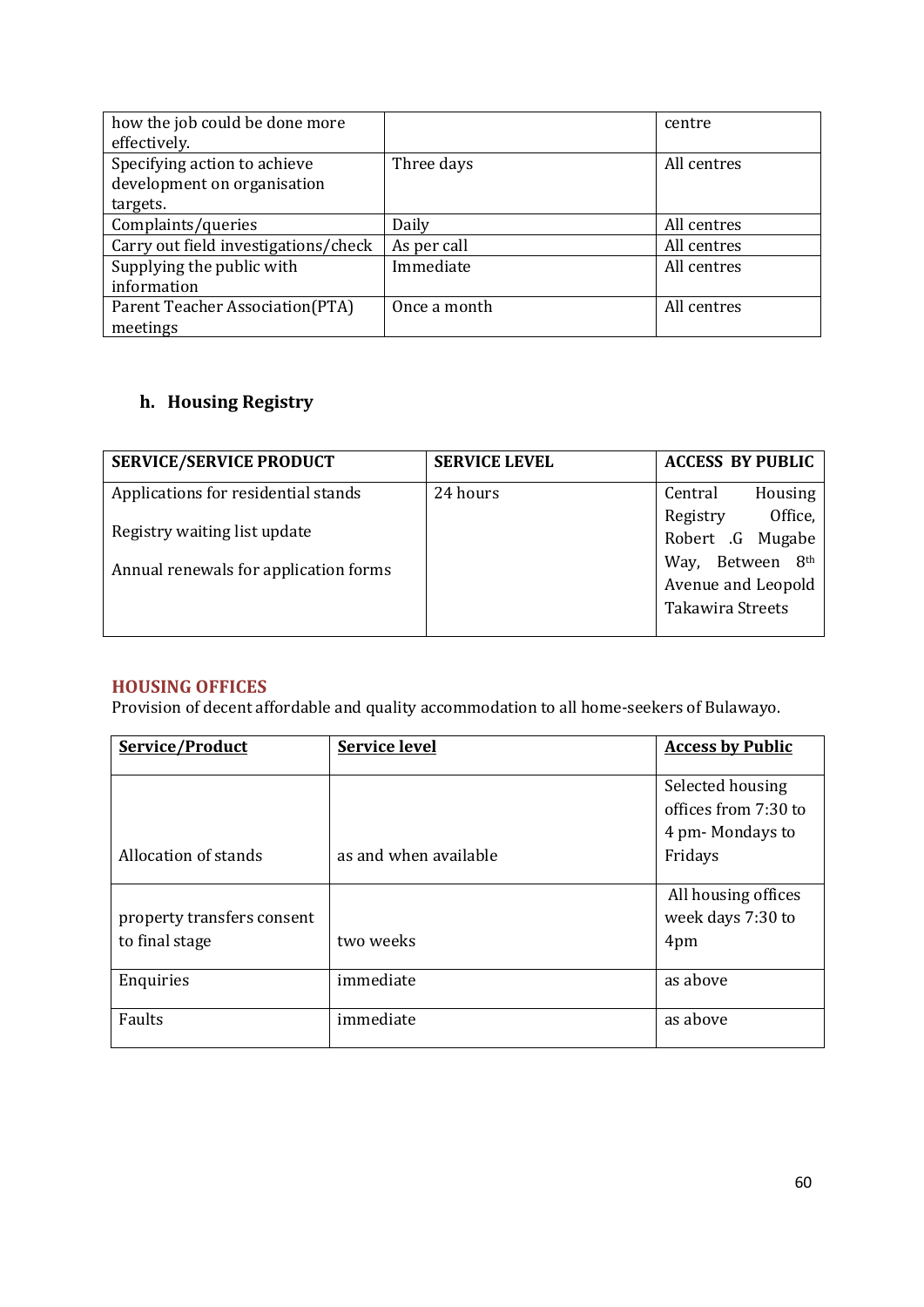## 7.0 Obligations

The City of Bulawayo is obligated to fulfil and meet the service level standards which have been stated above.

## 8.0 Review of Charter

The charter will be reviewed every five years in consultation with stakeholders and the residents of the City of Bulawayo. This Charter will be operational from January 2016 – January 2021.

## 9.0 Feedback Mechanism

Feedback may be communicated to the City of Bulawayo.

#### Customer Complaints Procedure

1. Complaint Lodged

A complaint can be identified as any dissatisfaction expressed by the customer for products and/or services not being delivered within the agreed quality or turnaround time. It could be any other dissatisfaction expressed relating to customer service.

#### 2. Complaints Registered

Complaints are registered through the following means:

- In person: a complaint can be made in person at any of the Council Offices in Bulawayo, Public Relations or Town Clerk's Office.
- By telephone: the Council has set up toll free number at the Call Centre (Econet Only - 0808 4700; Telone Only – 08004700) or call (09) 71290 .
- In writing: all complaints should be directed to the Town Clerk through email: [tcdept@citybyo.co.zw](mailto:tcdept@citybyo.co.zw) or [callcentre@citybyo.co.zw](mailto:callcentre@citybyo.co.zw) or Fax (09) 69701 or post (P O Box 591, Bulawayo).
- 3. Complaints Investigated

Complaints will be investigated and referred to the relevant department for resolution within 2 working days. Where the complexity of the complaint requires more time, customers will be given feedback telephonically or in writing where possible.